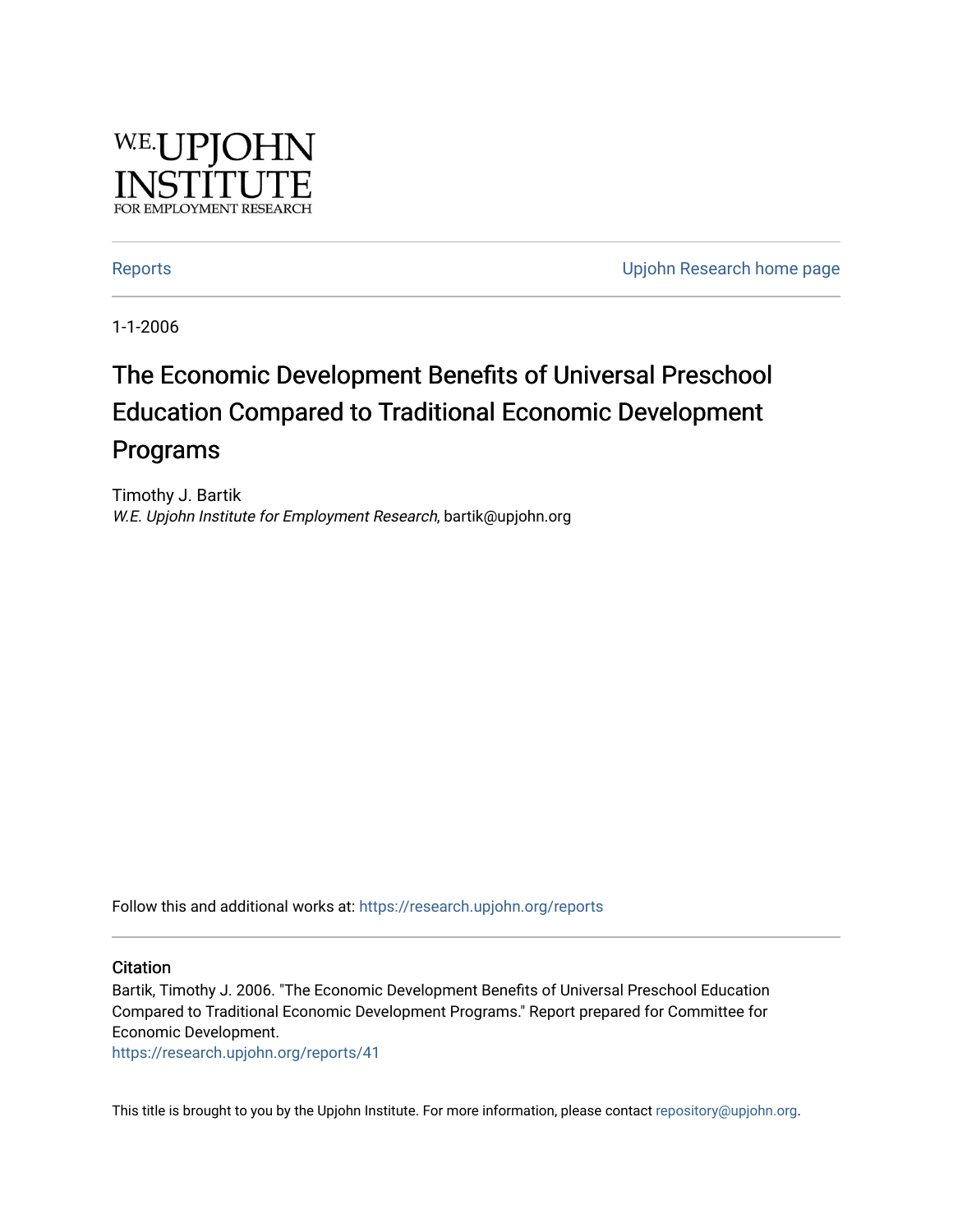# *The Economic Development Benefits of Universal Preschool Education Compared to Traditional Economic Development Programs*

Timothy J. Bartik Senior Economist W.E. Upjohn Institute for Employment Research 300 S. Westnedge Avenue Kalamazoo, Michigan 49007 e-mail: bartik "at" upjohn dot org

May 5, 2006

This research was funded by the Committee for Economic Development through a grant from The Pew Charitable Trusts - Advancing Quality Pre-Kindergarten for All initiative. I appreciate this financial support and the opportunity it offered for me to contribute to the analysis of this important issue.

This paper presents in a shorter version the analysis and findings previously presented in a much longer report, "Taking Preschool Education Seriously as an Economic Development Program: Effects on Jobs and Earnings of State Residents Compared to Traditional Economic Development Programs" (original version September 30, 2005, revised March 13, 2006 and March 30, 2006). The longer version will be expanded into a book.

I appreciate comments by Donna Desrochers, Sara Watson, Rob Dugger, George Erickcek, and Kevin Hollenbeck, and assistance from Wei-Jang Huang and Claire Black. I also appreciate comments by participants in a seminar at the Committee for Economic Development on March 20, 2006. This paper's analysis and findings are the author's, and should not be construed as reflecting official views of the funders, or of those providing comments or assistance.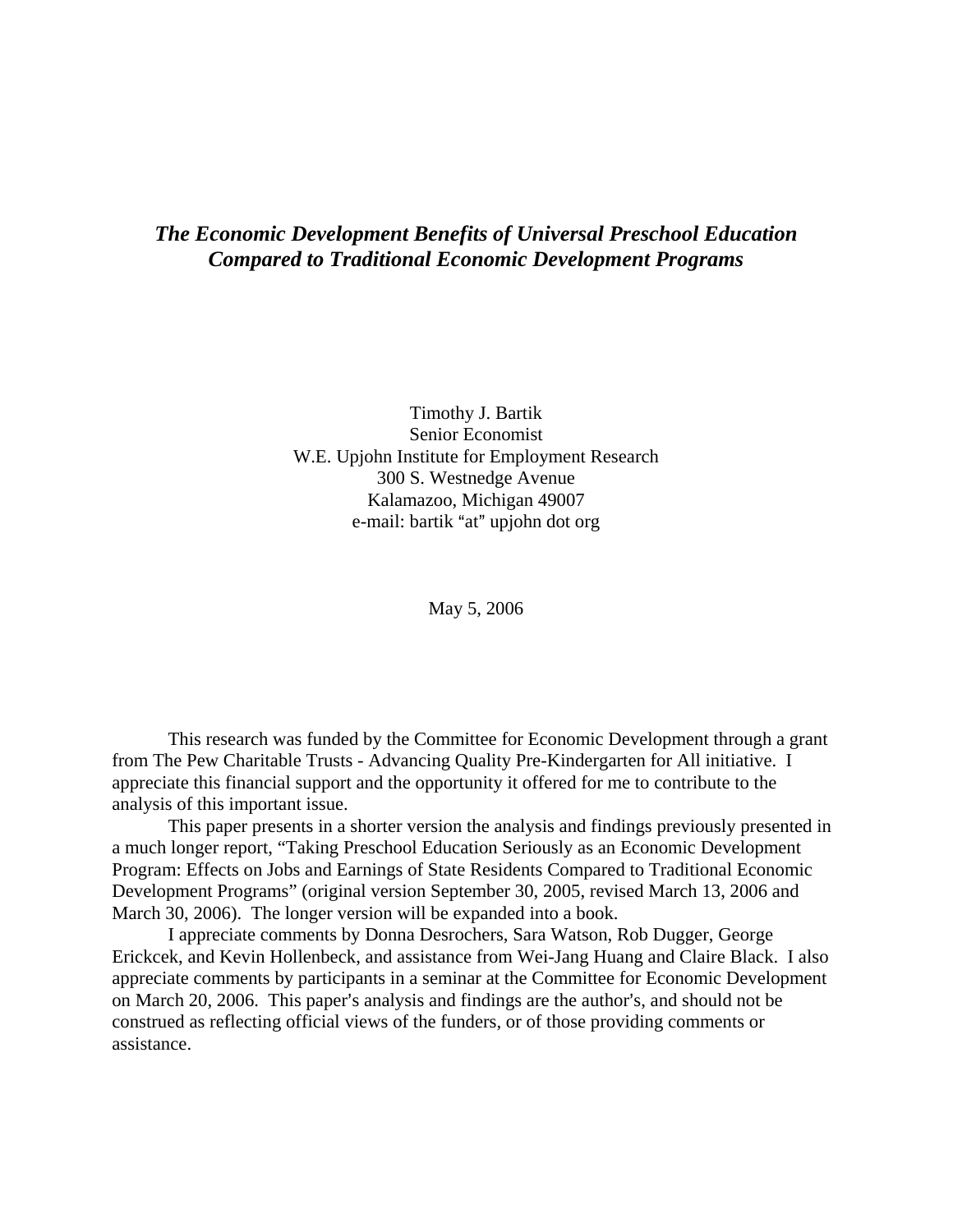#### **EXECUTIVE SUMMARY**

Introduction. In this project, I estimate that high-quality, universal preschool education would have large economic development benefits. The long-run effects would be to boost national employment and gross domestic product by almost 2 percent, which represents over 3 million more jobs and almost \$1 trillion in increased annual GDP.

These economic development benefits occur because high-quality preschool increases both the soft and hard skills of preschool participants, and also their ability to benefit from later education, which increases participants' future employability and productivity in the labor market. This increase in the quantity and quality of U.S. labor supply stimulates business to create new jobs and expand output.

This project considers the economic development benefits of preschool from both a state perspective, and a national perspective. I also compare the effects of preschool with "traditional" economic development programs that offer business subsidies.

State perspective. U.S. states are actively competing to attract new business, and increase the jobs and earnings of state residents. Most of the resources devoted to state economic development programs take the form of subsidies to business, for example property tax abatements.

More recently, states have begun to view educational investments as important economic development tools. Some researchers and policy groups have suggested that state investments in universal preschool programs could be an important economic development policy.

In this project, I simulate what impact universal preschool education would have in the typical state economy. For comparison, I also simulate the economic effects of devoting the same resources to economic development subsidies to business.

A small portion of the economic development effects of universal preschool occurs through creating jobs for preschool workers, and increasing the labor supply of parents of preschoolers. However, this project's simulations suggest that the major portion of the economic development effects on a state economy of universal preschool occurs through its long-run effects on the quantity and quality of a state's labor supply. Although some preschool participants move out of state, enough preschool participants remain in the state they grew up in—over three-fifths remain in the typical state —to significantly improve the quantity and quality of labor in a state's economy.

Figure E1 shows the simulated effects on a state's jobs of a state's adoption of universal preschool, compared to devoting the same resources to business subsidies. These simulated effects are based on a large body of prior research on how regional economies respond to increases in labor supply and to business subsidies. The figure assumes that this universal preschool program, or a business subsidy program of similar cost, is adopted by the state in 2007.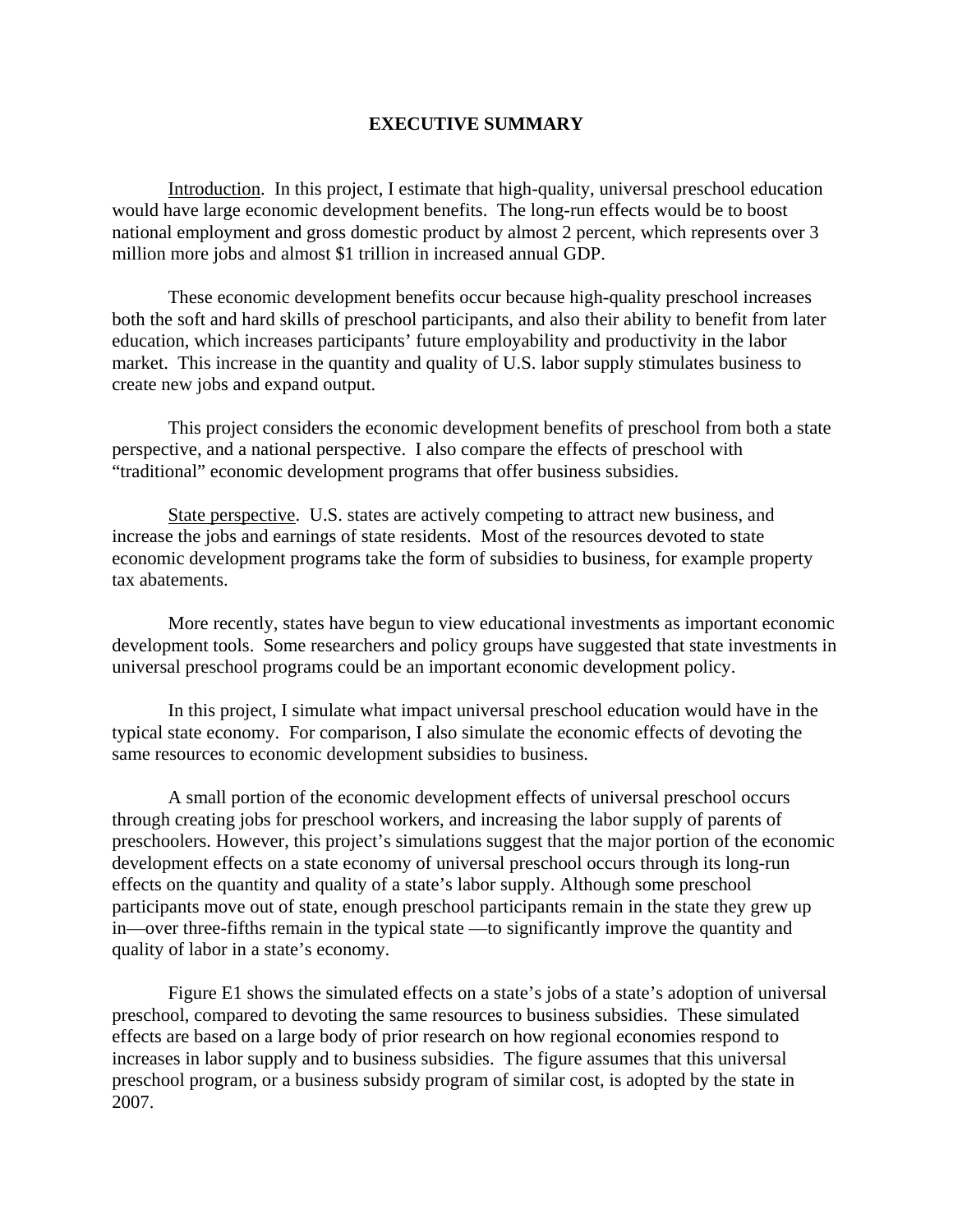

As the figure shows, initially economic development subsidies create more jobs for a state economy. It is more cost-effective in the short-run to try to tip the location decisions of companies through subsidies than to more directly create jobs through spending more on preschool. But over time, the large increases in the quantity and quality of the labor supply of former preschool participants have a larger effect on a state's economy. By 2033, the state jobs impact of universal preschool exceeds the state jobs impact of business subsidies. In the longrun, after former preschoolers have pervaded the entire age distribution of workers, the annual jobs impact of universal preschool on a state economy is over twice that of business subsidies.

I also simulated the effect of universal preschool on the earnings of state residents, again comparing this with traditional economic development programs that subsidize businesses. Table E1 includes a column showing the effect, from a state perspective, on the present value of the earnings of state residents, per \$1.00 invested in either high-quality preschool or business subsidies. The bottom-line is that either high-quality preschool, or business subsidies, increase the present value of the earnings of state residents by about \$3 for every \$1 of resources devoted to these alternative policies. Preschool has more effects in the long-run, but the short-run advantage of economic development subsidies causes the present value of the state earnings effects of the two policies to be similar in magnitude.

| Table E1. Effects on Present Value of Real Earnings, per |
|----------------------------------------------------------|
| \$1.00 Invested in that Policy                           |

|                     | <b>State Perspective</b> | National Perspective |
|---------------------|--------------------------|----------------------|
| Universal preschool | \$2.78                   | \$3.79               |
| Business subsidies  | \$3.14                   | \$0.65               |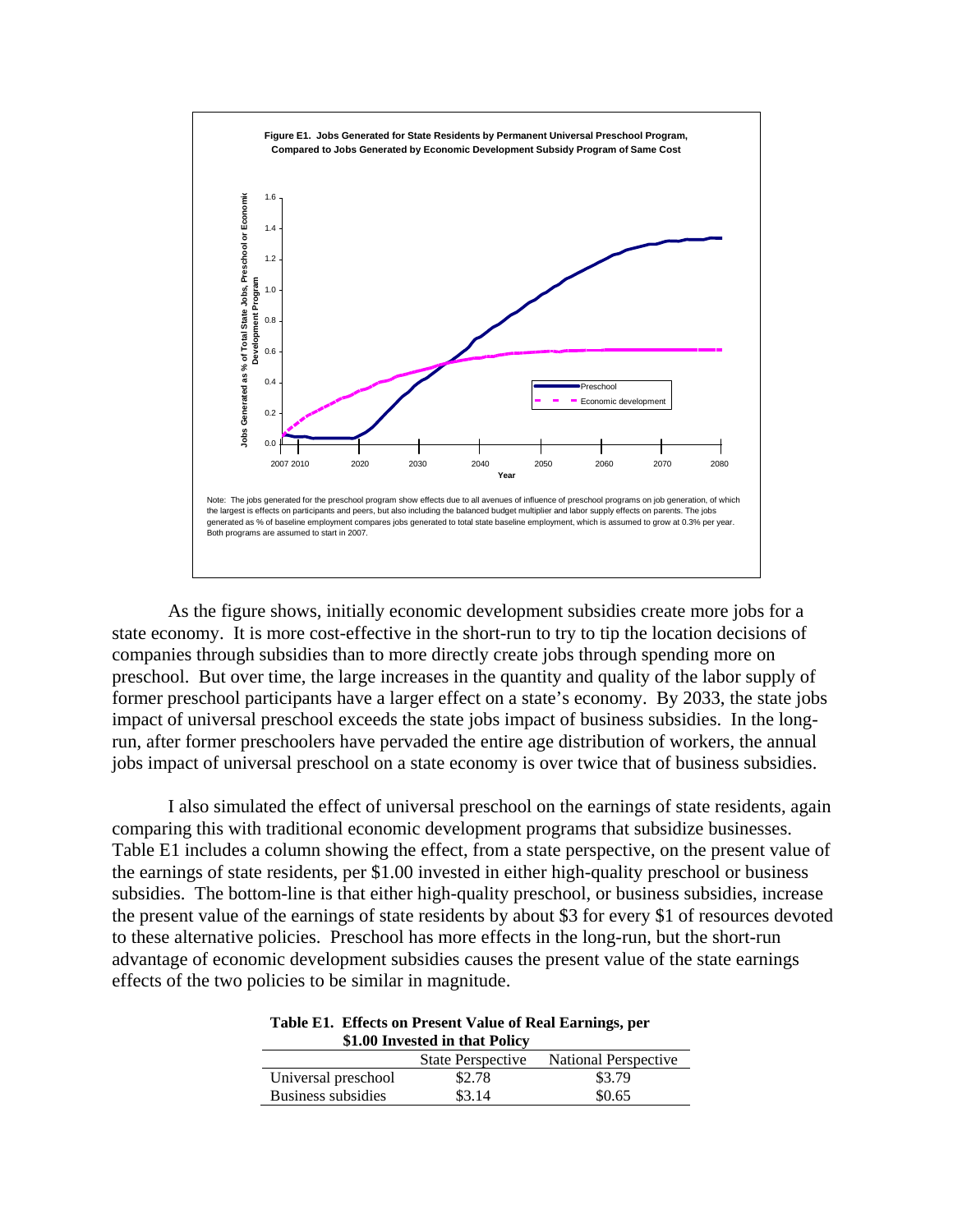National perspective. The national economic benefits of preschool and business subsidies differ greatly from the benefits from a state perspective, for two reasons. First, many former preschool participants do move out of state. For the typical state, over one-third of preschool participants are estimated to eventually move out of the state in which they were enrolled in preschool. The earnings increase for these out-migrants should be counted from a national perspective, even if they might not be considered from a state's perspective.

Second, from a national perspective, many of the jobs a state gains by offering economic development subsidies to business are reshuffled from other states. Estimates suggest that for every five jobs gained by the state offering the subsidies, four jobs are reshuffled from other states. Jobs reshuffled from other states should not be counted as "national benefits" of a business subsidy program, unless the state gaining the jobs is significantly more economically distressed than the average state.

For this project, I also simulated the national economic benefits of investing in preschool, or business subsidies, after allowing for effects on out-migrants and jobs being reshuffled among the states. As shown in Table E1, from a national perspective, preschool education increases the present value of real earnings by almost \$4, per \$1 of preschool spending. For business subsidies, the national perspective suggests that for the typical state, each \$1 of resources devoted to business subsidies increases the present value of national earnings by considerably less than a dollar.

The greater benefits of preschool from a national perspective than from a state perspective – a 4 to 1 national payoff versus a 3 to 1 state payoff – provide a rationale for federal financial support for state government investments in preschool education. The lesser benefits of business subsidies from a national perspective than from a state perspective suggests that many states may overinvest in subsidies to attract business. Federal policymakers might consider exploring ways to curb this competition.

The national economic benefits of universal preschool can be stated in other metrics. Table E2 shows the annual national economic benefits of universal preschool, in the long-run after former preschool participants have pervaded the labor force. In the long-run, universal preschool would add over 3 million jobs to the U.S. economy, almost \$300 billion in annual earnings, almost \$1 trillion in increased annual value of Gross Domestic Product, and over \$200 billion in annual government tax revenues. Although the economic development benefits of preschool take some time to be fully realized, these benefits begin to rapidly increase about 15 years after a universal program is begun, and reach half their long-run level after about 35 years.

|                  | <b>Preschool in 2080</b> |                             |
|------------------|--------------------------|-----------------------------|
|                  | % Effect                 | Absolute Effect             |
| Jobs             | 1.8%                     | 3.2 million jobs            |
| Earnings         | 1.9%                     | \$294 billion               |
| <b>GDP</b>       | 1.9%                     | \$943 billion               |
| Government taxes | 1.9%                     | \$235 billion               |
|                  |                          | (about 4 times annual cost) |

**Table E2. National Economic Development Effects of Universal**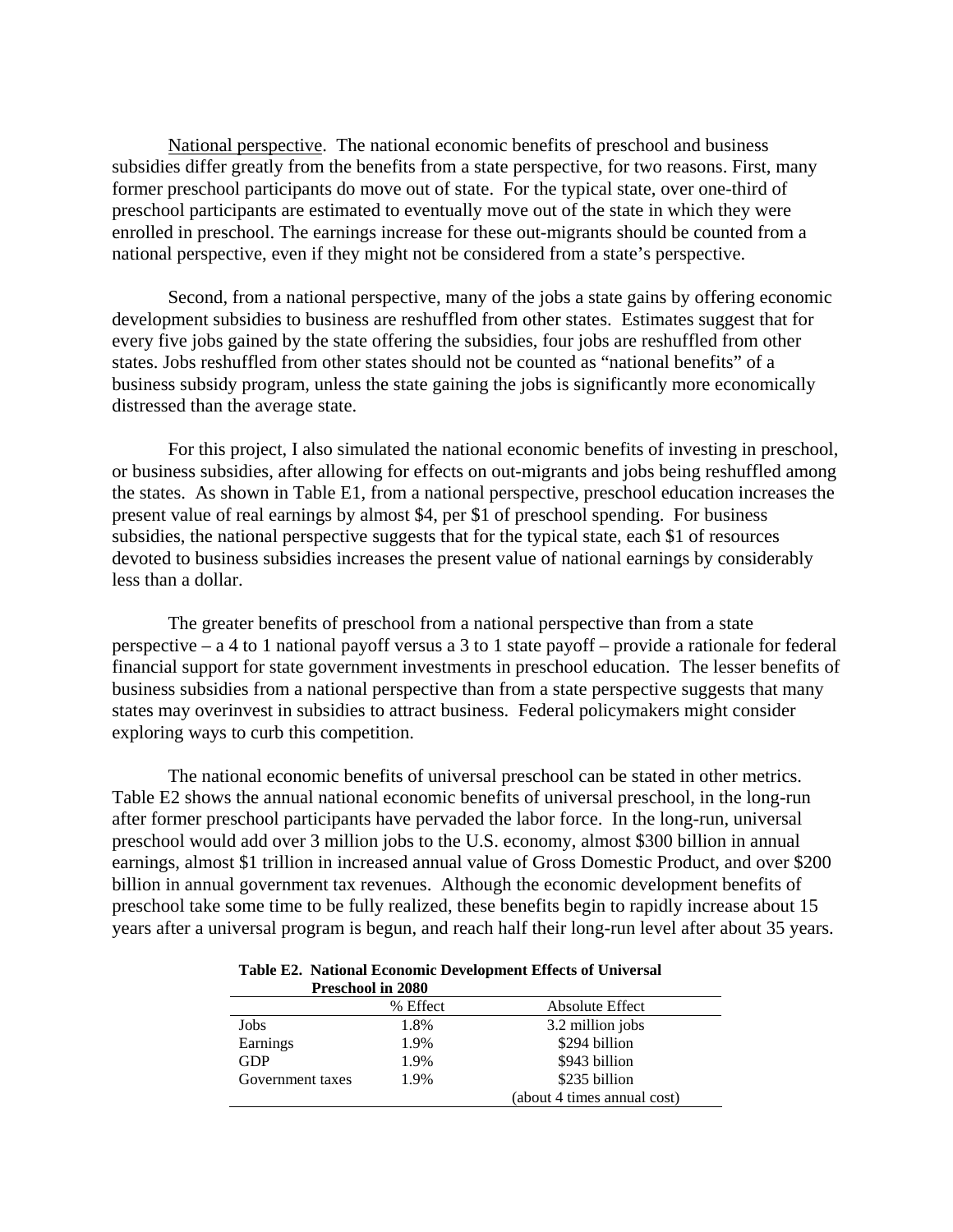Conclusion. High quality preschool has been shown by rigorous research studies to significantly raise the earnings of participants. From this research, we know enough to say that high-quality preschool has economic development benefits that are large relative to its costs. For universal preschool programs, even the most cautious and conservative estimates, which considerably scale back the effects per participant from the most rigorous studies, still yield large benefits for state economies and the national economy.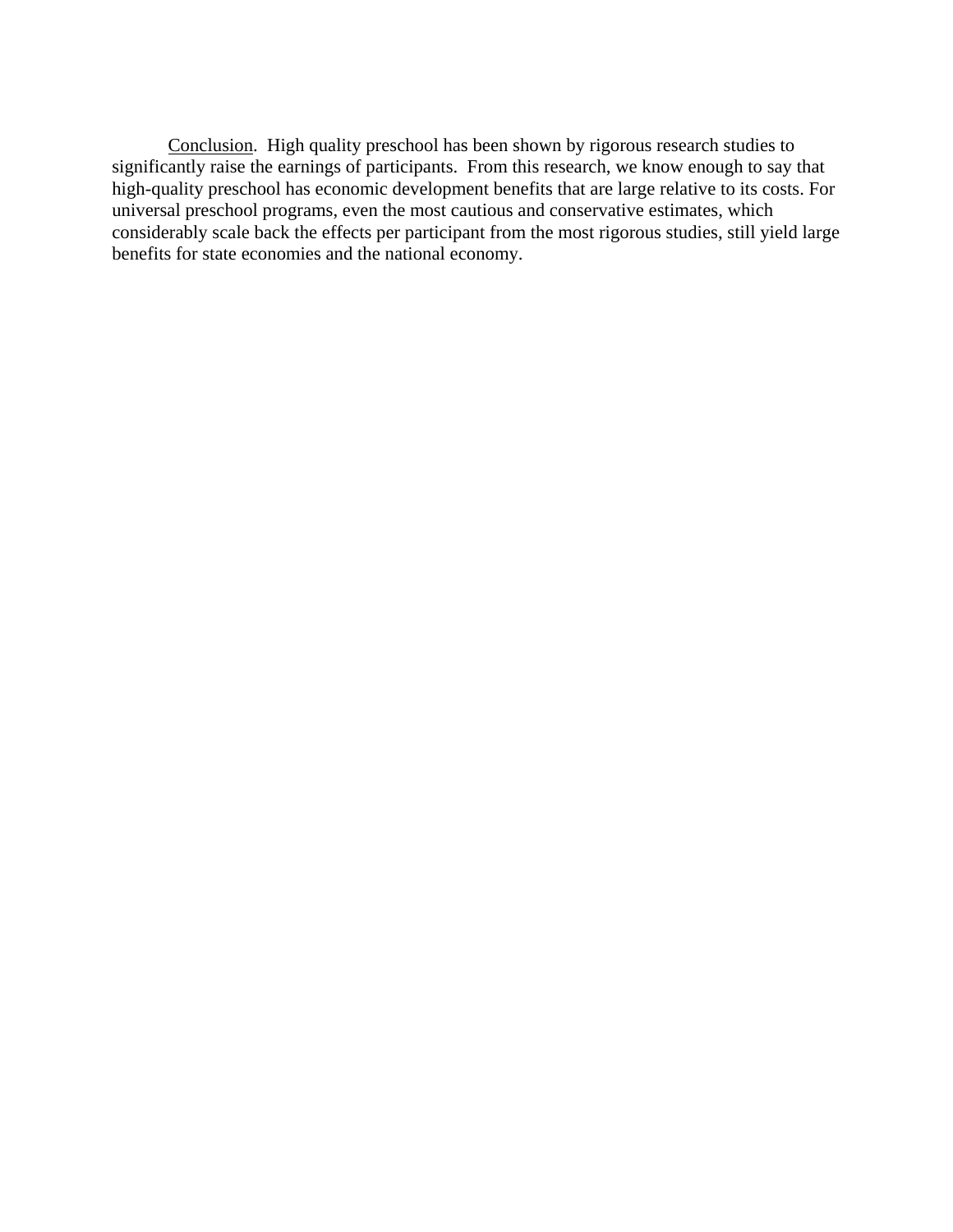#### **1. Introduction**

This paper compares the effects of investments by state governments in preschool education and traditional economic development programs. The effects considered are on employment rates and annual earnings. I conclude that from the perspective of state residents, the earnings benefits from investing in preschool education or traditional economic development programs are similar. Each one dollar of investment by a state government in high-quality preschool, or in traditional economic development programs, will increase the present value of earnings of state residents by about three dollars.

Most of the beneficial effects of preschool education on the earnings of state residents occur because high-quality preschool increases preschoolers' future employability and productivity. The beneficial effects on state residents' earnings of traditional economic development programs occur because attracting business to a state provides state residents with job opportunities.

The national benefits of a state's investment in preschool education are about 40 percent higher than the benefits from that state's perspective. National benefits are higher because the national perspective includes increased future earnings for preschoolers who later move out of state. For traditional economic development programs, the national benefits of a typical state's investment in economic development subsidies are about 80 percent lower than the benefits from that state's perspective. National benefits are lower because some of the jobs attracted to this state lead to lost jobs in other states.

The rest of this paper will outline how I obtain these estimated effects.

My research career as an economist has focused, among other topics, on state and local government subsidies to businesses to promote economic development. This paper and its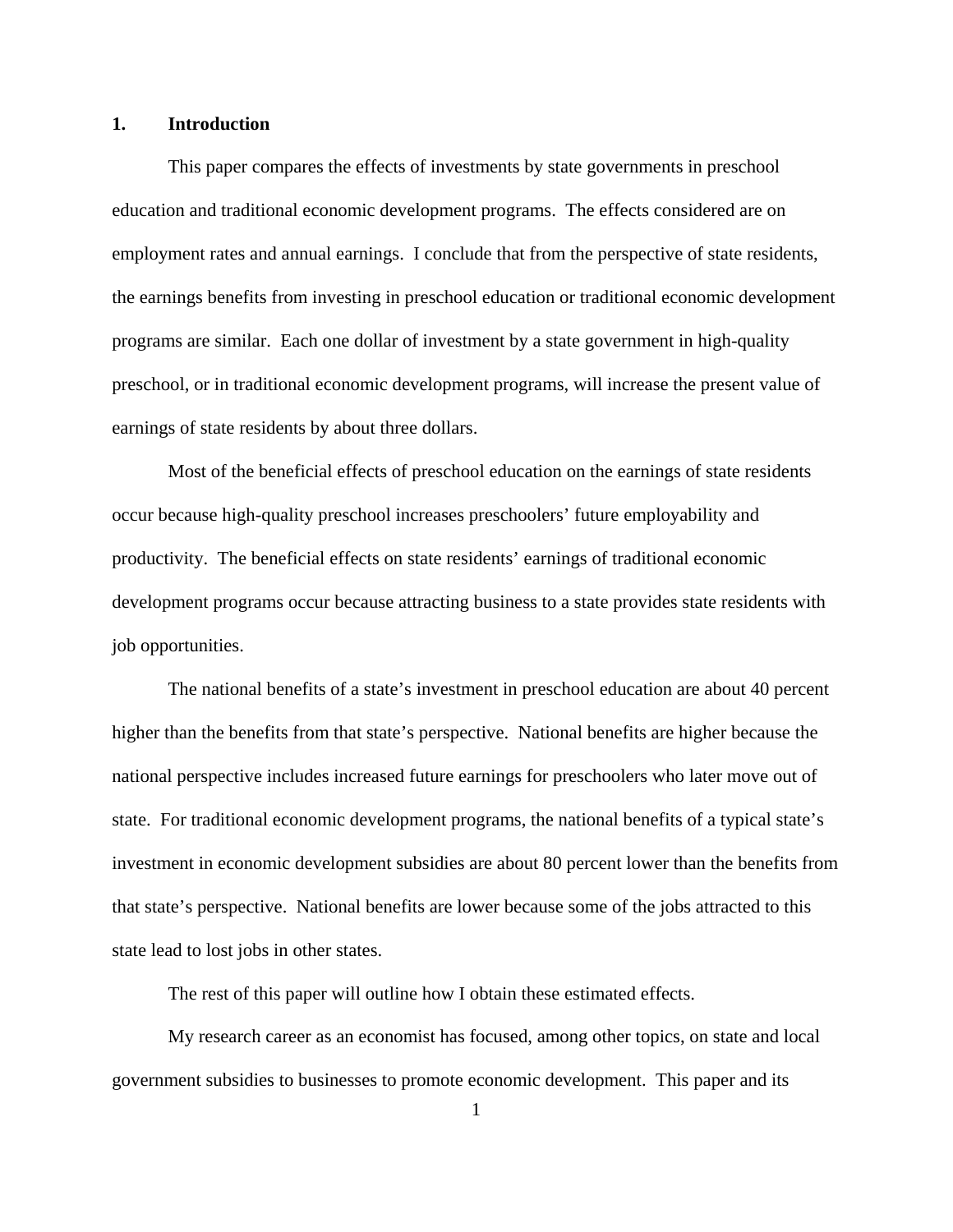associated project came about because of a request by the Committee for Economic Development that I analyze preschool education as an "economic development program." The meaning of this request depends upon how "economic development program" is defined. "Economic development" could be defined as any increase in economic productivity. An "economic development program" could be defined as any government activity that affects productivity. But productivity is potentially affected by all government activities. To restrict this project to a manageable scope, I define "economic development" more narrowly: the "economic development" of an area is an improvement in the jobs and earnings of the area's residents. An "economic development program" is any program that has improvement in the jobs and earnings of the area's residents as an important goal. In my view, this narrower definition of economic development is the definition implicitly used by state and local economic developers.

Therefore, my focus in this paper is on how preschool education compares with traditional economic development subsidies as a means of increasing employment rates and annual earnings per person. This focus on employment rates and earnings per capita means that I omit many important benefits of preschool. For example, previous studies of preschool have shown that preschool has large effects in reducing future crime rates, and large effects in reducing future special education costs (e.g., Karoly and Bigelow, 2005; Schweinhart et al., 2005; Belfield, 2005). These other benefits of preschool are important, but they are not comparable with economic development benefits.

I also ignore the effects of traditional economic development programs in increasing local land prices and local business profits. Previous studies of economic development subsidies suggest that the benefits from increased employment rates and earnings rates are considerably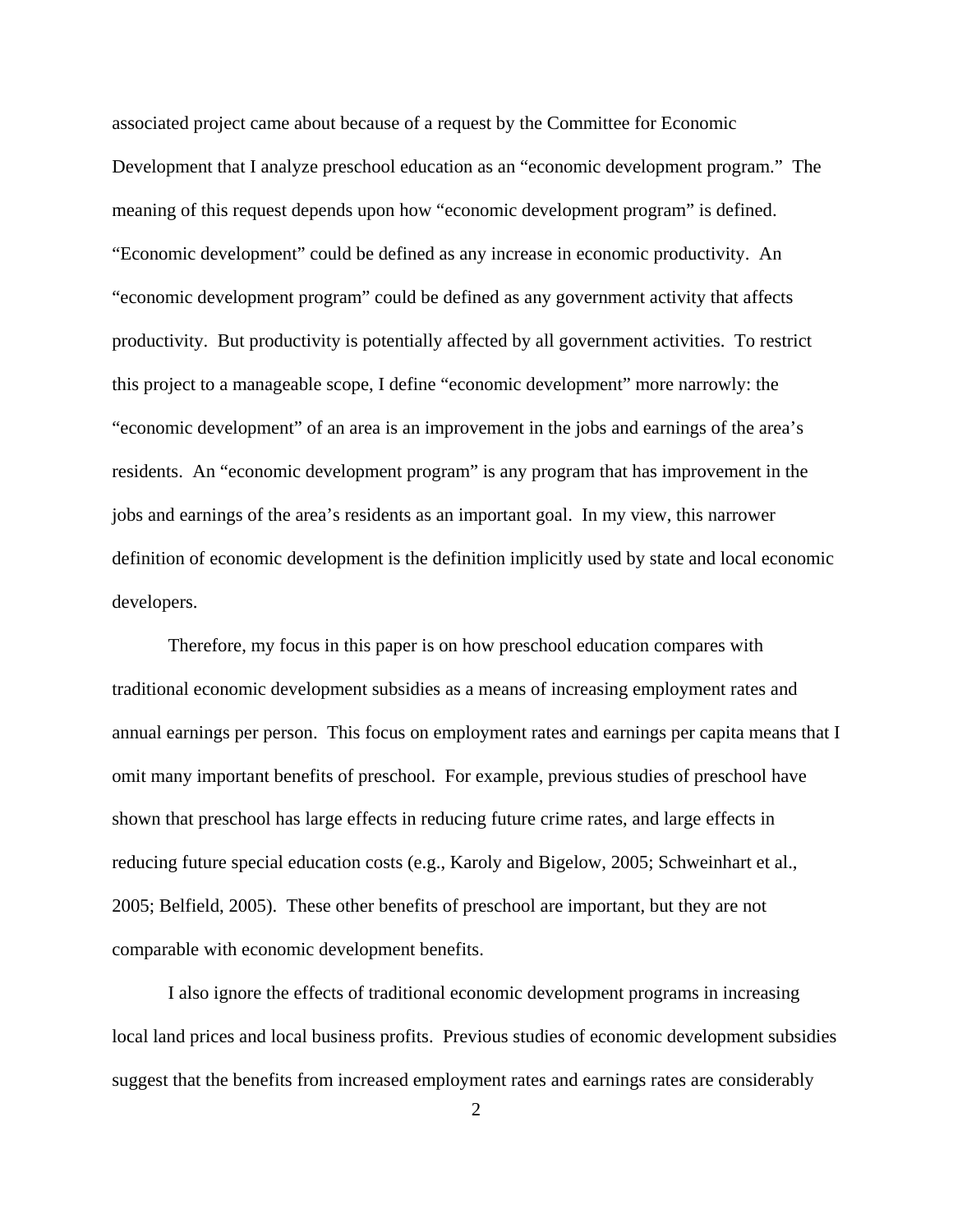larger in magnitude than the benefits to local business owners and property owners (e.g., Bartik, 1991, 2005). Furthermore, the benefits from increased employment rates and earnings rates are more progressively distributed—that is, a greater proportion accrues to lower income groups than the benefits from higher profit rates and property values. Therefore, focusing on employment rates and earnings rates focuses on the most important and most progressive benefits from economic development subsidies, and allows preschool programs to be compared with traditional economic development subsidies on the same metric.

The traditional economic development programs of state and local governments seek to increase jobs and earnings for local residents by cash or in-kind subsidies to businesses that are more or less customized to the individual business and more or less discretionary in nature, and that are designed to affect the business's decision about how many jobs to locate in that local economy. Examples of such programs include:

- Property tax abatements;
- Refundable corporate income tax credits to business, often tied to the increased income tax revenues from new workers hired;
- Customized job training, under which a local community college provides free job training, customized to the needs of the business, for either existing or new workers;
- Access roads to the new business site;
- Training/advice to the business owners or managers in starting up, improving, or expanding a business.

Most of the resources that state and local governments provide in economic development subsidies to business is financial assistance, rather than in-kind services. The biggest single type of incentive is property tax abatements, in which a new or expanding business is allowed for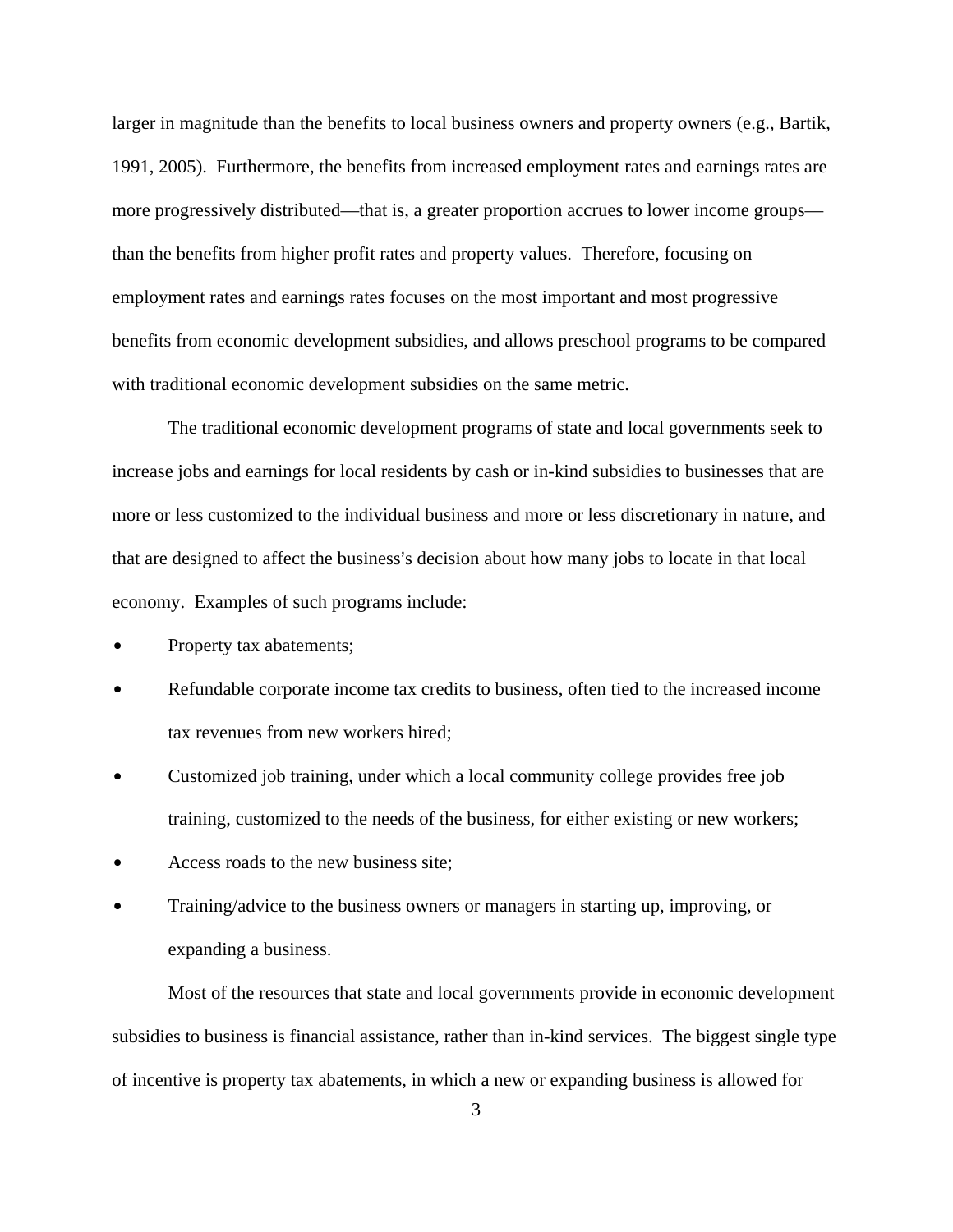some period to pay property taxes below what would normally be owed. The total resources devoted to state and local economic development subsidies are estimated to be \$20 to \$30 billion per year (Bartik, 2001).

The preschool program considered in this paper is a high quality universal preschool program. The baseline program is a 9-month, half-day program offered for free to all 4-yearolds. The baseline program is assumed to have a maximum student to staff ratio of 20 to 2, with one of the staff being a professional teacher with an early childhood specialization. The program is similar to the preschool program offered by the Chicago Child Parent Center program (CPC), for which we have good estimates of the long-run effects on preschool participants (Reynolds et al., 2002). I also consider alternative assumptions about the design of a universal preschool program. The gross costs of a universal preschool program in the United States are also probably around \$25–35 billion (Committee for Economic Development, 2002), although the net additional costs might be only \$15 billion after accounting for savings on current government spending on preschool (see discussion later in this paper, and full report).

In the rest of this paper, I first consider the benefits of traditional economic development programs in increased employment rates and earnings rates. I then consider the effects on employment rates and earnings rates of universal preschool. I also consider alternative assumptions and how they change the estimated effects of preschool. These initial analyses will take a state perspective. I will then consider the national perspective. A conclusion provides a summary oriented to implications for policymakers.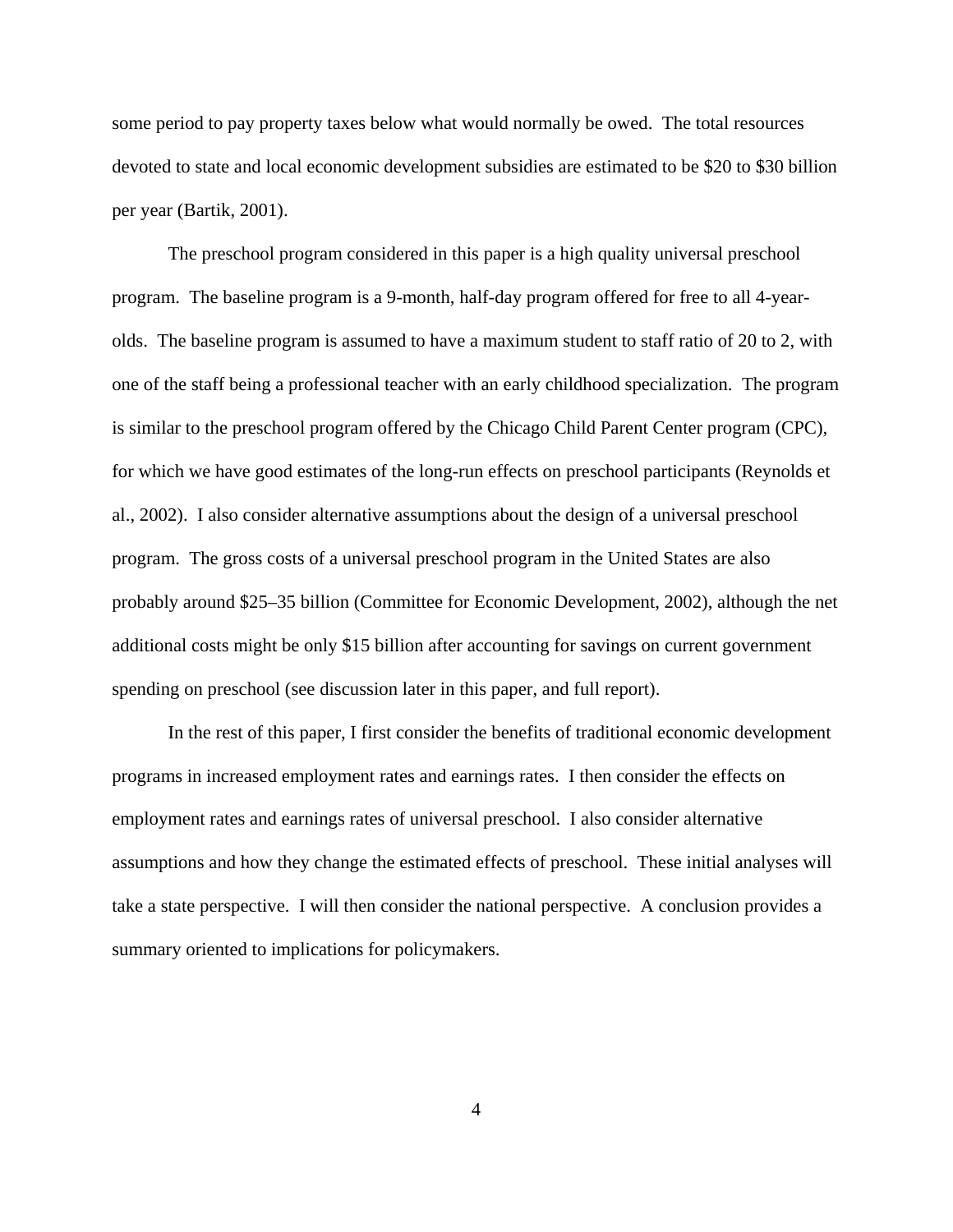#### **2. Traditional Economic Development Programs**

What are the mechanisms by which traditional economic development programs affect the employment and earnings of local residents? How do I estimate the magnitude of these effects?

First, the effectiveness of business subsidies in creating jobs is estimated based on the extensive literature on how state and local business taxes affect employment growth and business location decisions (Bartik, 1991, 2005, 2006). This research literature implies that the typical net cost of creating a job through economic development subsidies is equivalent in present value to a perpetual subsidy of \$19,445 per year per job. This cost of creating a job through business subsidies is an average, reflecting both cases in which the subsidy had no effect on the business location decision, and cases in which the subsidy did tip the location decision.

These estimates of job-creation costs assume that the subsidies are targeted, as most economic development subsidies are, on "export-base businesses": businesses whose product is purchased by purchasers outside the state, or whose product is purchased by in-state purchasers who otherwise would have purchased a product that was produced outside the state. Subsidies to "non-export-base businesses" will be less effective, as any increased production by the subsidized businesses will come at the expense of lost sales by other in-state businesses.

Second, the subsidized jobs will have some "multiplier effects." The new businesses or expanded businesses will demand additional supplies in the state, which will cause an increase in job in local suppliers. In addition, the new workers at the subsidized businesses, and their suppliers, will demand various goods and services from the local retail sector, and local retailers will therefore expand their hiring. I assume for this project a typical multiplier of 1.80, that is, for every 1 job in a business that is induced to locate in the state, there will be 0.80 jobs created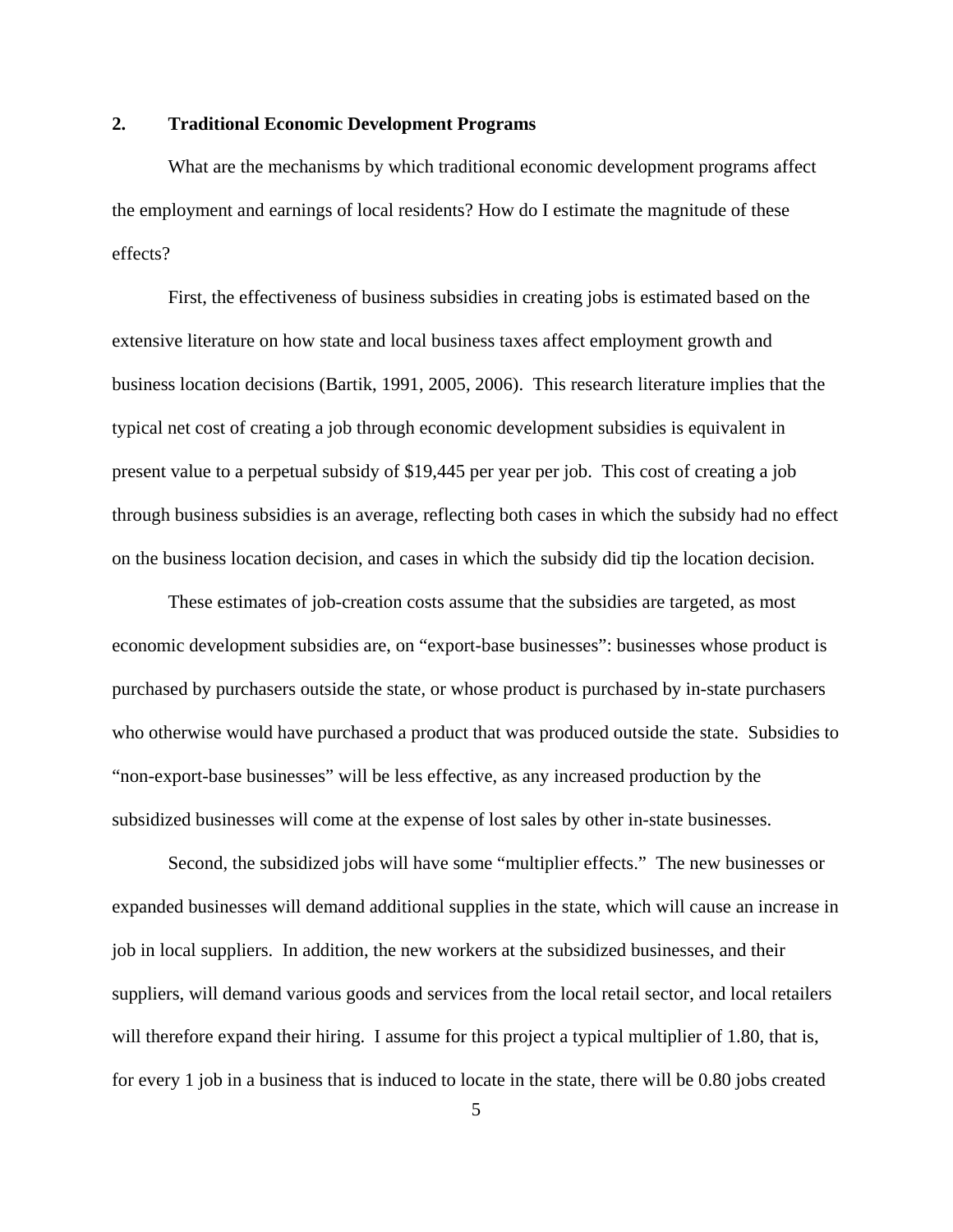in supplier businesses and retail business in the state. This multiplier is based on the best estimates available for multiplier effects of economic development subsidies, which are available for one of Michigan's economic development programs (Bartik, 2006).

Third, the new jobs, both direct and multiplier jobs, create some additional employment opportunities for local residents. Newly created jobs in a local economy are filled by three groups: local residents who otherwise would not be employed, persons who otherwise would have lived elsewhere, and local residents who otherwise would be employed. Jobs filled by the last group lead to additional local job vacancies, which are filled by the same three types of groups. If we continue following this chain of job vacancies, newly created local jobs ultimately either create jobs for the local non-employed, or for persons who otherwise would have lived elsewhere.

Based on previous studies of the effects of local job growth (Bartik, 1991), I estimate that in the short-run, 6 out of every 10 new jobs lead to employment for local residents who otherwise would be unemployed or out of the labor force. This implies that 4 of 10 new jobs go to persons who otherwise would have lived in another state. The proportion of new jobs going to local residents declines over the first five years after the new jobs are created, because increased job opportunities attracts in-migrants with some lag. Based on previous studies, after five years, only 3 out of 10 new jobs increase employment rates for local residents.

Fourth, some proportion of the new jobs go to local residents who already are employed, but are able because of the new jobs to upgrade to a better-paying occupation. Based on previous research, I assume that for every 1 percent shock to a state's employment, occupational upgrading will increase average earnings by 0.2 percent (Bartik, 1991).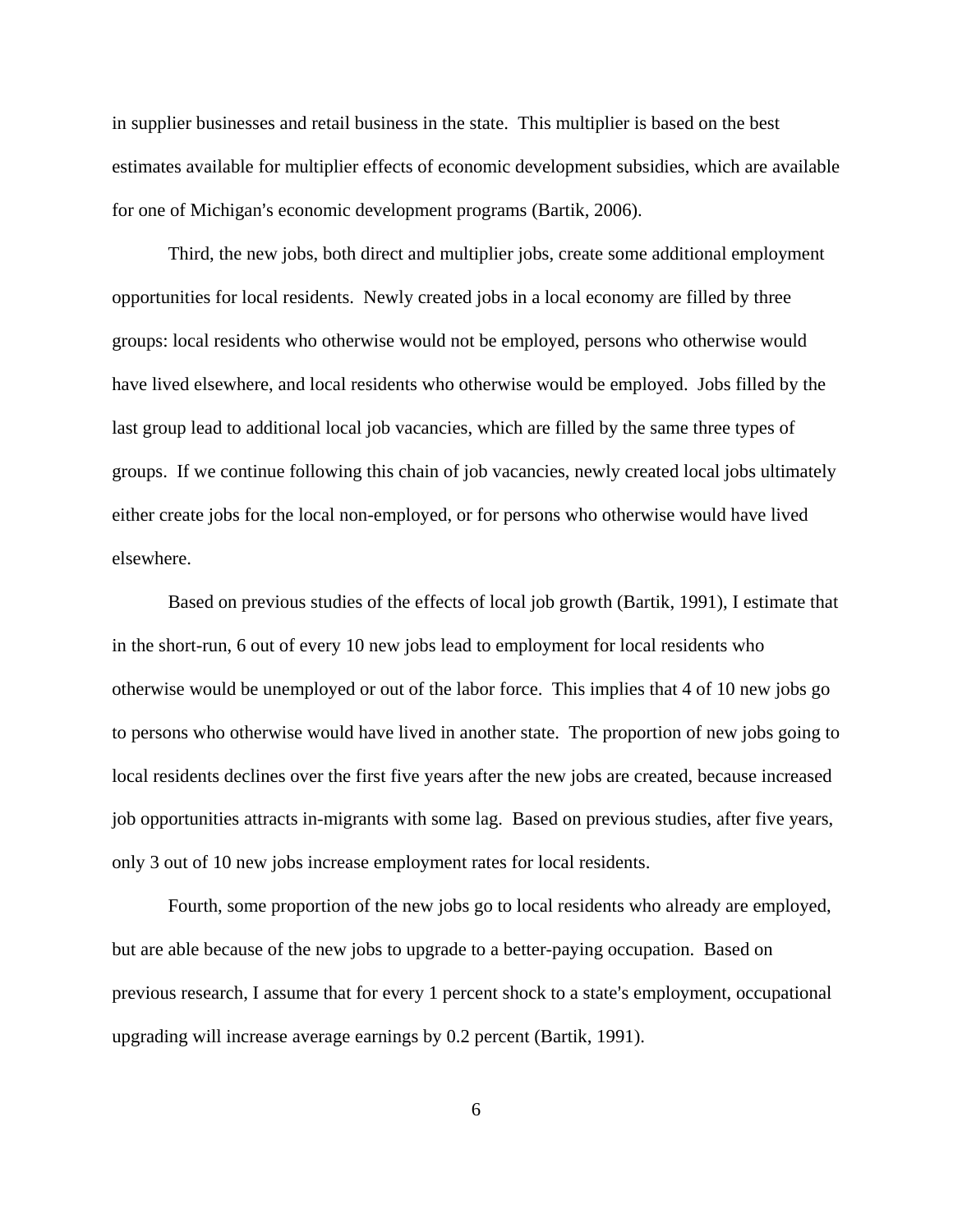Finally, at the end of five years, after the initial in-migration surge, I assume that the local residents who still have new jobs or better jobs are able, due to the job experience they have acquired, to permanently retain their higher employment rates and wage rates. This assumption is backed by studies that show that labor force participation effects and occupational attainment effects of higher state and local job growth are persistent (Bartik, 1991, 1993, 2001). This persistence makes sense because individuals who get new or better jobs will acquire better job skills, greater self-confidence, and a better reputation with employers, all of which will increase long-run employment rates and wage rates.

However, these long-run effects will decline as the individuals who benefitted from the job growth retire and die off. I estimate these effects from Current Population Survey data on employment rates by age, and National Institute of Health data on mortality rates by age.

In addition, from a state perspective, some individuals who gain a higher earnings capacity will over time move to other states. I assume that a state government perspective would disregard earnings after a person has left the state. I estimate these out-migration rates by age using data from the Panel Survey of Income Dynamics and the 2000 U.S. Census, which will be discussed later in this paper.

Using these research-based assumptions, I estimate the effects over time, in a typical state, for an ongoing permanent program of economic development subsidies equal in costs to a universal preschool program. I assume this program starts in 2007. Based on assumptions outlined in the full report, the national costs of such a universal preschool program would be \$14.7 billion in 2004 dollars, which is 0.299 percent of total U.S. wage and salary earnings. The economic development program in the typical state is scaled to have a present value each year of 0.299 percent of the state's wage and salary earnings.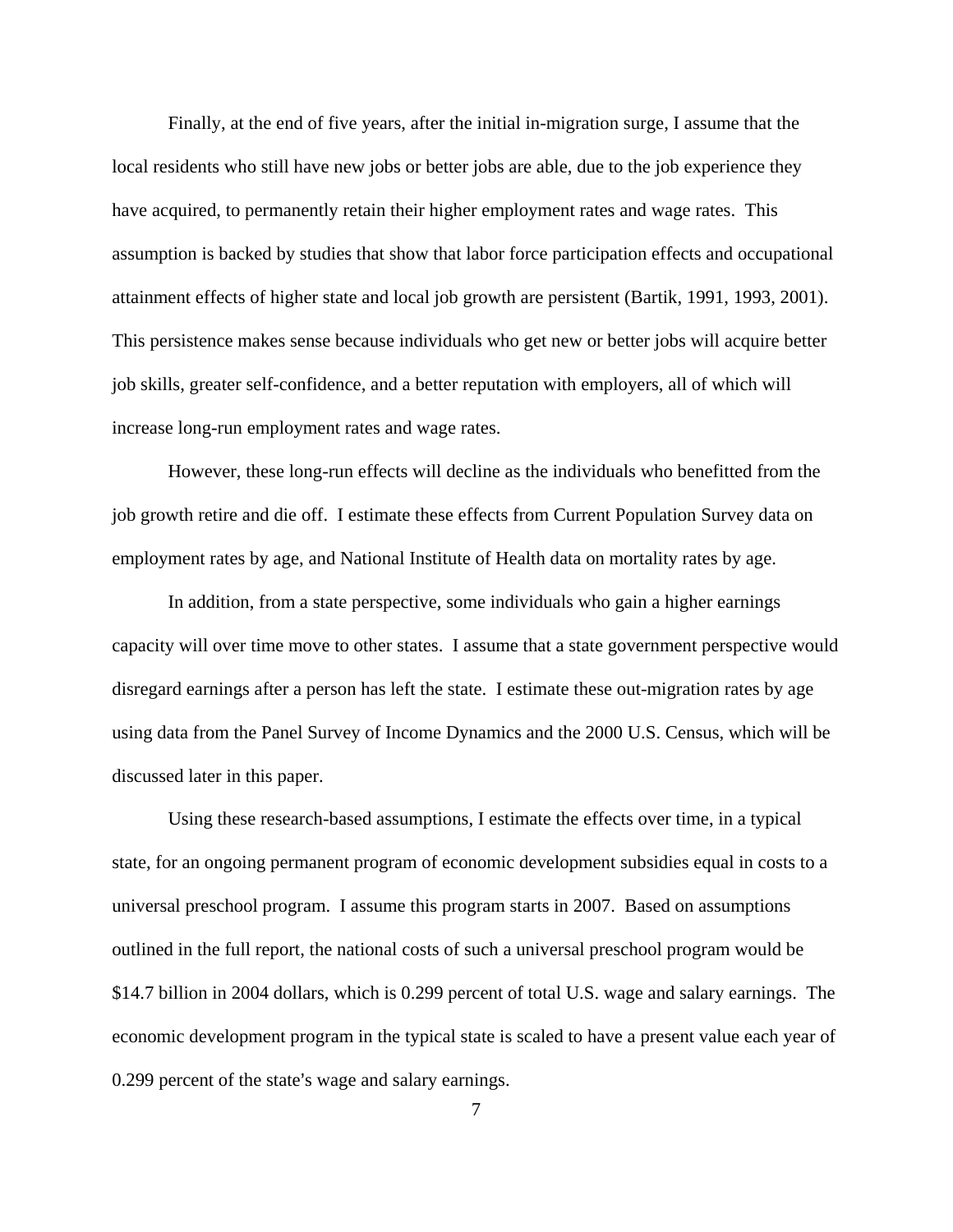At this point in the paper, I take a state perspective. This means I only look at the effects of the economic development subsidies in attracting jobs to this state. I ignore any effects of these subsidies in reducing the number of jobs in other states. I also ignore any increases in earnings for this state's residents that occur if and when they move out of this state. Later in this paper, I consider a national perspective on a state's economic development subsidies.

I simulate the effects over time of this program as jobs are created each year across all age groups in the state, and these effects depreciate over time due to competition from inmigration, out-migration of affected individuals, and death. Because this is an ongoing economic development subsidy program, with new subsidies offered each year, the effects gradually build up over time. New jobs are attracted to the state each year, increasing the employment rate and earnings rate of state residents. Eventually, the state economy converges to a new labor market equilibrium with a higher employment rate and earnings rate, as the new jobs created each year are just offset by the depreciation of the effects of the jobs previously created.

Table 1 and Figure 1 show these effects over time. In the new state labor market equilibrium, employment rates are increased in the state by enough to increase jobs in the state by 0.6 percent of the state's otherwise prevailing equilibrium employment level, and earnings per capita in the state are increased by about 1.2 percent of the otherwise prevailing earnings level. Per dollar invested in economic development subsidies, the present value of the increased earnings of state residents is estimated to be \$3.14.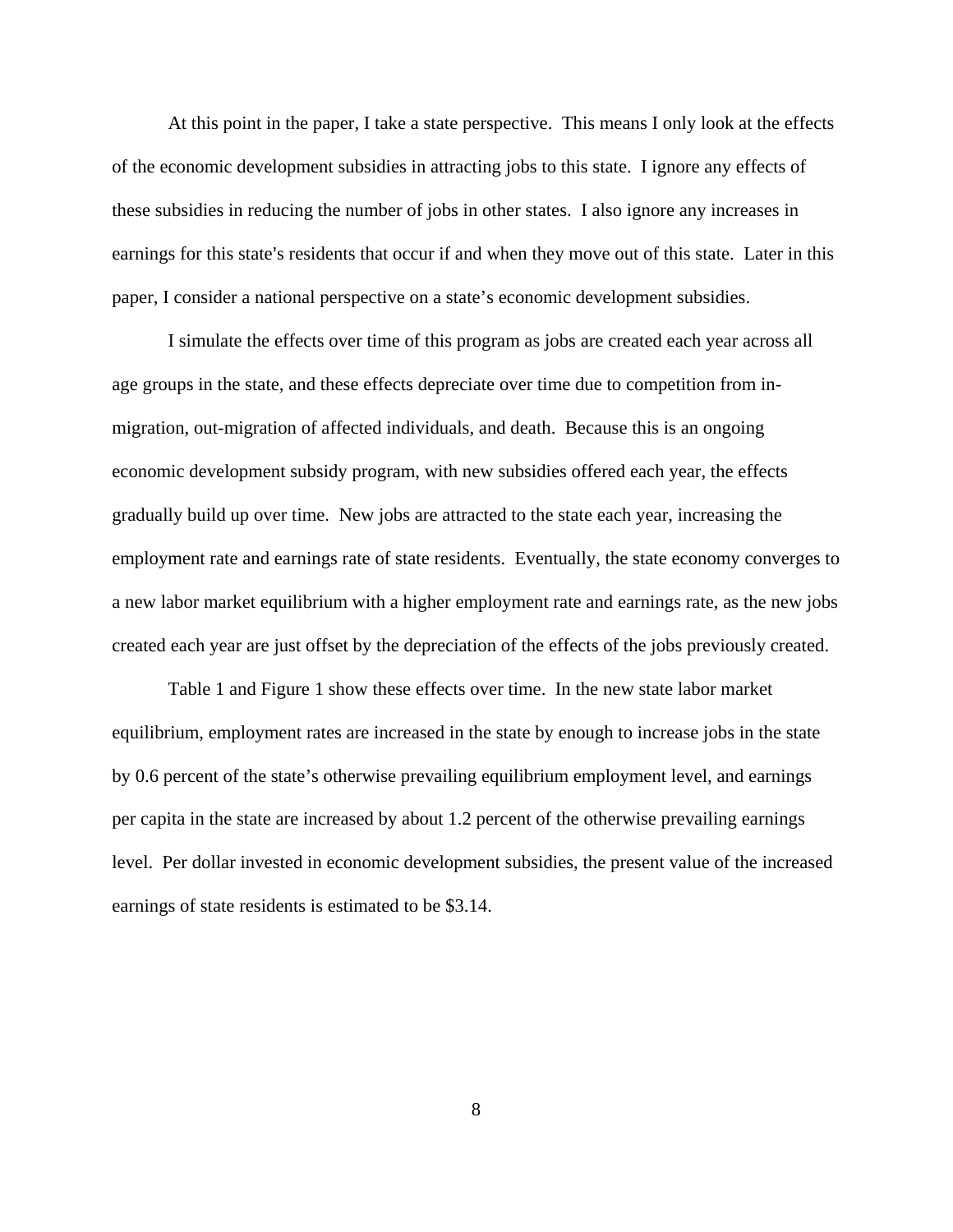#### **3. Universal Preschool Program**

The universal preschool program being analyzed has the characteristics assumed in the study by Karoly and Bigelow (2005). These include:

- Although the program is universally available for free for all 4-year-olds, only 70 percent of all 4-year-olds end up participating in the program.
- The program operates for 3 hours per day for 175 days per year for one year for all participants. This design is similar to the Chicago Child Parent Center (CPC) program.
- Following Karoly and Bigelow, the gross cost of the program per 4-year-old participant is \$5,856, in year 2004 dollars. After considering cost savings on current public spending for preschool, the net cost of the new program is \$4,234 per participant.<sup>1</sup>
- In the baseline estimates, the effects of the program on participants are largely based on evaluations of the CPC program. However, I use the assumption of Karoly and Bigelow that effects per participant in a universal preschool program are only 23 percent of the effects per participant of the CPC program. The CPC program's effects are for lowincome families who otherwise would not have been in any preschool. These effects should be scaled down if preschool's effects are lower for more affluent families, because free universal preschool will include many middle and upper income participants. In addition, universal preschool's net effects will be lower for participants who otherwise would have participated in preschool.<sup>2</sup>

 $\frac{1}{1}$ <sup>1</sup>These numbers differ slightly from Karoly and Bigelow for technical reasons outlined in the full report (Bartik, 2006).

 $2$ The 23% comes from estimates of the proportion of participants from various income groups, the proportion who otherwise would be in private or public preschool, and assumptions about how benefits of universal preschool vary with income and default preschool enrollment. See Karoly and Bigelow (2005) or Bartik (2006).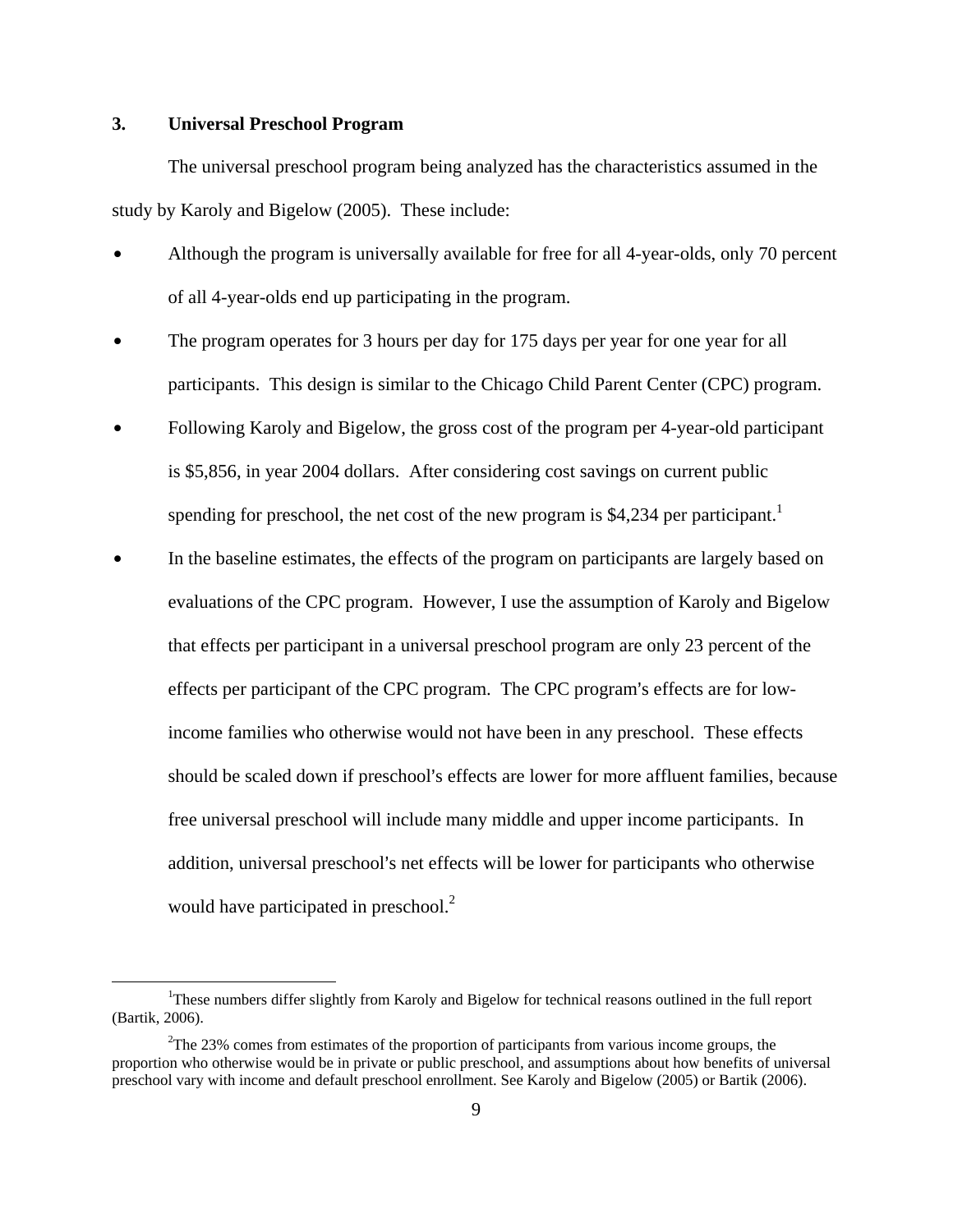Karoly and Bigelow based their estimates on California data. However, these estimates will give a good approximation to the national ratio of benefits to costs of preschool, because different assumptions will drive benefits and costs in the same direction. For example, if fewer 4-year-olds in a state would have enrolled in any preschool, then net costs of a universal preschool program will increase, but so will program benefits. I consider alternative assumptions later in this paper.

There are four ways in which universal preschool might increase the employment and earnings of state residents. Only one of those four ways leads to large effects. However, before exploring this way in more detail, I will explain each of the four ways, and why three of them do not have large effects on economic development.

1. Balanced budget multiplier effects. First, there are net stimulative effects on demand for goods and services produced in the state, and thereby on labor demand in the state, due to spending more state government dollars on preschool education, even when that spending is financed by increased taxes. These stimulative effects would be similar for any type of increased state spending financed by higher state taxes.

The stimulative effect on the economy of an equal-sized increase in government spending and taxes is commonly presented in introductory macroeconomics courses as the "balanced budget multiplier." The intuition for the demand effects of spending to exceed those of taxes is as follows: State government spending directly increases final demand for goods and services sold in the state by the same dollar amount as the spending. In contrast, only a portion of the increased state taxes reduces final demand for goods and services sold in the state, because state residents also accommodate the increased taxes by reduced savings, and reduced spending on goods and services that they purchase out-of-state or on-line. Similar arguments are made in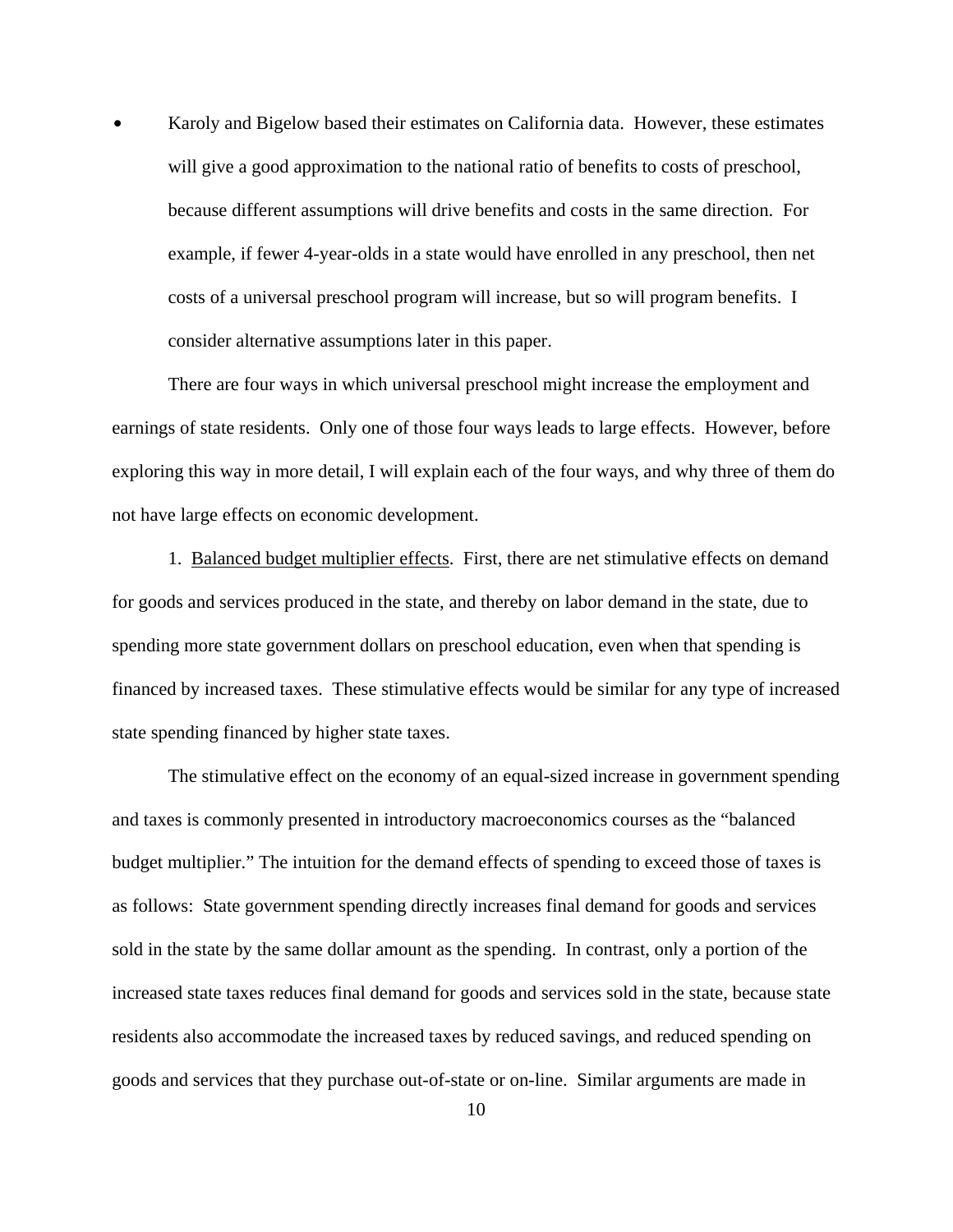introductory macoeconomics courses for why balanced budget increases in federal spending and taxes will stimulate the national economy.

In the simplest regional economic models, a balanced budget increase in state spending and taxes increases state production by the same amount. The indirect multiplier effects of the increased state spending, as this spending leads to increased production, increased incomes of state residents, and increased respending, will in a simple model exactly offset the negative effects of the increased state taxes. All that remains is the initial increase in state spending, which will be matched by an increase in state production. More complex models allow for the propensity to respend on state goods and services to differ between those whose incomes are affected by state spending vs. state taxes.

This balanced budget multiplier has the same qualitative effect on increasing labor demand as occurs when economic development subsidies attract new business. However, the effects on labor demand per dollar of spending will be much smaller for balanced budget multiplier effects of preschool spending than for traditional economic development subsidies. With balanced budget multiplier effects, essentially each dollar of spending is needed to create a shock to state production of one dollar. With traditional economic development subsidies, the empirical literature suggests that it takes considerably less than one dollar of subsidies to create an increase in business production of one dollar. With traditional economic development subsidies, we are inducing businesses, which already have an out-of-state market for their product, to choose the state. With balanced budget multiplier effects, we are directly creating demand for the goods and services. Inducing businesses to make a different location decision to serve some preexisting demand is cheaper than having to create the underlying demand for goods and services.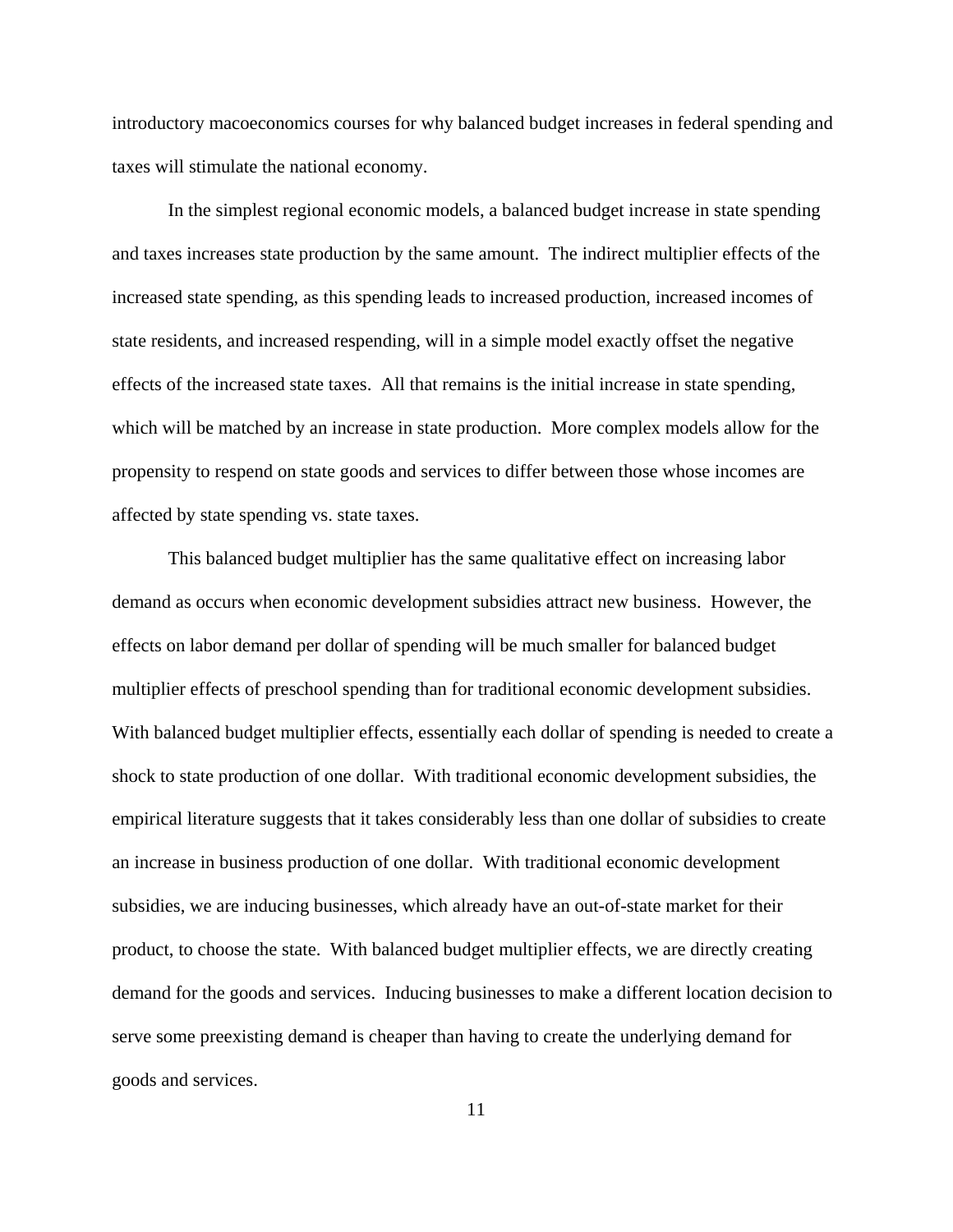Using the REMI regional econometric model, a well-known and well-respected model (Treyz, 1993), I estimate that the balanced budget multiplier effects of greater state government spending on preschool will increase earnings of state residents by a present value of \$0.04, per dollar spent on preschool education.<sup>3</sup>

The balanced budget multiplier effects of a larger early childhood program would be larger. For example, if we not only increased state government spending for one year of universal preschool, but also increased state government spending for more extensive childcare and preschool from birth to age 5, the total increase in state earnings would be larger. However, the balanced budget multiplier effects per dollar invested would probably be similar.

2. Parental labor supply effects. Second, there are the economic development effects of the increased labor supply of parents due to the free child care provided by universal preschool, for part of the day and part of the year. These effects depend upon how parental labor supply responds to (partially) free child care, and how in turn job creation in a state responds to the increase in labor supply.

As will be discussed later in this paper, I assume, based on previous research, that the job creation response is about two-thirds of the shock to labor supply (Bartik, 2006, 2001). However, the labor supply effects of this partially free child care will be limited, for two reasons. First, many of the parents whose children participate in preschool already work. Second, the child care provided by universal preschool is limited in the number of hours and days offered.

Based on the research literature on labor supply effects of child care prices, I estimate that for every dollar invested in universal preschool, real earnings of state residents will increase,

 <sup>3</sup>  $A<sup>3</sup>$ As detailed in Bartik (2006), these estimates are based on the Upjohn Institute's REMI model for the state of Michigan. The magnitude of the balanced budget multiplier effects should be similar in different states, as the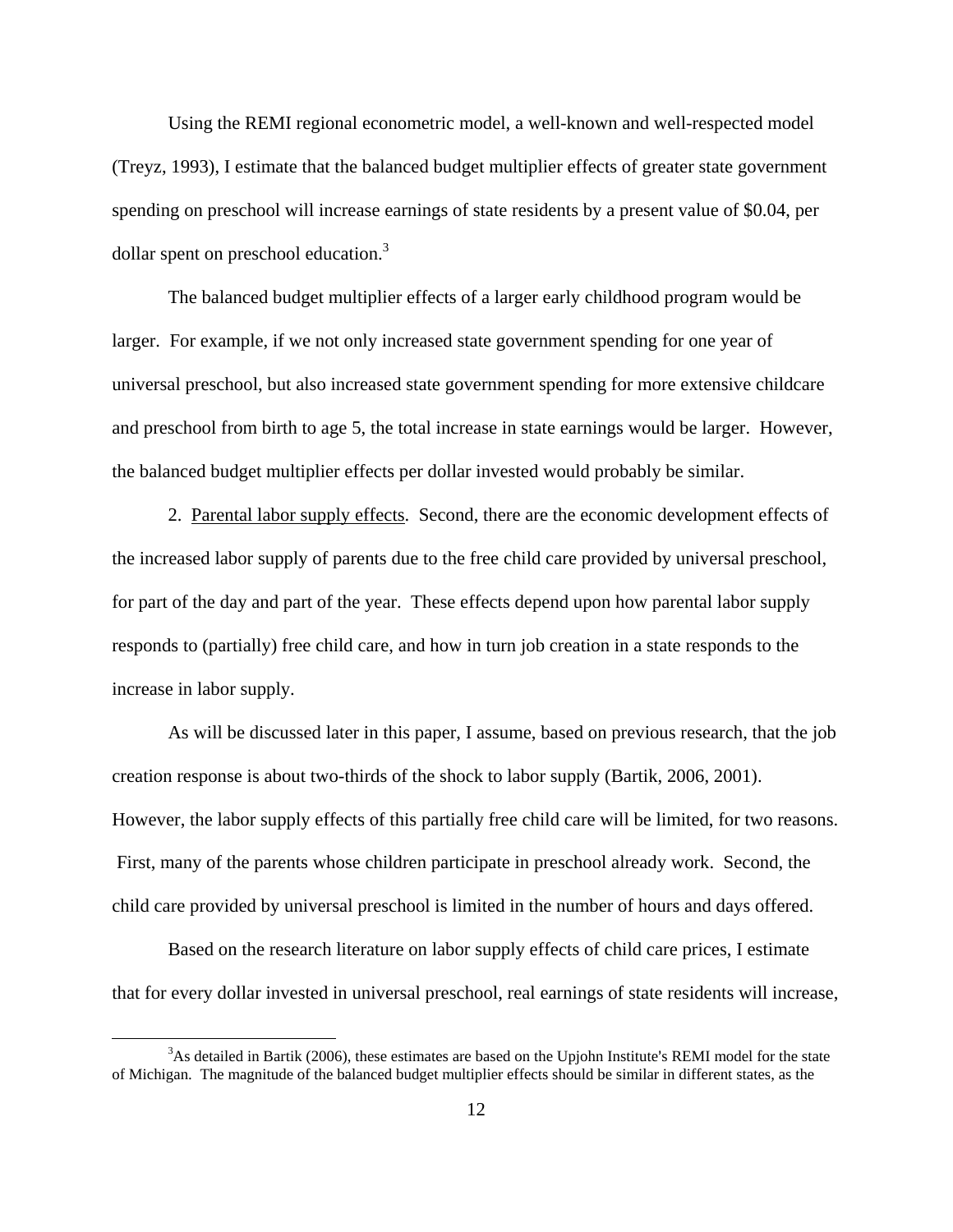due to parental labor supply effects, by a present value of \$0.05. For details on this calculation, see Bartik (2006), which in turn is based on Blau and Hagy (1998) and Anderson and Levine (2000).

A larger child care program would have larger effects, although not necessarily larger effects per dollar of spending. Larger child care effects on labor supply per dollar of spending could be obtained by programs that subsidized child care that is difficult to find, such as child care at third shift hours or for sick children.

3. Participant and peer effects (summary). Third, there are economic development effects of universal preschool education due to preschool's effects on increasing the future employability and productivity of participants, which will increase participants' future employment rates and earnings rates. In addition, because preschool participants fare better in K-12 education, the school atmosphere in K-12 schools will improve, which improves achievement for all students, including peers of the preschool participants. These peer effects also improve future employment rates and earnings rates.

I will go into more detail on these participant and peer effects later on in this paper. For now, I simply note that I estimate that for every dollar invested in universal preschool, these participant and peer effects increase the present value of future earnings by \$2.65.

4. Social productivity effects of education. Fourth, there are effects that occur because preschool's effects in increasing education will increase the overall productivity of the state economy, and thereby attract new business activity. There is evidence that local economies with a more-educated population have higher employment growth (Glaeser and Saiz, 2003). In addition, there is evidence that an individual's wages are not only affected by the individual's

extent of leakages to out-of-state spending has offsetting effects on spending effects and tax effects.<br>
<sup>13</sup>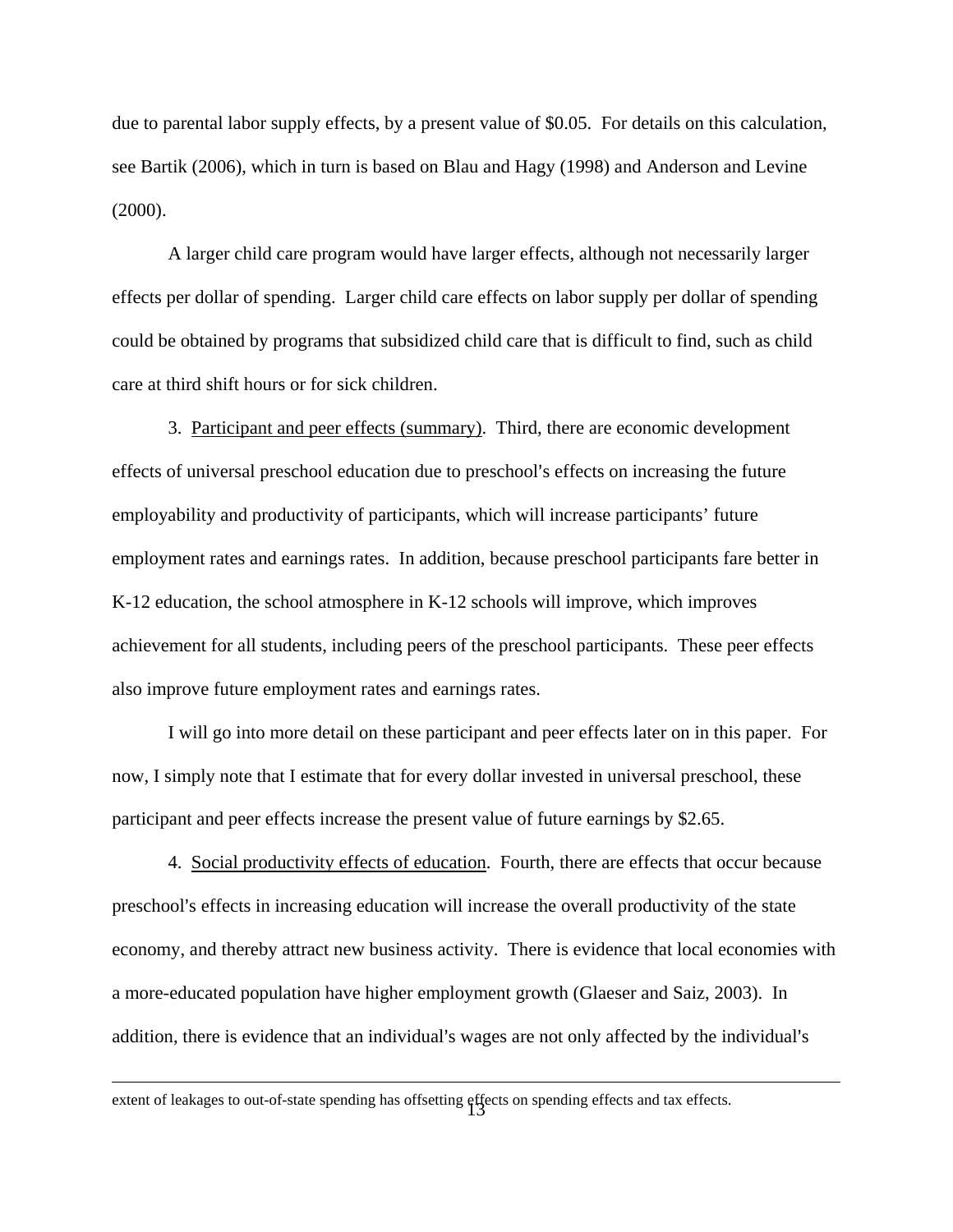own education, but also by the average education level in the local economy (Moretti 2003, 2004). A plausible interpretation of these effects is that higher average education levels allow businesses to use more advanced technologies and production methods.

However, the empirical evidence suggests that these productivity effects on the overall economy of average education levels are mainly related to the percentage of college graduates in the local economy, not the percentage with lesser credentials such as a high school diploma (Moretti, 2003, 2004). Furthermore, the evidence is that preschool education, although it has large effects on high school graduation rates, does not substantially affect college graduation rates (Schweinhart et al., 2005).

Therefore, the effects of preschool education on economic development by affecting overall social productivity are modest. Using estimates of preschool effects on college graduation, and estimates of how college graduation rates affects affect employment growth, I estimate that for every dollar invested in universal preschool education, the present value of real earnings increases, due to social productivity effects, by \$0.04 (Bartik, 2006).

Perhaps preschool programs, if coupled with later K-12 programs, would have larger effects on college graduation rates. If so, this might increase the social productivity effects of universal preschool per dollar invested.

Summary of preschool effects. Therefore, the total effect of preschool education on economic development, per dollar invested, is to increase the present value of real earnings by \$2.78. Of the \$2.78 total, \$2.65 is due to effects on the future earnings of preschool participants and their peers. Therefore, these participant and peer effects are worth going into in some detail, which I will do next.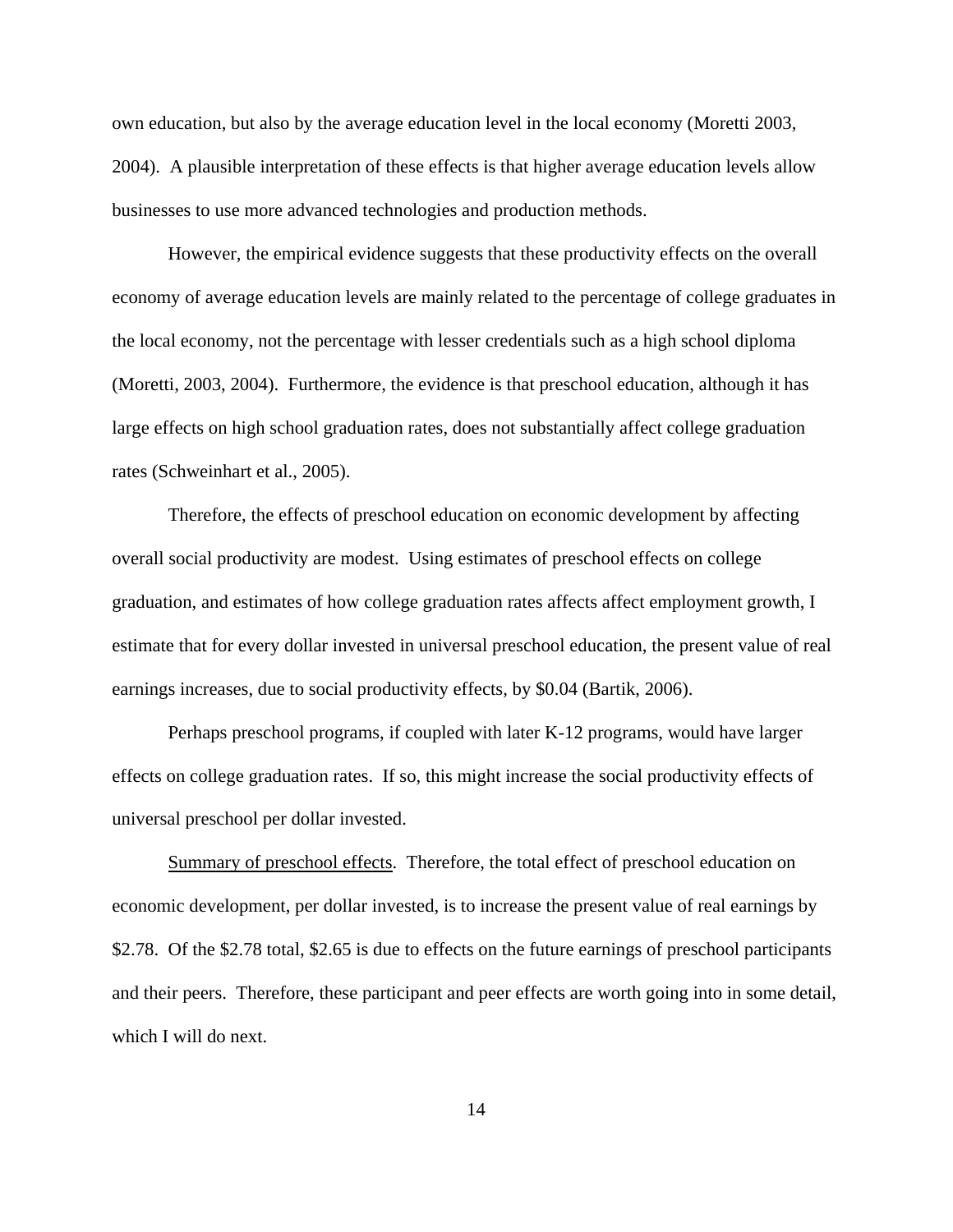Participant and peer effects (more detail). What are the mechanisms by which a universal preschool program causes higher future earnings for preschool participants and their peers? How do I estimate the magnitude of these effects?

First, the cost-effectiveness of preschool spending depends upon the costs per participant. I assume, as mentioned before, that the net costs of universal preschool per participant, after allowing for current preschool spending, will be \$4,234.

Second, as mentioned before, we need to scale down the effects of preschool participation from the effects we would expect for an exclusively low-income group of 4-yearolds who otherwise would not have participated in preschool. The best studies of preschool's effects are for the Perry Preschool program and the CPC program, which served low-income participants, and evaluated effects compared to a control group that did not participate in preschool. We need to use these high quality studies, but scale down estimated effects per participant for a universal preschool program that will include many middle and upper income participants, and many participants who would have been in preschool without the universal program.

For the baseline estimates, I follow Karoly and Bigelow (2005) and assume that the effects per participant are only 23 percent of the effects that would be obtained for a preschool program that exclusively served low-income participants who otherwise would not have participated in preschool.

Third, preschool will in part increase future employment rates and earnings rates by increasing educational attainment of participants. I use data from the CPC program to estimate the effects on educational attainment through age 19 (Reynolds et al., 2002). I use estimates from the Perry Preschool program for later ages, scaled down to allow for the somewhat lower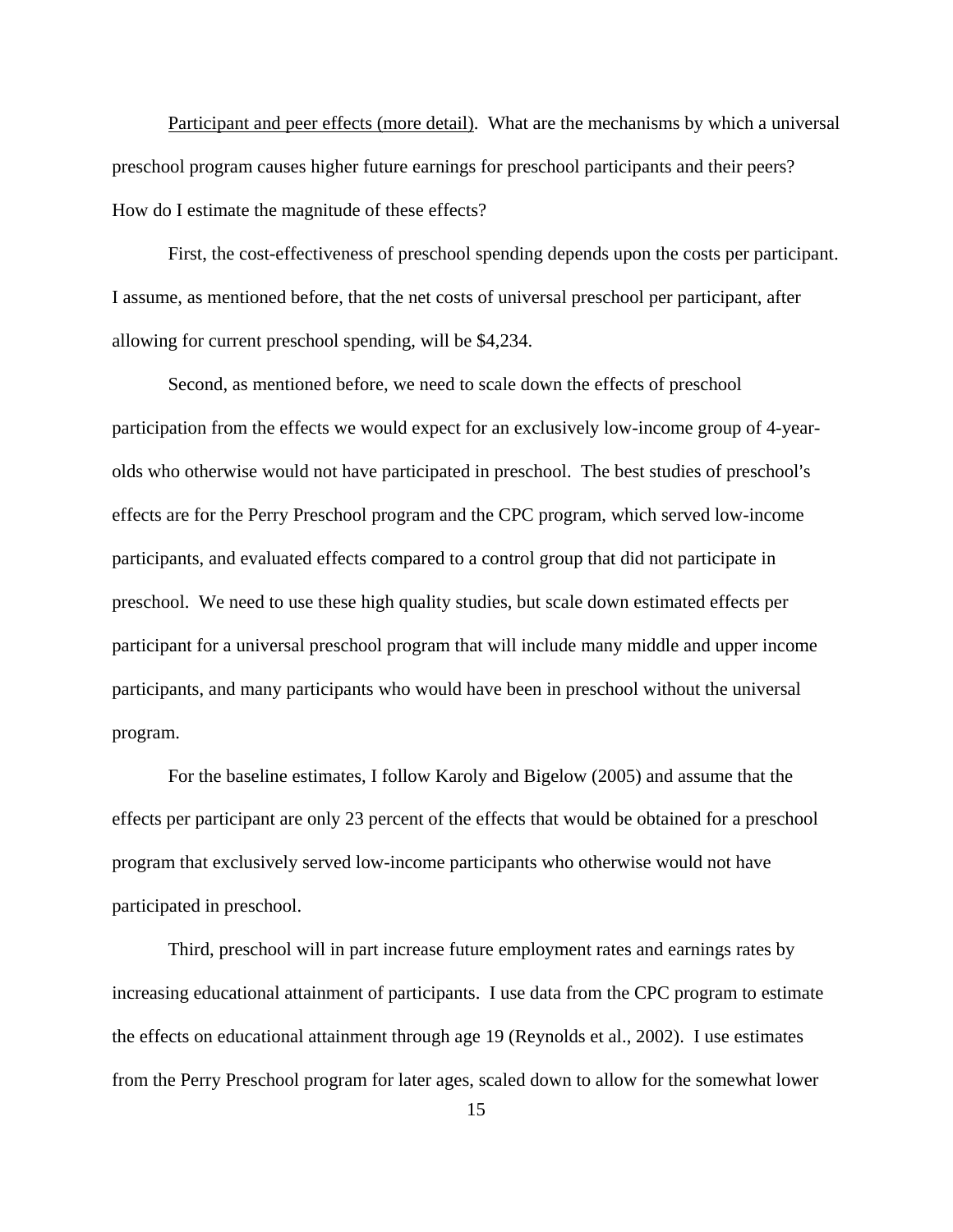effects at younger ages of the CPC program versus Perry Preschool, to estimate the effects at later ages on educational attainment (Bartik, 2006; Schweinhart et al., 2005). I then use data from the Current Population Survey, Outgoing Rotation Group, to estimate how changes in educational attainment affect employment rates and wage rates at different ages.

Fourth, there is strong evidence from the Perry Preschool study that preschool participants' employment rates will go up more than would be predicted based on the effects of preschool on educational attainment. Presumably, this reflects more intangible effects of preschool on various soft skills and character traits of participants. I use estimates from the Perry Preschool program to estimate this extra employment rate effect of preschool participation. I will present more evidence on this topic in a little bit.

Fifth, there is an adjustment to reduce effects by the percentage of preschool participants who move out of state, as we only want to count effects on employment rates and earnings rates of state residents in these baseline estimates. A later section of this report will consider effects from a national perspective. This downward adjustment for out-migration is not as much as many might suppose, as I will discuss in more detail later in this section.

Sixth, there is a downwards adjustment to account for preschool participants who die. I estimate this based on National Center for Health Statistics mortality tables.

Seventh, there is an upwards adjustment to account for effects of universal preschool in improving the effectiveness of K-12 education for the peers of the universal preschoolers. Based on evidence from Hanushek et al. (2003) and Hoxby (2000) for how greater achievement of one student affects his or her peers in the same class, these peer effects are assumed to be a little over half of the direct effects on participants (Bartik, 2006).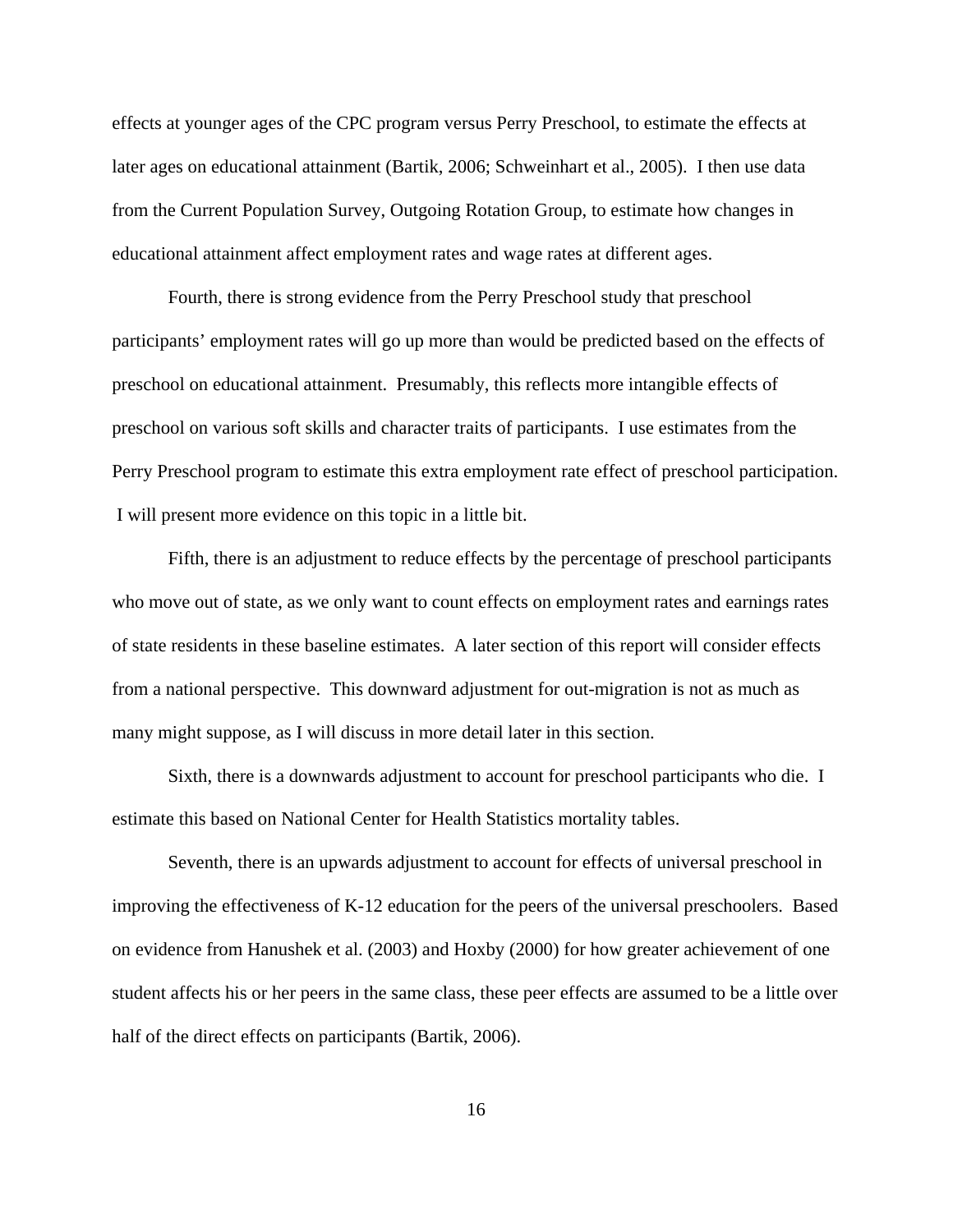Eighth, there is a downwards adjustment to account for the displacement effects of shocks that increase labor supply. It should be understood that preschool education is an increase in the quantity and quality of employable, higher skill labor available in the labor market. This increase in the quantity and quality of labor supply does nothing directly to increase employment rates and earning rates. Rather, this increase in the quantity and quality of labor supply will induce an increase in labor demand, in part by the availability of more unemployed labor of high quality, which makes it easier to fill vacancies, and possibly also by some downward adjustment of wages. From the research evidence, as reviewed in Bartik (2001), there are some displacement effects, but very modest or negligible effects in reducing wages. I assume, based on the relevant empirical estimates reviewed in Bartik (2001), that the increase in labor demand will be about two-thirds of the increase in labor supply of preschool participants and their peers.

These various factors can be multiplied together to yield estimated effects of universal preschool education on the employment and earnings of each cohort of preschool participants and their peers for each year of their lives. The long-run effects of universal preschool education are then derived by adding up these effects for all cohorts as the ongoing universal preschool program proceeds.

Bonus employment effects. As discussed above, one assumption I make is that universal preschool will have effects on participants' future employment rates that are greater than would be expected based on effects of universal preschool on educational attainment. Although I have not seen this extensively discussed previously, the research on high-quality preschool suggests that it has employment rate effects that go beyond what we would expect based on educational attainment.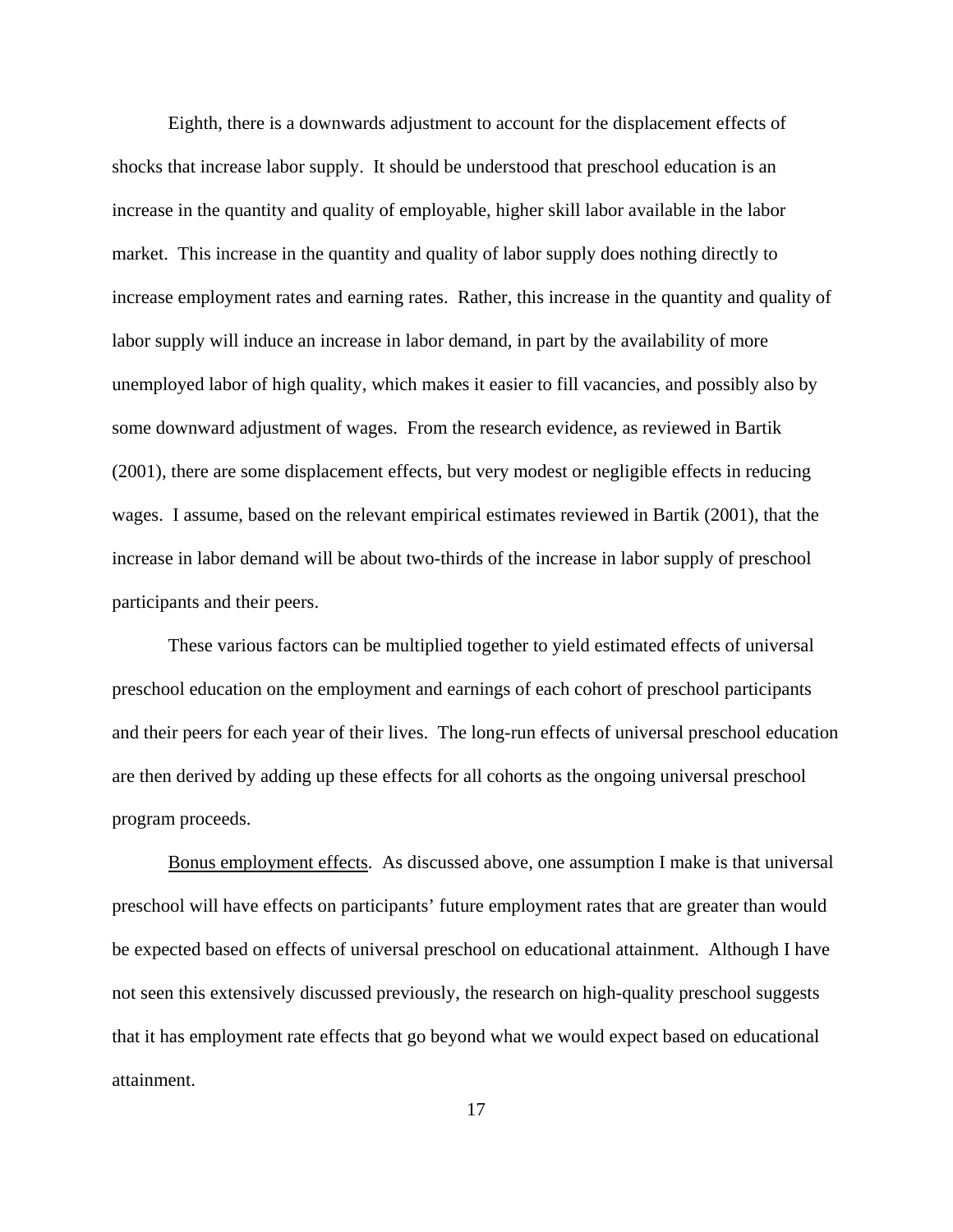For example, as shown in Table 2, it is clear from the Perry Preschool studies that the Perry control group was much less likely to be employed than one would expect based on educational attainment, whereas the treatment group was about as likely to be employed as one would expect based on their mix of educational attainments. Apparently, the disadvantaged group in Perry Preschool is more disadvantaged than would be ascertained by simply looking at educational attainment. The Perry Preschool program eliminates the isolation of this disadvantaged group from the labor market mainstream, and brings their employment rates into alignment with normal expectations.

For the baseline estimates, I assume that the extra employment effect of the baseline universal preschool program, which is similar in quality to the CPC program, are about half of what we observe in the Perry Preschool program. This adjustment is based on the observation that the CPC program has about half the effects on educational attainment of the Perry Preschool program for participants at the same age, that is, I am scaling down all the effects of the CPC program from the Perry Preschool program by one-half.

More on mobility rates. Another important point is that the downward adjustments for out-migration of preschool participants are not as extensive as one would think. During the working life of preschool participants, mobility data suggest that it is reasonable to assume that at least 60 percent of them will still be living and working in the same state in which they attended preschool. For younger and middle-aged years, the percentage in the same state will be even greater.

Table 3 presents data from the Panel Survey of Income Dynamics (PSID) and the 2000 Census that sheds light on the extent of cross-state mobility. The PSID data follows the same persons over time and reports the percentage of persons living in the same state as they did at age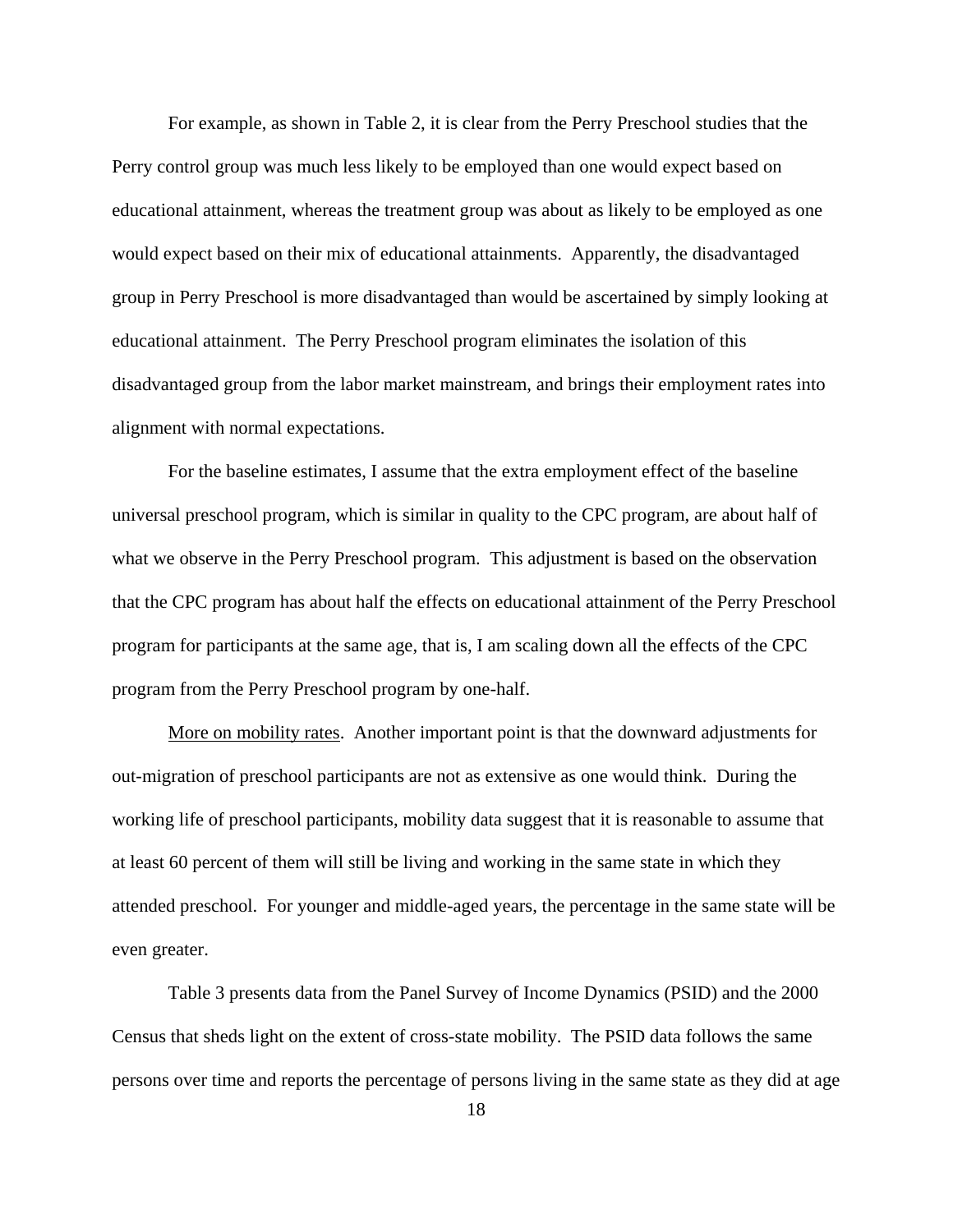4. The Census data looks at the 2000 cross-section and reports the percentage of persons, at different ages, living in the same state as their state of birth. It is clear from these data that even for college graduates, many stay in the same state as their state of birth or state of residence at age 4. Furthermore, the educational attainment of preschool participants is modest enough that their average mobility most resembles that of high school graduates but not college graduates, which is a lower mobility group.

I suspect most policymakers and policy analysts assume higher mobility because of their own experiences. Individuals who go to Ivy League or other elite colleges, or who get advanced degrees such as Ph.D.s, or who end up working in Washington, tend to have considerably higher mobility than the average college graduate. Many college graduates stay in the same state to go to college, and try to find jobs in the same state in order to stay close to friends and family and familiar places.

Although mobility rates vary across states, for almost all states the percentage of persons who live in their state of birth is quite high. As Table 4 shows, the percentage does tend to be a bit lower for some rural states with less diverse economies, in which many individuals will move out to explore broader economic opportunities.

Out-migration is also quite high for the District of Columbia, in which only 17 percent of those born in DC still live there as adults. This suggests that cities, in contrast with states, should rationally worry quite a bit about whether preschool program participants will move out, and thereby promote economic development in other communities.

Simulated effects on state jobs and earnings through effects on participants and peers. As mentioned, per dollar invested, preschool education increases the present value of future earnings of state residents, due to effects on participants and peers, by \$2.65. Tables 5 and 6,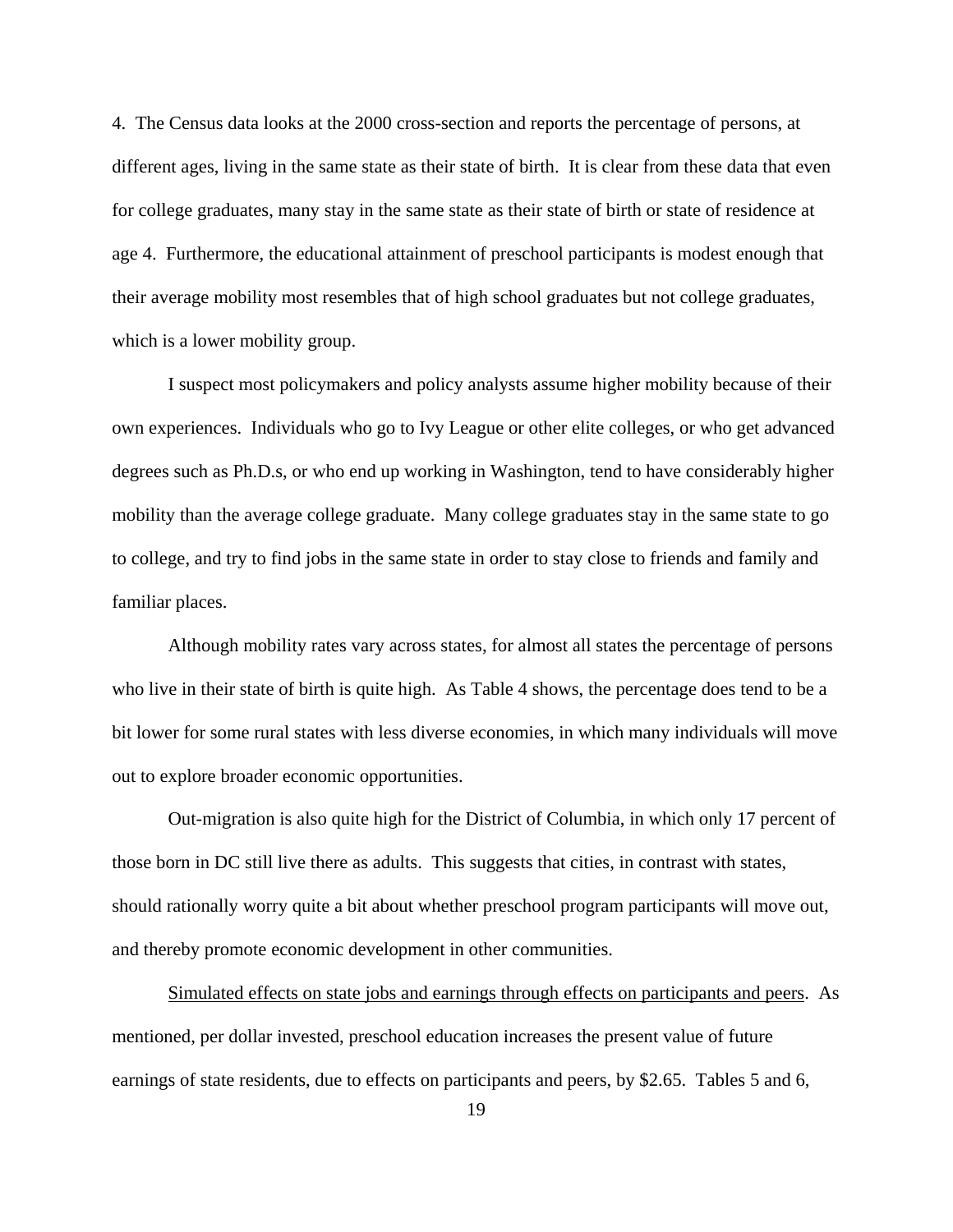and Figures 2 and 3, show the time pattern of effects of an ongoing universal preschool program on the jobs and earnings of participants and peers, compared to effects of traditional economic development subsidies. This program is assumed to begin in 2007.

As one would expect, an ongoing universal preschool program has no effect on jobs for state residents for the first 11 years, before the preschool participants begin entering the labor force. During this time period, traditional economic development programs obviously have the edge in affecting jobs and earnings. After that, the effects of preschool rapidly increase. Universal preschool's effects on jobs exceed those of traditional economic development programs by 2035. In the long-run, preschool increases jobs by increasing employment rates of state residents by about 1.3 percent of state employment, over twice the 0.6 percent effect on employment rates of traditional economic development programs. The lengthy time period of adjustment to the long-run equilibrium, about 70 years, reflects the time needed before the universal preschool experience has pervaded the entire working-age population.

For earnings effects, preschool takes longer to catch up to traditional economic development programs, until 2059. In addition, preschool's long-term effect on earnings, which is about 1.3 percent of state earnings, only modestly exceeds the 1.2 percent effect of traditional economic development programs.

The smaller and delayed advantage of preschool in earnings effects reflects that preschool targets a disadvantaged group that tends to be lower wage than the average worker. In addition, initially the preschool group is younger than average, which also lowers their wages. The preschool group gets a higher wage than they would obtain if they had not attended preschool, but this targeting on a disadvantaged group, particularly during the years when the preschool group is younger, does tend to lower preschool's earnings effects compared to its job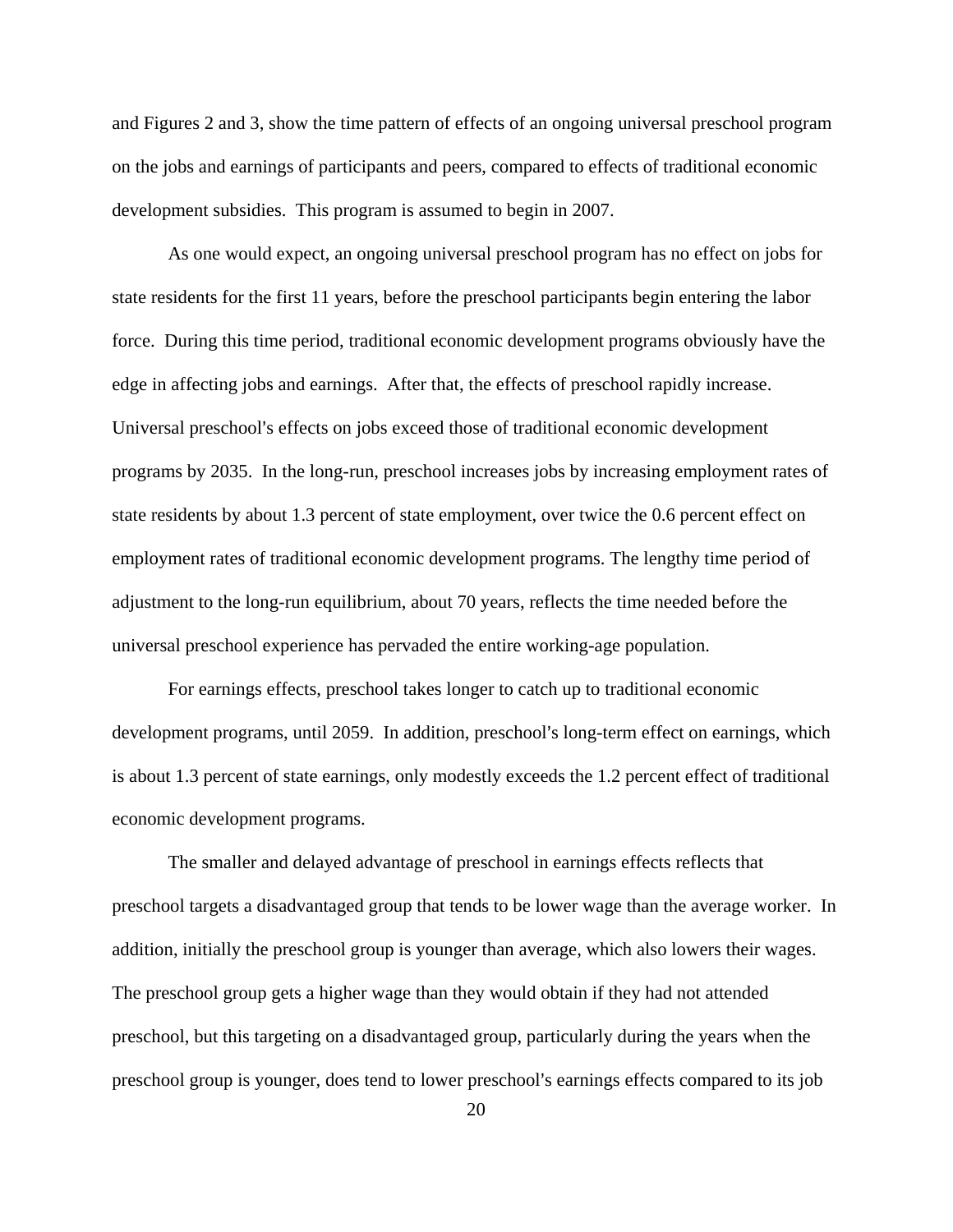effects. However, this targeting on the disadvantaged also implies that preschool has more progressive effects on the income distribution than traditional economic development programs.

A key implication of this analysis of preschool education vs. traditional economic development subsidies is that these two types of policies can be viewed as complements. These two policies address economic development goals over different time frames. Traditional economic development subsidies clearly have an advantage in generating jobs and earnings for state residents over a 15-year time frame. Preschool programs have an advantage in generating jobs and earnings for state residents in the long-term. Both policies can be seen as needed if we want to achieve better economic development for a state both in the short-run and long-run.

#### **4. Alternative Estimates of Preschool Effects**

The baseline estimate of preschool's effect on state economic development is that for each dollar invested, the present value of real earnings of state residents increases by \$2.78. Table 7 summarizes how this baseline estimate changes with different assumptions about program effects and program design.

First, I consider alternative estimates of how effects of a universal preschool program per participant compare with the CPC program. The baseline estimate suggests that effects of universal preschool on the average participant are 23 percent of the effects estimated for the CPC participants, as suggested in Karoly and Bigelow. These baseline estimate makes specific assumptions about how effects on a participant of high-quality preschool education vary with the participant's family income, and with whether the participant would have enrolled in preschool without the universal program, and if so, in what type of preschool. Although these baseline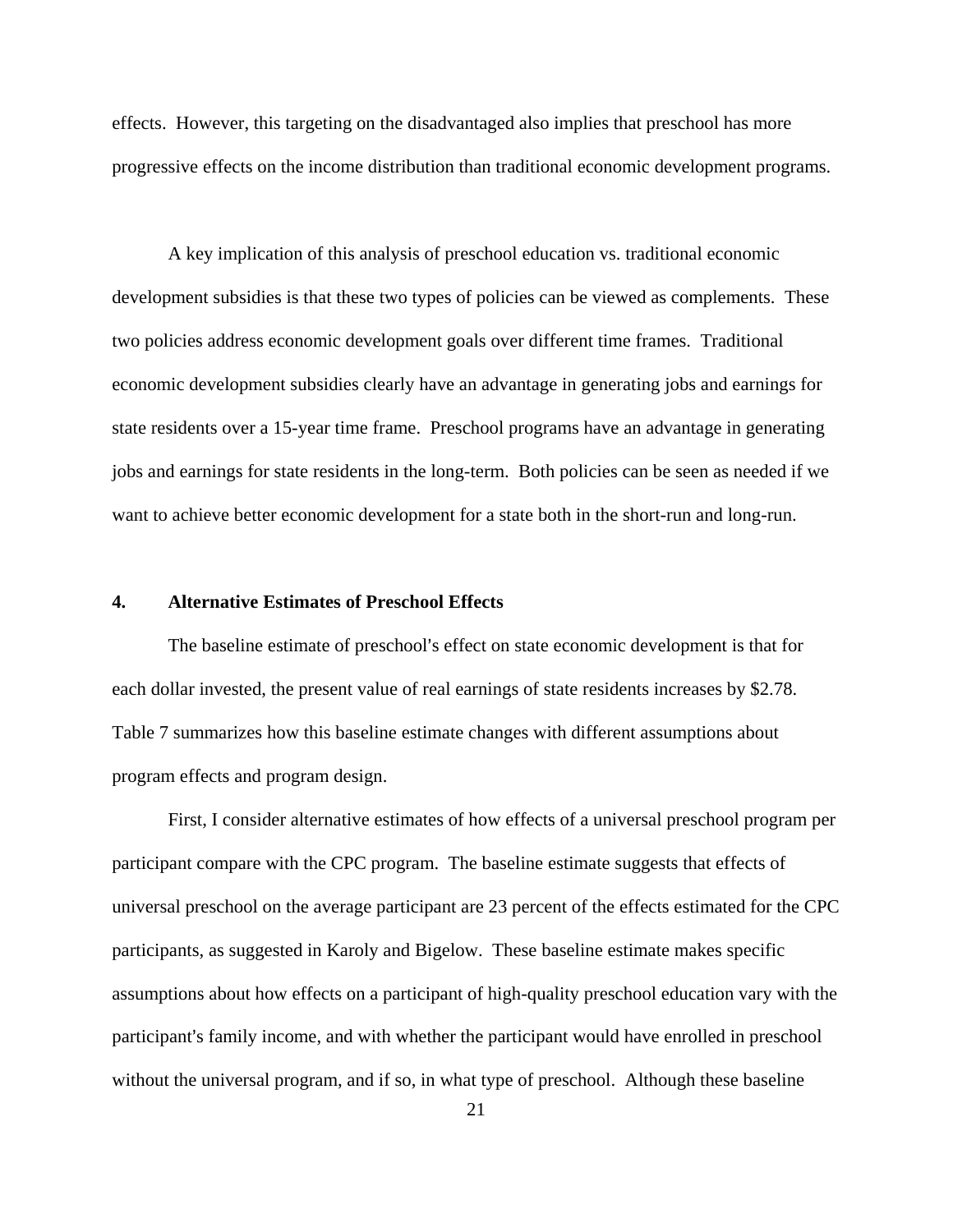assumptions are reasonable, it is possible to make alternative assumptions. For example, some researchers have argued that the benefits of high-quality preschool may not decline much with family income (e.g., Barnett, Brown, and Shore 2004; Barnett, Lamy and Jung, 2005).

Karoly and Bigelow (2005, p. 107) also supply a set of alternative assumptions, which include both more conservative and more generous assumptions about high-quality preschool's benefits for upper income groups and for participants who would otherwise have been in some other preschool. These alternative assumptions yield estimates of universal preschool's effects per participant that range from 16 to 41 percent of the CPC program. The resulting present value of earnings effects, per dollar invested, range from \$1.97 to \$4.85.

Second, the baseline estimates suggest that effects similar to the CPC program can be achieved by a program of one school year in duration with a preschooler to staff ratio of 20 to 2. The original CPC program offered a program of up to two school years for 3- and 4-year-olds, and had a preschooler-to-staff ratio of 17 to 2. The baseline estimates, in accord with assumptions of Karoly and Bigelow (2005), are based on research that suggests that the second year offered to CPC participants had little effect (Reynolds et al., 2002)), and that going from a staff ratio of 17 to 2 to 20 to 2 does not significantly reduce preschool effects (Schweinhart et al., 2005). However, suppose that we doubt that this cheaper design will assuredly achieve the same results. We could provide greater assurance of getting the CPC results with a program that more closely mimics the original CPC program, including a two-year duration and a 17 to 2 student to staff ratio.<sup>4</sup> This revised program is more expensive than the baseline program, and, by assumption, has the same effects on participants and peers. Under this revised program design,

 $\frac{1}{4}$ <sup>4</sup>These estimates are in fact quite conservative, as the original CPC program obtained its results with a program that, although available for 2 years, actually averaged 1.5 years in length over all participants.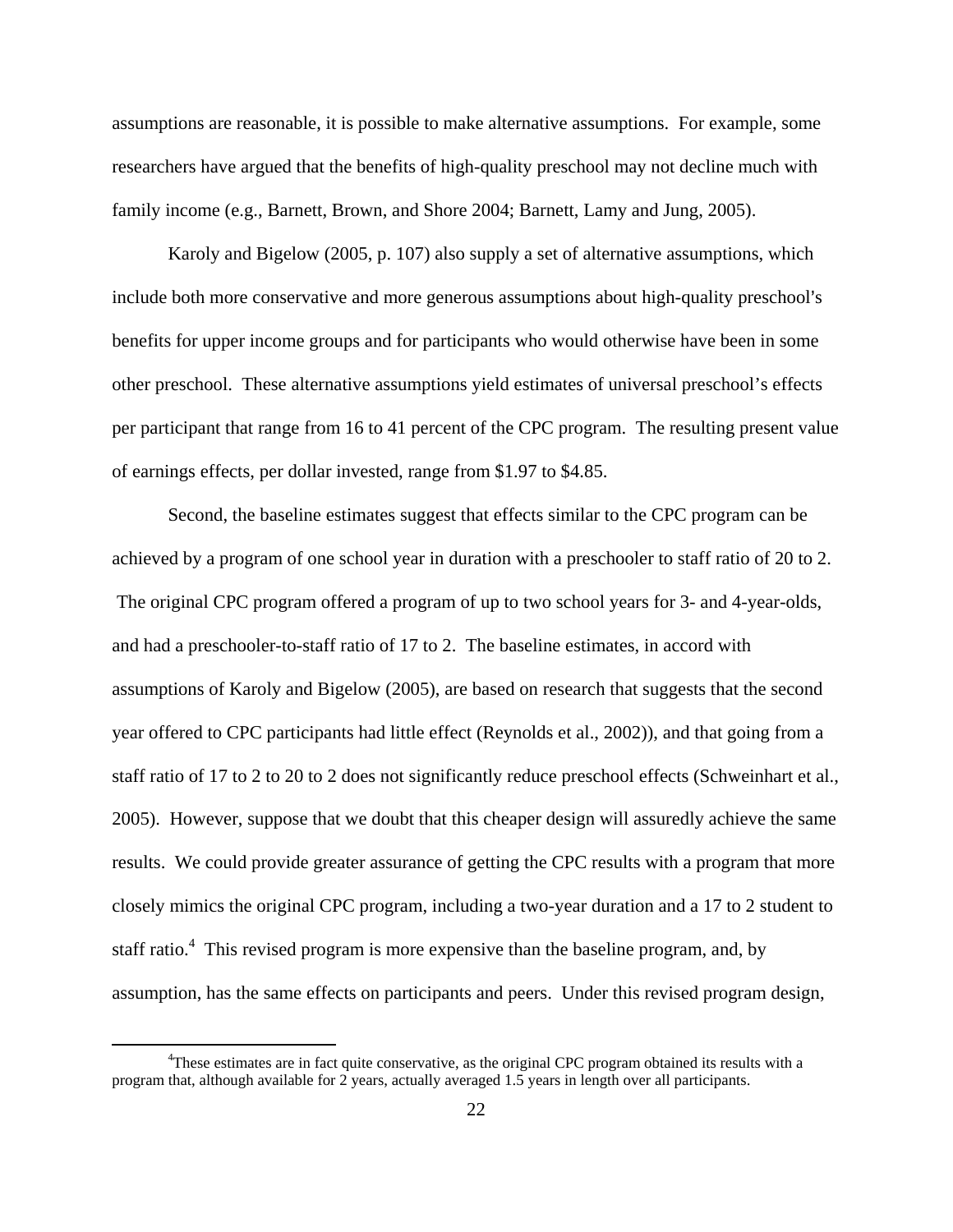the present value of earnings effects per dollar invested drop from \$2.78 to \$1.07. The program is estimated to have less earnings effects per dollar invested, but perhaps offers greater assurance that the promised effects will be realized.

Third, the Perry Preschool program was evaluated using a random assignment experiment, which is a more rigorous evaluation design than the comparison groups used to evaluate the CPC program. Suppose we wanted to base our program design on the Perry Preschool program because it is the most rigorously evaluated preschool program. Perry Preschool had greater effects per participant than the CPC program, for about twice as great an effect on educational attainment. But Perry also cost more because it had a student to staff ratio of 12.5 to 2, rather than CPC's 17 to 2, and the two staff in each class were both certified teachers, whereas in the CPC program, one staff person was a certified teacher and the other was a teacher's aide. Using the Perry Preschool program's design, the present value of earnings effects per dollar spent changes from the baseline \$2.78 to \$1.21.

Fourth, we could decide that rather than a true universal preschool program, we are going to target the preschool program on low and moderate income families by excluding preschoolers from upper income families from the program. This exclusion drops a group that is argued by some researchers (e.g., James Heckman, as interviewed in Clement, 2005) to have low benefits from preschool. As mentioned, other researchers argue that benefits of preschool may be similar for participants from both lower income and upper income families (Barnett et al., 2004; Barnett et al., 2005). However, the baseline assumption made in this project is that preschool's benefits are significantly lower for participants from upper-income families. Using these baseline assumptions, suppose the universal preschool program excludes children from families with greater than \$50,000 in annual income. Simulations suggest that this "targeted preschool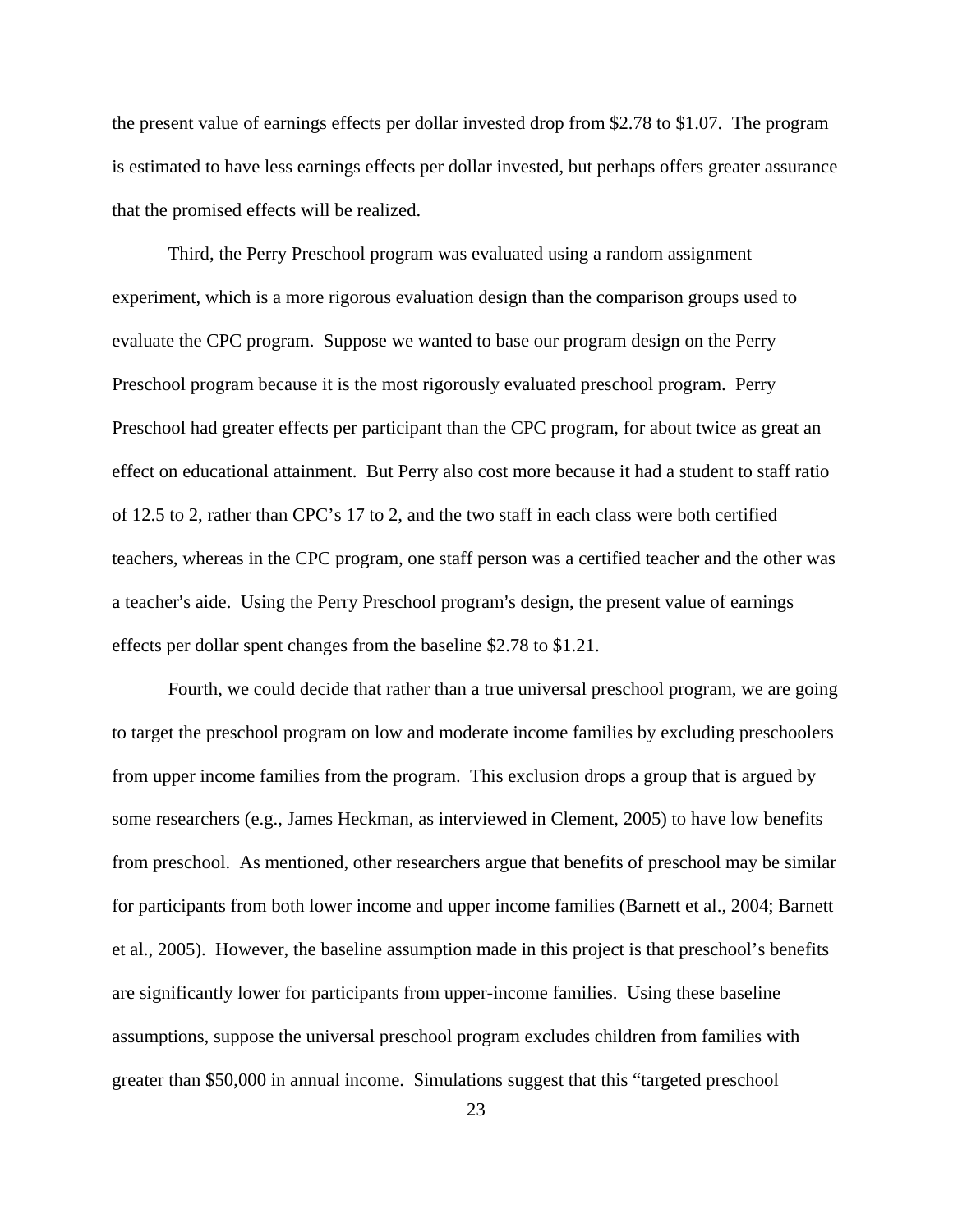program" results in a present value of earnings effects, per dollar invested, of \$9.76. However, such a targeted program may be politically unsustainable. This program asks for political support from the general public even though many families are excluded from the program. Some of these excluded families would lose benefits they are currently entitled to, as some children from families with income greater than \$50,000 currently participate in public preschool programs.

Fifth, we could consider a less draconian approach to targeting, by charging fees for the "universal" preschool program based on family income. I consider the case where families with income above \$50,000 pay fees equal to half the preschool costs, families with income between \$30,000 and \$50,000 pay fees equal to one-quarter of preschool costs, and families with income below \$30,000 pay nothing. These fees would induce some moderate and upper income families not to choose the "universal" preschool program. Under the baseline assumptions, this would raise benefits per participant and spread the cost-savings from eliminating current public preschool programs over fewer participants in the new program, thereby reducing net costs per participant. However, charging fees based on income also has some administrative costs of collecting and verifying this information.

In evaluating a fee-based universal preschool program, one issue is whether the fees should be treated as just another sort of financing, or ignored in cost calculations. If we calculate the present value of earnings effects of this partial fee-based universal program, per dollar invested either through government taxes or fees, these amount to \$2.77, little changed from the original figure of \$2.78. The figure is little changed because the modest impact of fees on improving cost-effectiveness of the program are offset by the administrative costs of running a fee based system. Fees have a modest impact on cost effectiveness based on research that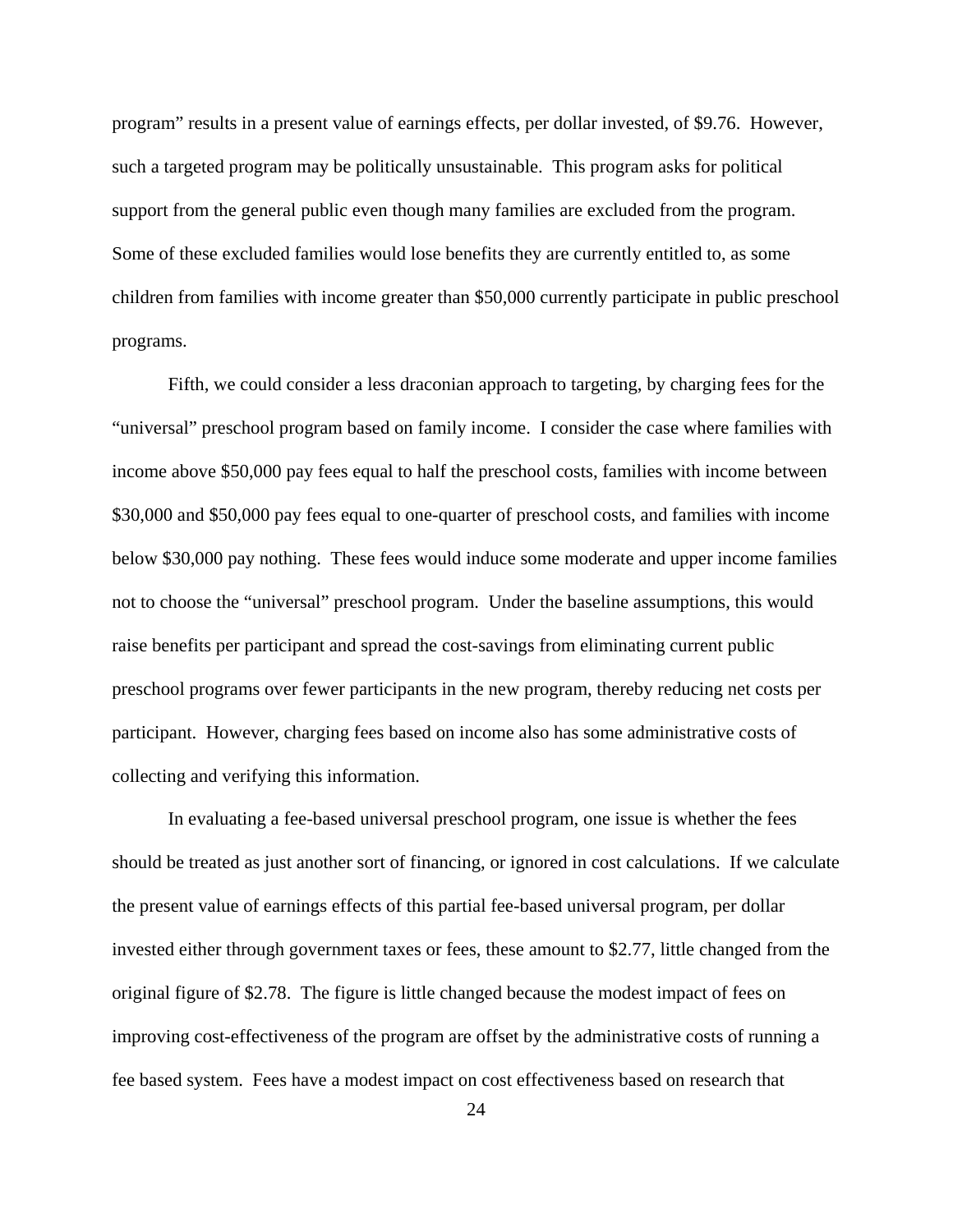suggests rather modest effects of fees on whether families choose to use the public preschool program (Blau and Hagy, 1998; see Bartik, 2006, for more details on the calculation). On the other hand, the present value of earnings effects of this fee-based system, per dollar of government taxes that go to the program (ignoring the user fees), is \$4.55. The former approach seems more reasonable, as both taxes and fees should be considered costs.

Sixth, we could assume that the labor supply increase brought about by a universal preschool program does not have any displacement effect. This means that the labor supply increase is fully matched by an increase in labor demand. This might occur, for example, if state economic development programs helped induce a matching increase in state labor demand. This might also occur under alternative assumptions about how state labor markets respond to supply and demand shocks. Under these alternative assumptions, the present value of earnings effects, per dollar invested in universal preschool, is \$4.14.

The upshot is that preschool education, under a wide variety of assumptions and program designs, has significant effects in increasing the real earnings of state residents. Furthermore, there are some policies that might be considered that can raise the economic benefits of universal preschool education.

#### **5. National Effects**

The numbers given so far are for effects in a typical state of implementing either a universal preschool program, or an economic development subsidy program of similar cost. However, the effects of universal preschool or economic development subsidies may differ considerably from a national perspective, for at least two reasons.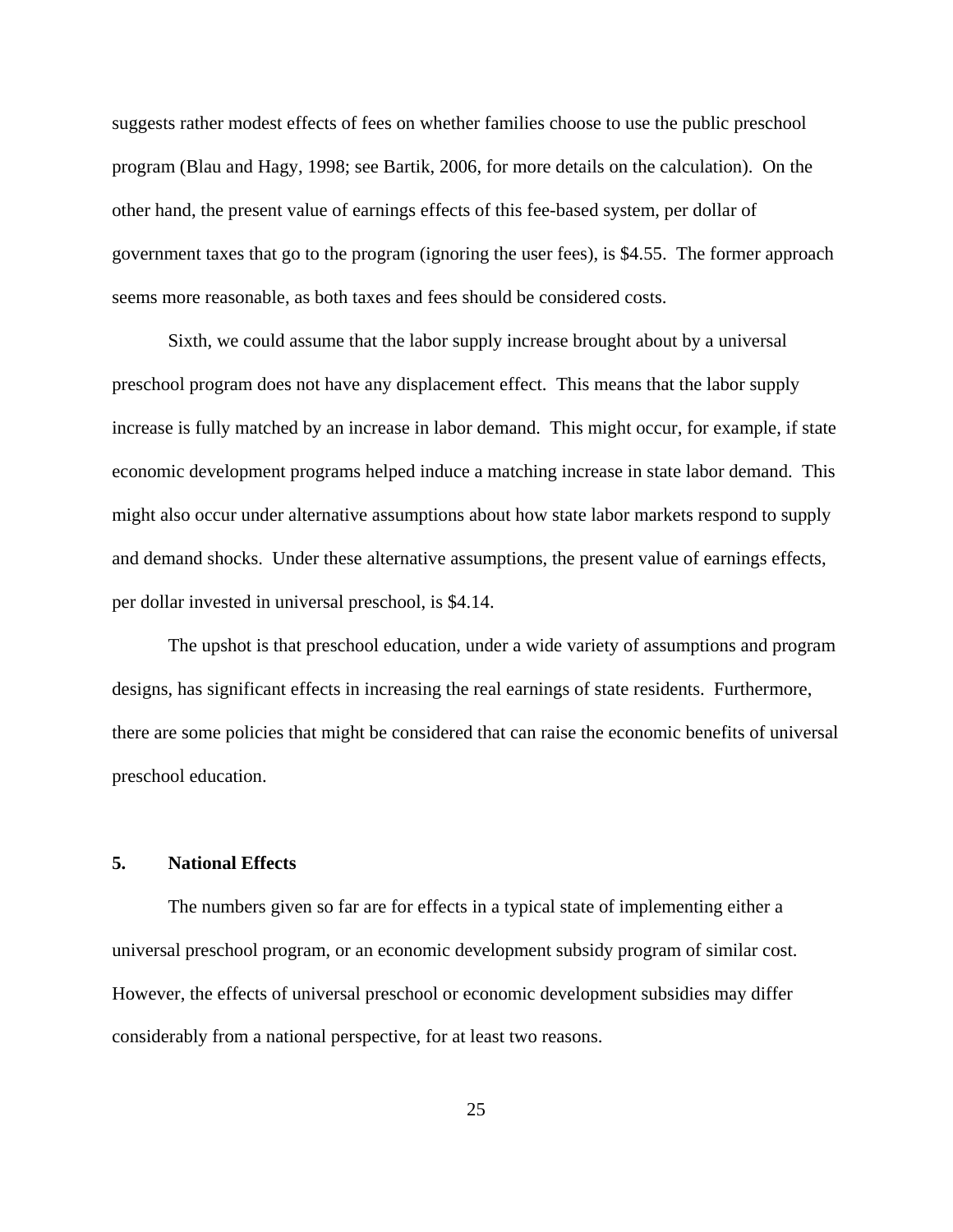First, these estimates only look at effects on employment rates and earnings of persons who remain in a state. Yet many people do migrate out. This is more significant for universal preschool programs than for economic development subsidies. The targeted group for preschool education (4-year-olds) obviously has much more time to move out of the state after the policy intervention, compared to the workers of all ages whose opportunities are affected by economic development subsidies.

Second, for traditional economic development subsidies, these estimates ignore the likelihood that some of the created jobs in this state come at the expense of jobs that would be created in other states. Estimates of the effects of business subsidies at the national level suggest that about one in five of the new jobs created in a state by economic development subsidies are net national jobs, and the remainder take away jobs from other states (Bartik, 2006).<sup>5</sup>

This analysis applies to economic development subsidies in a typical state with average unemployment. However, if the state is significantly below or above average in unemployment, effects may differ. There is substantial evidence that the inflationary effects of adding jobs and reducing unemployment vary greatly with the initial local unemployment rate. As a result, redistributing jobs to a high unemployment area can allow greater national employment without added inflationary pressures. The inflationary pressures from adding jobs in the high unemployment area can be offset by a much lesser reduction in jobs in a low unemployment area. In contrast, redistributing jobs to a low unemployment area adds inflationary pressures, which lowers the feasible level of national employment without undue inflationary pressures.

 $rac{1}{5}$ <sup>5</sup>Why aren't new jobs created by preschool taken away from other states? In the case of preschool, we have an expansion in the capacity of the economy to produce brought about through expanded labor supply. Labor demand may not fully respond one-for-one to this labor supply shock, but we allow for this by assuming that only two-thirds of the labor supply shock is accommodated by an increase in labor demand.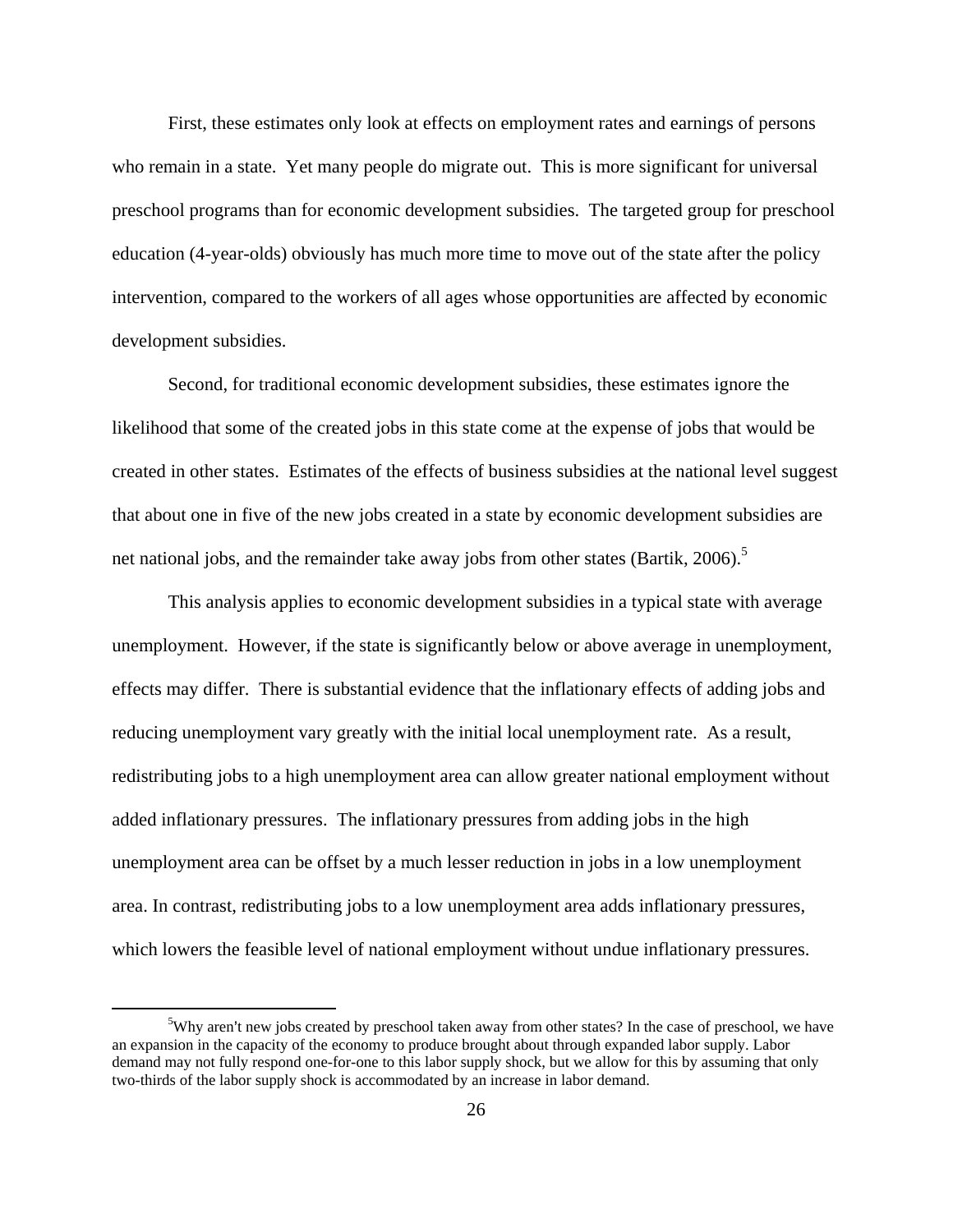To estimate universal preschool's effects from a national perspective, I re-estimate preschool's effects under the assumption of zero out-migration. This corresponds to including all the earnings effects on out-migrants. The present value of the earnings effects of preschool, per dollar invested, increase from \$2.78 to \$3.79. The \$1.01 of preschool benefits accruing to non-state residents could justify some federal subsidy for state investments in preschool.

These national economic development effects of preschool are translated into other metrics in Table 8. In the long-run, a universal preschool program will increase the level of jobs, earnings, GDP, and government revenue by 1.8 or 1.9 percent. The numbers generated for possible long-run effects, in 2080, are quite large, and they would be large even if calculated for the present-day economy. On the other hand, these numbers are moderate as a percentage of the size of the economy. This reflects the reality of how hard it is to have large percentage effects on a large economy: based on this project's estimates, participants in a CPC-style program from low-income families on average gain about 16 percent greater earnings from participating in preschool; not everyone participates in universal preschool; and, benefits for the average participant are assumed to be less than one-quarter of the benefits for preschoolers from lowincome families.

For economic development subsidies, I estimate benefits from a national perspective by adding in the benefits to out-migrants from the state, and subtracting the benefits from four-fifths of the new jobs created in the state that come from other states. Under these assumptions, the present value of earnings effects for the nation, per dollar invested in economic development subsidies in an average unemployment state, is reduced from \$3.14 to \$0.65.

Simulated effects in states with different unemployment rates get different results from effects in an average unemployment state (Bartik, 2006). In some high unemployment states, the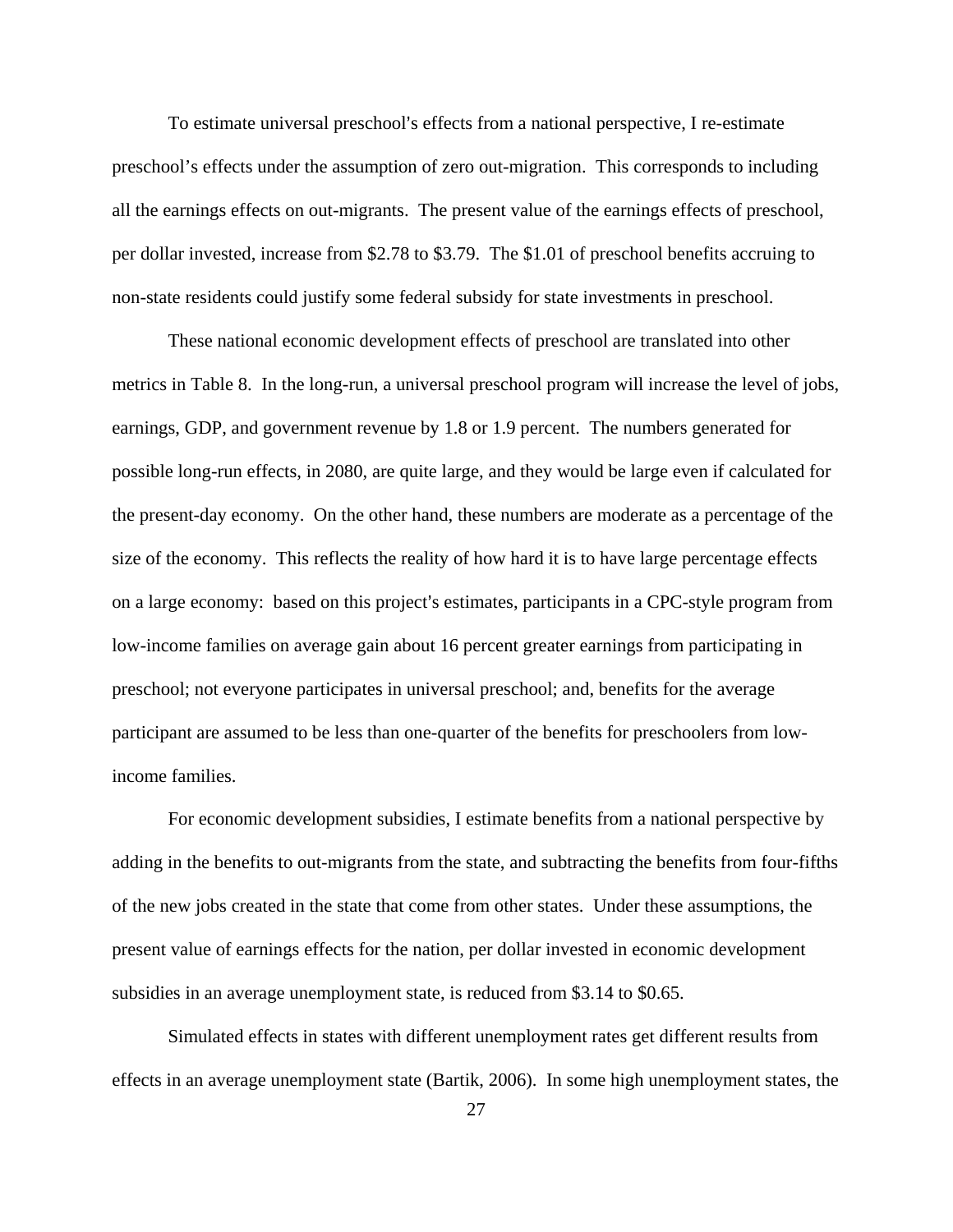earnings effects from a national perspective of state economic development subsidies are close to the effects from the state perspective. On the other hand, in some low unemployment states, state economic development subsidies cause such a large increase in inflationary pressures that the net effect on national earnings is negative.

Therefore, from a national perspective, economic development subsidies are on the whole less efficient than preschool program in achieving long-run economic development goals. However, economic development subsidies can have larger benefits if implemented in high unemployment areas. In addition, the full report discusses design changes that can increase the effectiveness of traditional economic development subsidies.

#### **6. Conclusion**

Universal, high-quality preschool education would have large effects on U.S. economic development, by raising U.S. employment rates, earnings, GDP, and tax revenue. The long-run effects are a boost in U.S. employment, earnings, GDP, or tax revenue of around 2 percent.

Another recent study analyzes universal preschool and comes up with similar economic effects. Dickens, Sawhill, and Tebbs (2006), using a quite different model than this study, conclude that the effects in 2080 of universal preschool would be to boost U.S. GDP by between 1.3 and 4.0 percent.

This order of magnitude of effects is not surprising. Quality preschool such as the Chicago Child Parent Center program have been shown to raise long-run earnings of participants from low-income families by 16 percent (this study), and some programs such as the Perry Preschool program may have effects twice as great. Realistic estimates of the effects of a universal program should scale back the effects of these small pilot programs, to allow for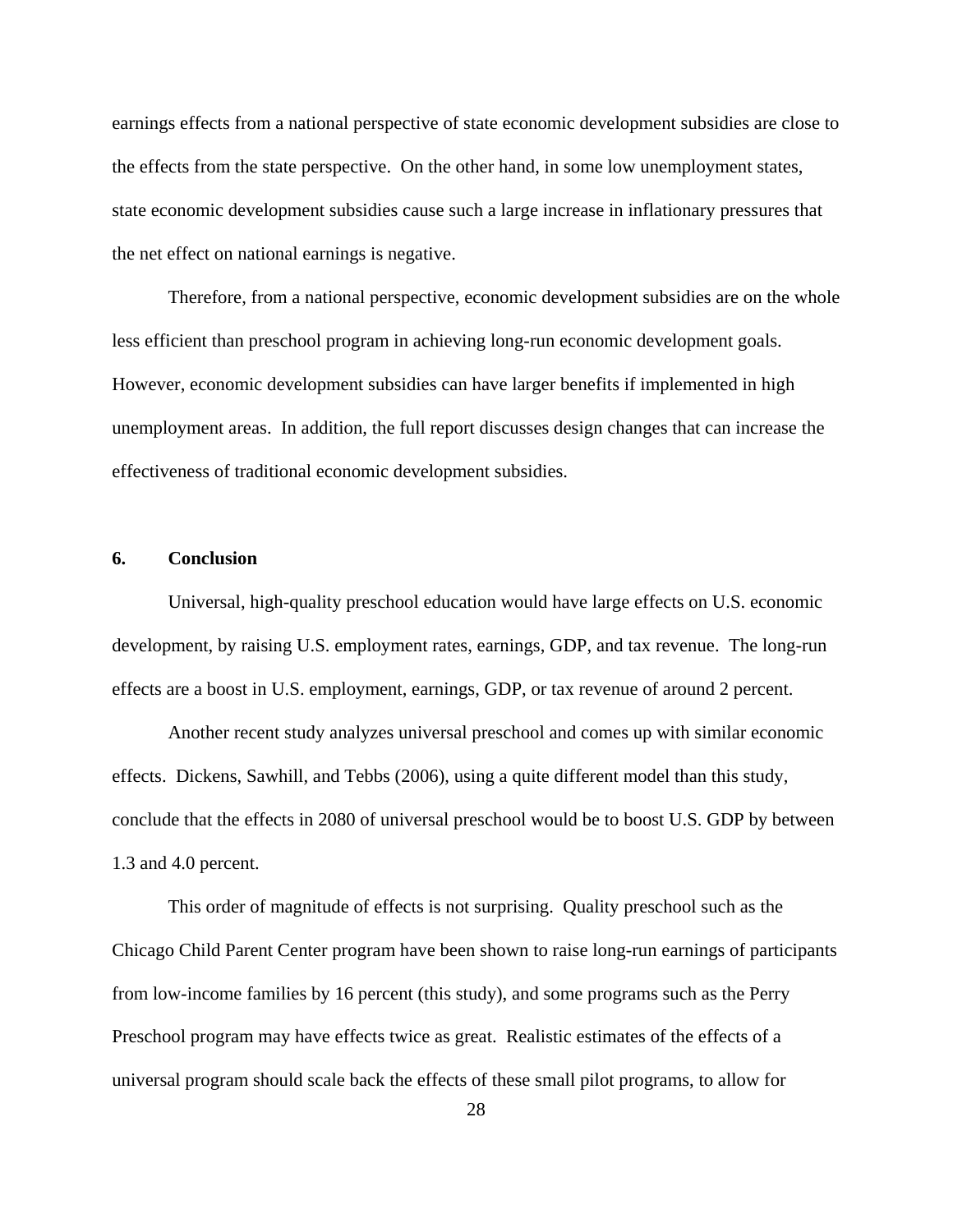factors such as smaller effects of a less-targeted program and less than 100 percent participation in a universal program. However, even with quite conservative assumptions that scale back these effects quite a bit, it is difficult to get estimates of the effects of preschool on the economy that are less than a one or two percent boost.

Most of the economic development benefits of high-quality preschool are due to effects on preschool participants. High-quality preschool raises these preschoolers' future educational attainment, employability, and productivity. Preschool also stimulates the economy by injecting government spending into the economy, and by increasing the labor supply of preschooler parents, but these economic benefits are much smaller than the economic benefits from the future increase in preschoolers' economic productivity.

From the perspective of state policymakers interested in promoting a state's economic development, both universal preschool education and economic development subsidies to firms have a similar cost-effectiveness in increasing the present value of state residents' earnings. A dollar invested by a state government in either universal preschool education, or traditional economic development subsidies, will increase the present value of state residents' earnings by about three dollars.

From a state policymaker perspective, the nature of the effects of universal preschool education, versus economic development subsidies, implies that these two policies are complementary. Traditional economic development subsidies provide a greater boost to state residents' employment and earnings for at least the first 15 years after implementing the policy. Universal preschool education provides a greater boost to a state economy in the long run. In addition, there are some possible synergies: simultaneously boosting a state's labor demand,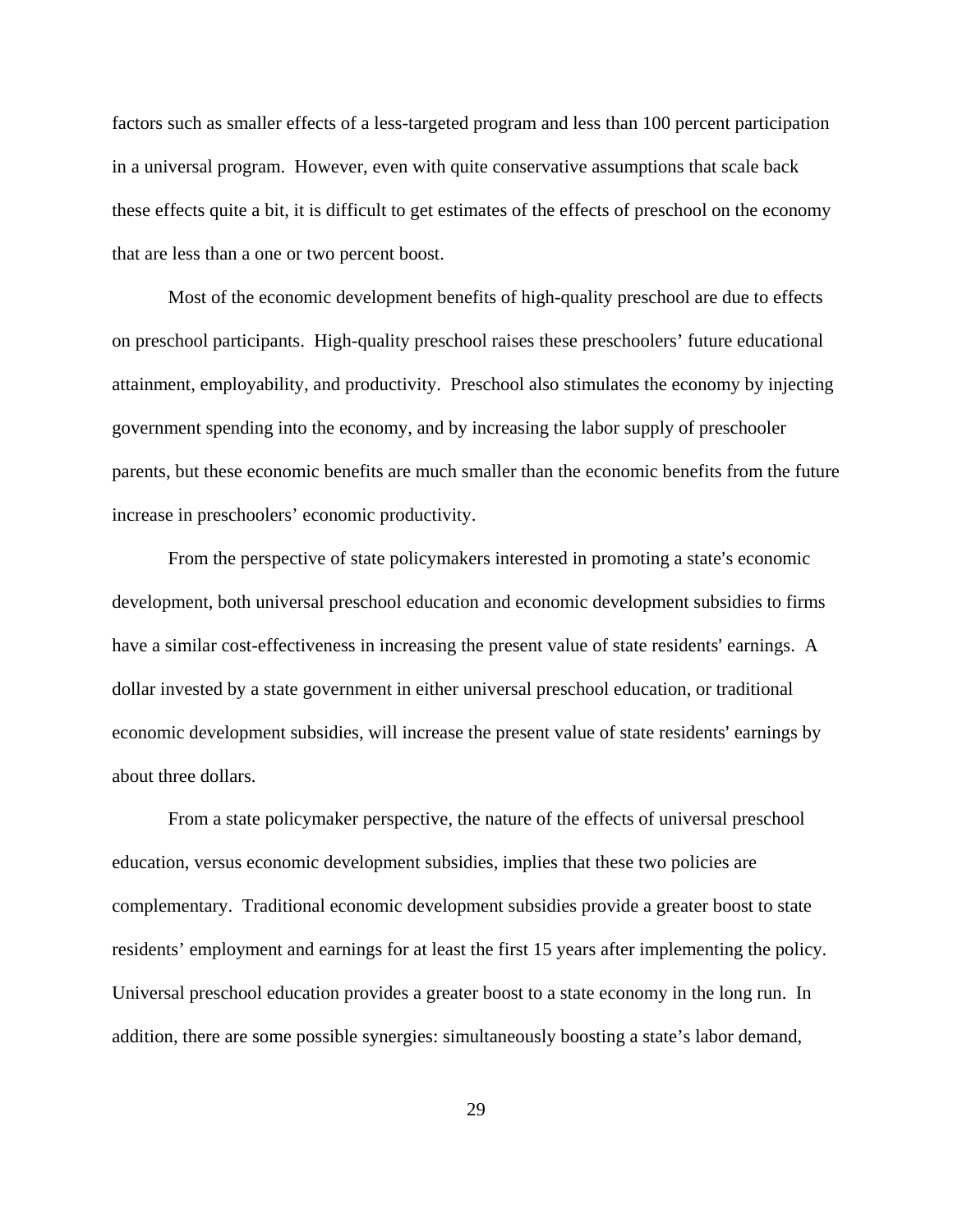through economic development subsidies, and labor supply, though universal preschool, may have a greater effect than pursuing each policy separately.

The national economic development benefits of universal preschool education significantly exceed the already large benefits from a state perspective. Because of migration across states, a significant portion of the boost in the future employment, productivity, and earnings of preschoolers may occur outside the state in which the preschool education is delivered. The benefits to out-migrants boost the earnings benefits of universal preschool by over 30 percent, so that every dollar invested in high-quality universal preschool boosts the present value of national earnings by almost \$4. These national benefits are sufficient to justify sizable federal subsidies for universal preschool.

From a national perspective, four out of the five jobs attracted to a state by traditional economic development subsidies are taken away from other states. After adjusting for these adverse effects on other states, a typical state's investment of one dollar in economic development subsidies probably increases the present value of earnings by less than a dollar nationally. In low-unemployment states, economic development subsidies may even reduce national earnings by increasing inflationary pressures, which will force macroeconomic policymakers to restrict national economic growth. In high-unemployment states, economic development subsidies may have greater than average benefits, by redistributing economic growth in a way that reduces inflationary pressures and allows more expansionary macro policy. Therefore, federal policy should explore discouraging economic development subsidies in lowunemployment areas, while encouraging economic development subsidies in highunemployment areas.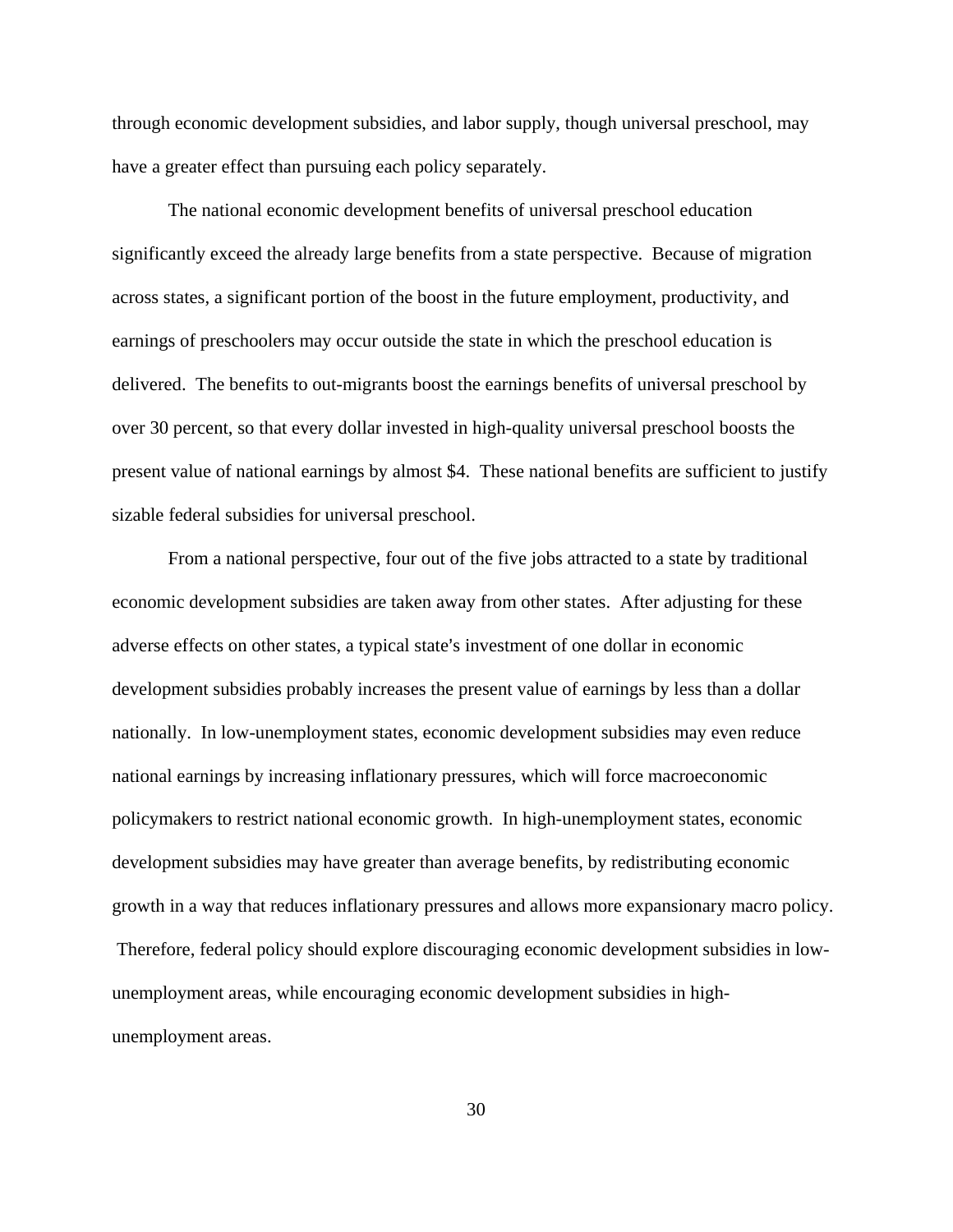A key design issue is how preschool's economic development benefits vary with preschool spending per student. This deserves further research. However, even if we make extreme assumptions about how much must be spent per preschooler to assure that the preschool is high quality, preschool still produce more than a dollar of earnings benefits per dollar invested.

Another key design issue is whether we should target preschool on lower income families. The estimates presented in this report assume a truly universal preschool program, in which free preschool is provided to all. The estimates presented here also assume that preschool's benefits are much higher for lower-income children than upper-income children. Even under this assumption, a universal preschool program has large economic benefits. A more targeted program would be estimated to have larger benefits per dollar spent. However, such a targeted program may have less political support. In addition, the research evidence for these greater benefits from targeting is not definitive.

These program design issues should not obscure the bottom line: universal preschool education would have sizable economic development benefits. The economic development benefits of universal preschool are comparable in magnitude to business subsidies from a state perspective, and larger in magnitude from a national perspective.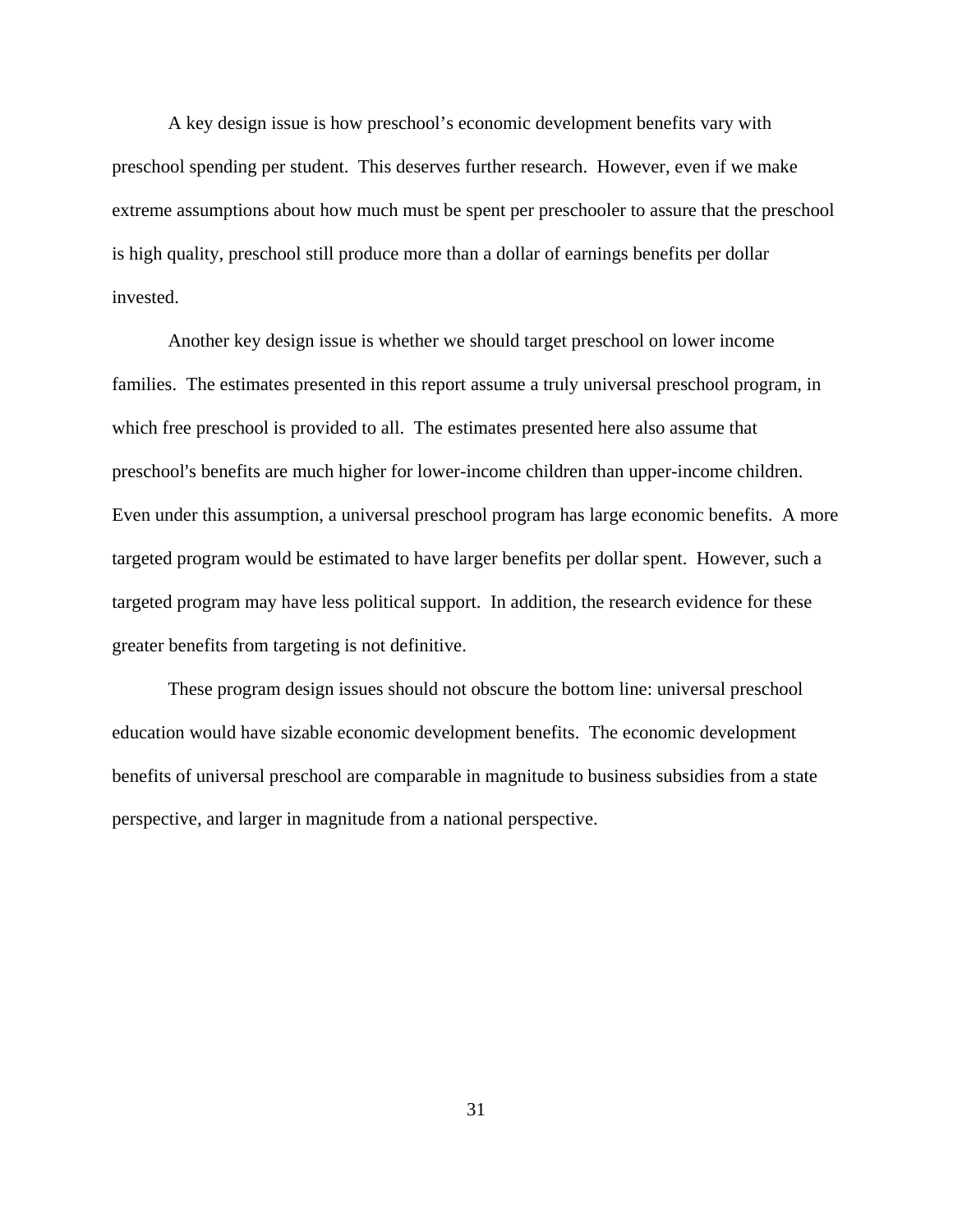#### **REFERENCES**

- Anderson, Patricia M., and Phillip B. Levine. 2000. "Child Care and Mothers' Employment Decisions." In *Finding Jobs: Work and Welfare Reform*, David Card and Rebecca M. Blank, eds. New York: Russell Sage Foundation, pp. 420–462.
- Barnett, W. Steven. 1993. "Benefit-Cost Analysis of Preschool Education: Findings From a 25- Year Follow-Up." *American Journal of Orthopsychiatry* 63(4): 500–508.
- Barnett, W. Steven, Kirsty Brown, and Rima Shore. 2004. "The Universal vs. Targeted Debate: Should the United States Have Preschool for All?" *Preschool Policy Matters* 6 (April):  $1-15.$
- Barnett, W. Steven, Cynthia Lamy, and Kwanghee Jung. 2005. "The Effects of State Prekindergarten Programs on Young Children's School Readiness in Five States." Working paper, National Institute for Early Education Research, Rutgers University.
- Bartik, Timothy J. 2006. "Taking Preschool Education Seriously as an Economic Development Program: Effects on Jobs and Earnings of State Residents Compared to Traditional Economic Development Programs." Draft report to the Committee for Economic Development, and funded by CED through the Pew Charitable Trusts-Advancing Quality Pre-Kindergarten for All Initiative. Drafts of September 30, 2005, March 13, 2006, and March 30, 2006. As of May 2, 2006, March 13 draft was available on the CED website at http://www.ced.org/docs/report/Bartik\_3-15-06report.pdf .
- ———. 2005. "Solving the Problems of Economic Development Incentives." *Growth and Change* 36(2): 139–166.
	- ———. 2001. *Jobs for the Poor: Can Labor Demand Policies Help?* New York: Russell Sage Foundation.
- ———. 1993. "Who Benefits From Local Job Growth, Migrants or the Original Residents?" *Regional Studies* 27(4): 297–311.
	- ———. 1991. *Who Benefits From State and Local Economic Development Policies?* Kalamazoo, MI: W.E. Upjohn Institute for Employment Research.
- Belfield, Clive R. 2005. "The Fiscal Impacts of Universal Pre -K: Case Study Analysis for Three States." Working Paper No. 6, Invest in Kids Working Group, Committee for Economic Development.
- Blau, David M., and Alison P. Hagy. 1998. "The Demand for Quality in Child Care." *Journal of Political Economy* 106(1): 104–146.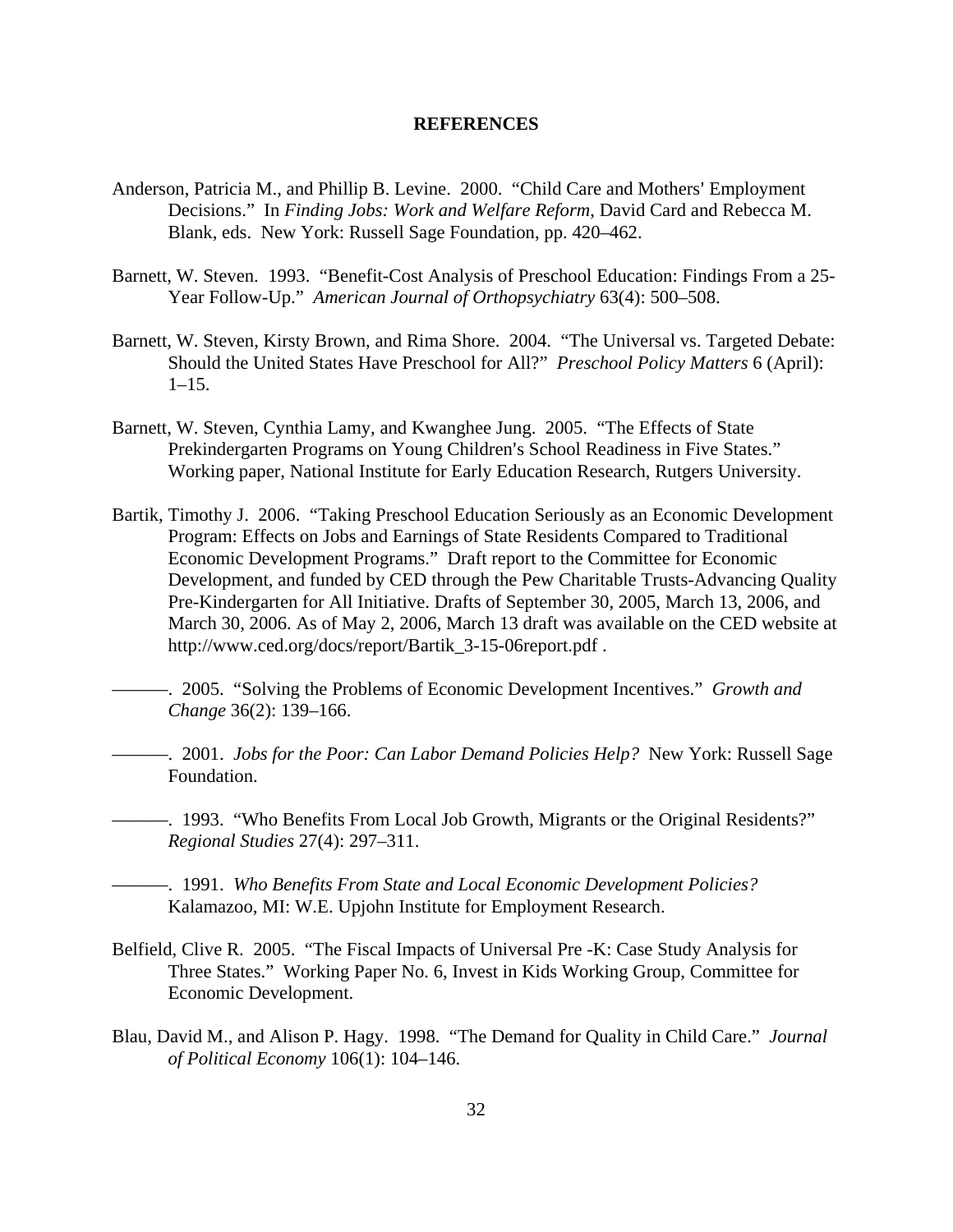Clement, Douglas. 2005. "Interview with James J. Heckman." *The Region* 19(2): 18–29.

- Committee for Economic Development. 2002. *Preschool for All: Investing In a Productive and Just Society*. New York: Committee for Economic Development.
- Dickens, William T., Isabel Sawhill, and Jeffrey Tebbs. 2006. "The Effects of Investing in Early Education on Economic Growth." Policy Brief #153, The Brookings Institution (April).
- Glaeser, Edward L. and A. Saiz. 2003. "The Rise of the Skilled City." NBER working paper 10191. National Bureau of Economic Research, Cambridge, MA.
- Hanushek, Eric A., John F. Kain, Jacob M. Markman, and Steven G. Rivkin. 2003. "Does Peer Ability Affect Student Achievement?" *Journal of Applied Econometrics* 18: 527–544.
- Holtz-Eakin, Douglas. 2005. "The Future of Social Security." Congressional Budget Office [CBO] testimony before the Special Committee on Aging, U.S. Senate, February 3.
- Hoxby, Caroline M. 2000. "Peer Effects in the Classroom: Learning from Gender and Race Variation." NBER working paper 7867, National Bureau of Economic Research, Cambridge, MA.
- Karoly, Lynn A. and James H. Bigelow. 2005. *The Economics of Investing in Universal Preschool Education in California*. Santa Monica, CA: RAND Corporation.
- Moretti, Enrico. 2004. "Estimating the Social Return to Higher Education: Evidence from Longitudinal and Repeated Cross-Sectional Data." *Journal of Econometrics* 121: 175– 212.
- ———. 2003. "Human Capital Externalities in Cities." NBER working paper 9641. National Bureau of Economic Research, Cambridge, MA.
- Old-Age and Survivors Insurance and Disability Insurance Trust Funds Board of Trustees [OASDI]. 2005. The 2005 Annual Report of the Board of Trustees of the Federal Old-*Age and Survivors Insurance and Disability Insurance Trust Funds*. Washington, DC: U.S. Government Printing Office. http://www.ssa.gov/OACT/TR/TR05.
- Reynolds, Arthur J., Judy A. Temple, Dylan L. Robertson, and Emily A. Mann. 2002. "Age 21 Cost-Benefit Analysis of the Title I Chicago Child-Parent Centers." *Educational Evaluation and Policy Analysis* 24(4): 267–303.
- Schweinhart, Lawrence J., Jeanne Montie, Zongping Xiang, W. Steven Barnett, Clive R. Belfield, and Milagros Nores. 2005. *Lifetime Effects: The High/Scope Perry Preschool Study Through Age 40*. Ypsilanti, MI: High/Scope Educational Research Foundation.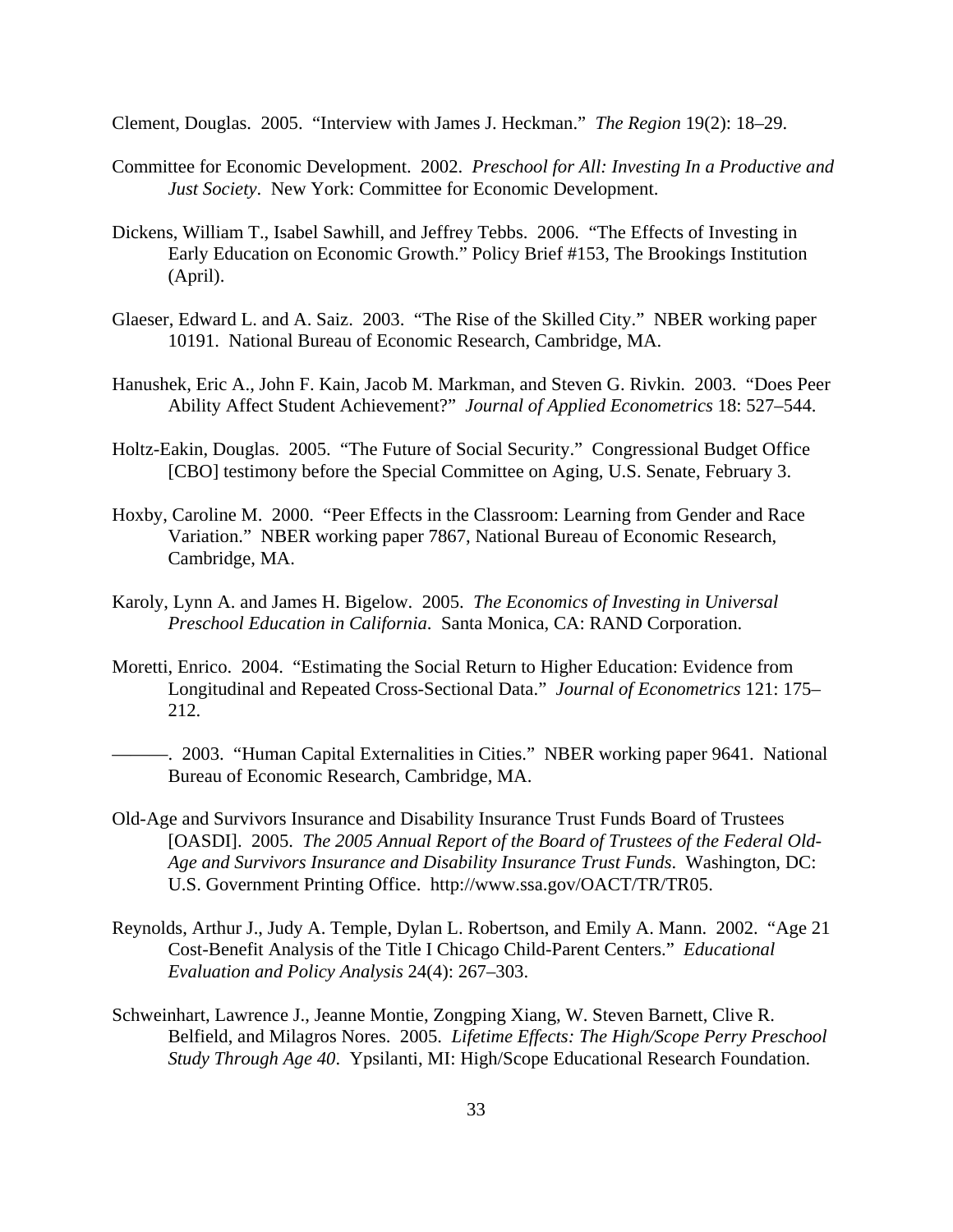Treyz, George I. 1993. *Regional Economic Modeling: A Systematic Approach to Economic Forecasting and Policy Analysis*. Boston: Kluwer Academic Publishers.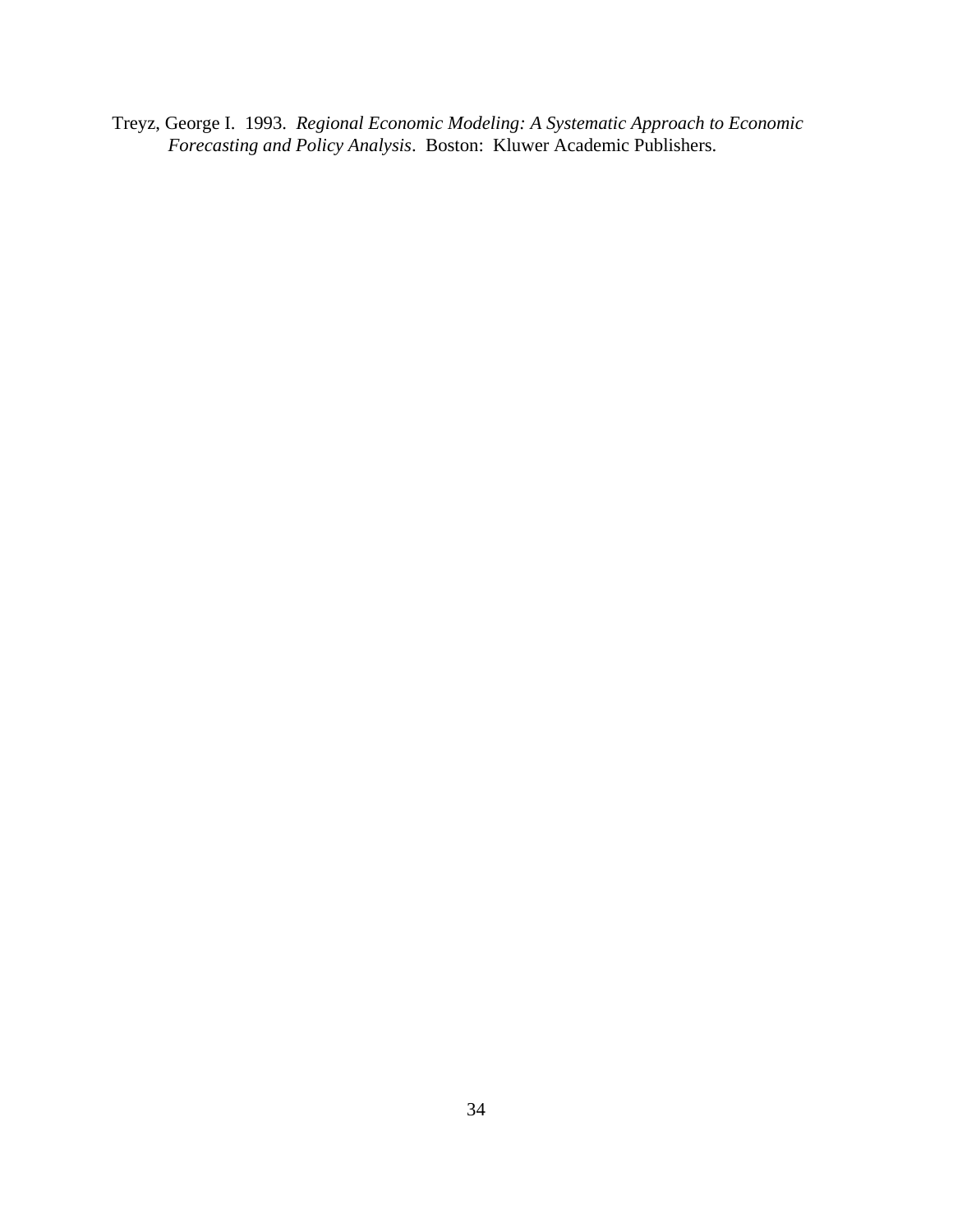|      | As percentage of | As percentage of        |      | As percentage of        | As percentage of    |
|------|------------------|-------------------------|------|-------------------------|---------------------|
| Year | baseline state   | baseline state wage and | Year | baseline state          | baseline state wage |
|      | employment       | salary earnings         |      | employment              | and salary earnings |
| 2006 | 0.00             | 0.00                    | 2037 | 0.55                    | 1.02                |
| 2007 | 0.05             | 0.06                    | 2038 | 0.55                    | 1.03                |
| 2008 | 0.09             | 0.12                    | 2039 | 0.56                    | 1.04                |
| 2009 | 0.12             | 0.18                    | 2040 | 0.56                    | 1.05                |
| 2010 | 0.15             | 0.23                    | 2041 | 0.57                    | 1.07                |
| 2011 | 0.18             | 0.28                    | 2042 | 0.57                    | 1.08                |
| 2012 | 0.20             | 0.32                    | 2043 | 0.58                    | 1.08                |
| 2013 | 0.22             | 0.36                    | 2044 | 0.58                    | 1.09                |
| 2014 | 0.24             | 0.39                    | 2045 | 0.59                    | 1.10                |
| 2015 | 0.26             | 0.43                    | 2046 | 0.59                    | 1.11                |
| 2016 | 0.28             | 0.47                    | 2047 | 0.59                    | 1.11                |
| 2017 | 0.30             | 0.51                    | 2048 | 0.60                    | 1.12                |
| 2018 | 0.31             | 0.54                    | 2049 | 0.60                    | 1.12                |
| 2019 | 0.33             | 0.58                    | 2050 | 0.60                    | 1.13                |
| 2020 | 0.35             | 0.61                    | 2051 | 0.60                    | 1.13                |
| 2021 | 0.36             | 0.65                    | 2052 | 0.60                    | 1.13                |
| 2022 | 0.38             | 0.68                    | 2053 | 0.60                    | 1.13                |
| 2023 | 0.40             | 0.71                    | 2054 | 0.61                    | 1.14                |
| 2024 | 0.41             | 0.74                    | 2055 | 0.61                    | 1.14                |
| 2025 | 0.42             | 0.77                    | 2056 | 0.61                    | 1.14                |
| 2026 | 0.44             | 0.79                    | 2057 | 0.61                    | 1.14                |
| 2027 | 0.45             | 0.82                    | 2058 | 0.61                    | 1.14                |
| 2028 | 0.46             | 0.84                    | 2059 | 0.61                    | 1.14                |
| 2029 | 0.47             | 0.87                    | 2060 | 0.61                    | 1.14                |
| 2030 | 0.48             | 0.89                    | 2061 | 0.61                    | 1.14                |
| 2031 | 0.49             | 0.91                    | 2062 | 0.61                    | 1.14                |
| 2032 | 0.50             | 0.93                    | 2063 | 0.61                    | 1.14                |
| 2033 | 0.51             | 0.95                    | 2064 | 0.61                    | 1.14                |
| 2034 | 0.52             | 0.97                    | 2065 | 061                     | 1.14                |
| 2035 | 0.53             | 0.99                    |      | 2066 & subsequent years |                     |
| 2036 | 0.54             | 1.00                    |      | 0.61                    | 1.15                |

#### **Table 1. Jobs and Earnings for State Residents From Traditional Economic Development Subsidies of Equivalent Size to Universal Preschool Program**

NOTES: Table shows effects on jobs and real earnings of state residents of an economic development subsidy program that each year from initial year (assumed to be 2007) onwards devotes resources to economic development subsidy program equal to what would be costs of universal preschool program.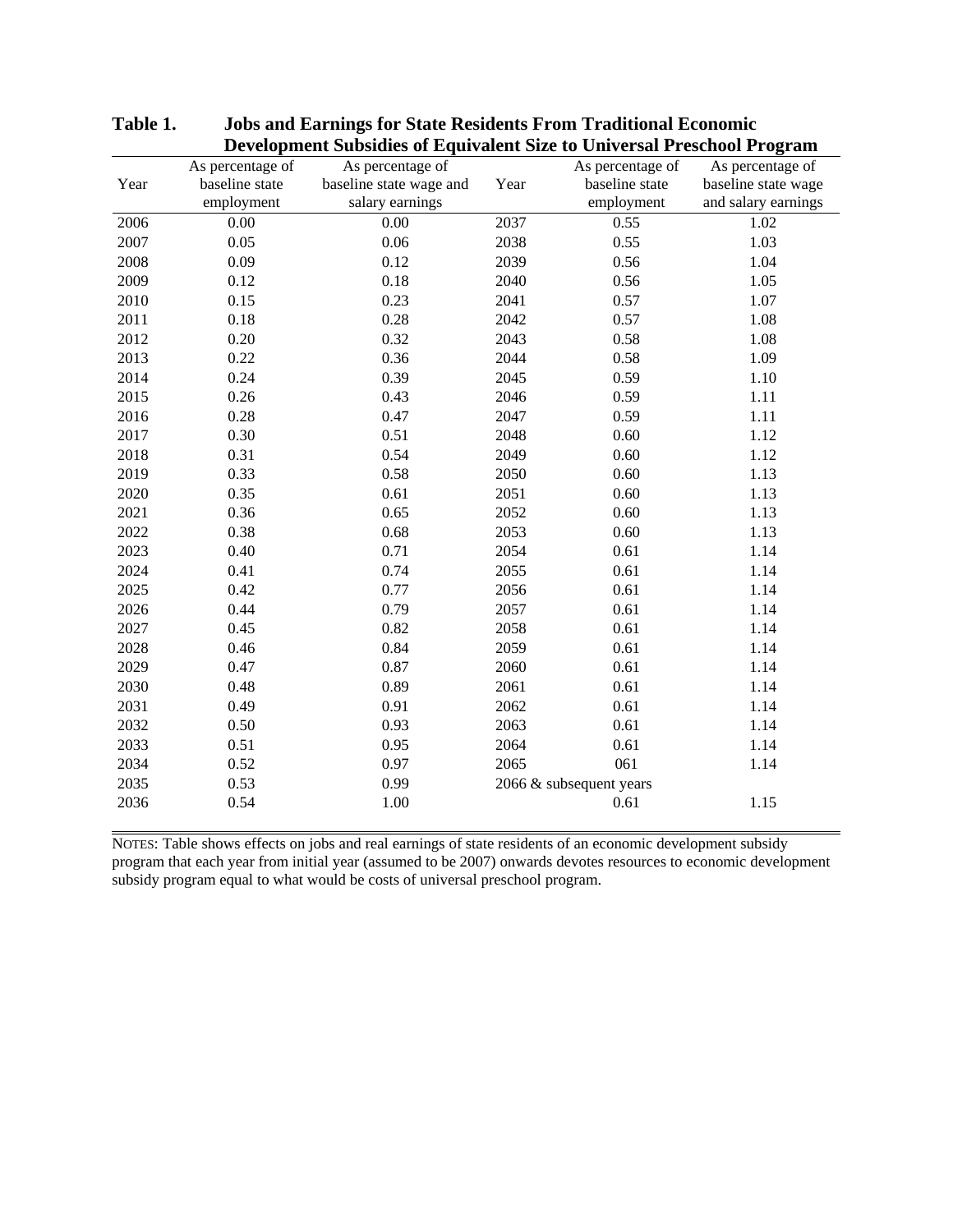| Age |               | Predicted<br>employment rate<br>based on<br>educational<br>attainment | Actual observed<br>employment rate | minus predicted<br>difference | Unpredicted<br>difference as<br>percent of<br>group<br>employment rate | Extrapolation of<br>unpredicted<br>employment<br>difference as<br>Actual difference predicted control percent of control<br>group for CPC<br>program |
|-----|---------------|-----------------------------------------------------------------------|------------------------------------|-------------------------------|------------------------------------------------------------------------|------------------------------------------------------------------------------------------------------------------------------------------------------|
| 19  | Program group | 51.7                                                                  | 50                                 |                               |                                                                        |                                                                                                                                                      |
|     | Control group | 49.0                                                                  | 32                                 |                               |                                                                        |                                                                                                                                                      |
|     | Difference    | 2.7                                                                   | 18                                 | 15.3                          | 31.2                                                                   | 15.6                                                                                                                                                 |
| 27  | Program group | 72.5                                                                  | 69                                 |                               |                                                                        |                                                                                                                                                      |
|     | Control group | 70.1                                                                  | 56                                 |                               |                                                                        |                                                                                                                                                      |
|     | Difference    | 2.4                                                                   | 13                                 | 10.6                          | 15.2                                                                   | 7.7<br>(half of average)<br>of 15.2 and 15.8)                                                                                                        |
| 40  | Program group | 77.8                                                                  | 76                                 |                               |                                                                        |                                                                                                                                                      |
|     | Control group | 75.8                                                                  | 62                                 |                               |                                                                        |                                                                                                                                                      |
|     | Difference    | 2.0                                                                   | 14                                 | 12.0                          | 15.8                                                                   |                                                                                                                                                      |

### **Table 2. Employment Rate Effects of the Perry Preschool Program: Predicted Effects**  Based on the Program's Effects on Educational Attainment, Versus Actual **Employment Rate Effects**

NOTE: See Table 11 of Bartik (2006) for a more detailed note giving full sources for derivations. The predicted employment rates are based on educational attainment of each group and data from Current Population Survey on employment rates of different educational groups. Perry preschool data come from Schweinhart et al. (2005) and Barnett (1993). The last column extends these results to the CPC-like program considered in this project. Because the CPC program has about half the educational attainment effects of the Perry Preschool program, I assume that the CPC program's "bonus" effects on employment rates, above and beyond the effects due to educational attainment, are half the effects observed in the Perry Preschool program.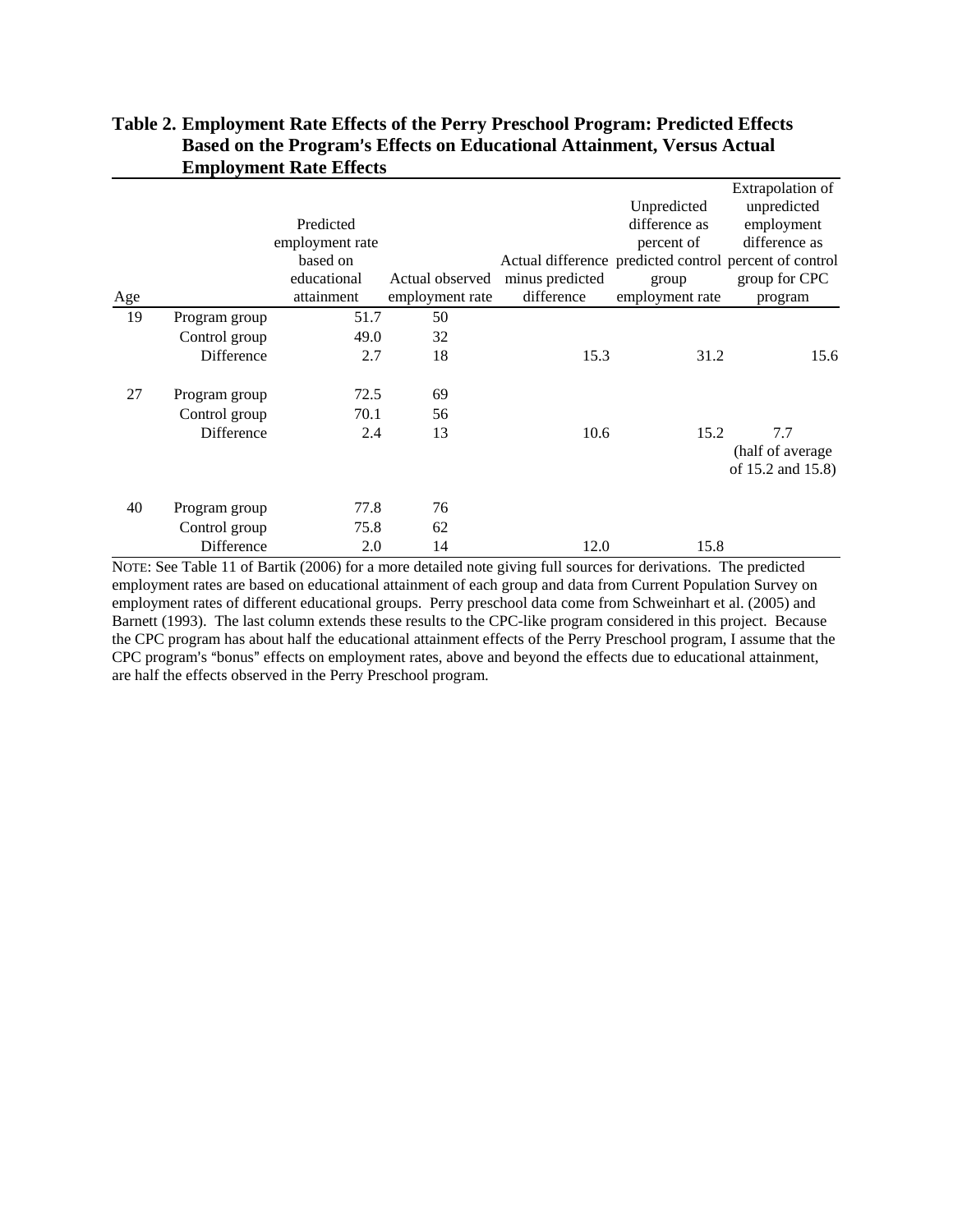|     | раг теу он нисопис в упаниез ана сеньаз г стяр аата<br>PSID: % living in same state as at age 4 |               |              |                                                                                                  | PUMS: % living in same state as state of birth |                              |                         |                                                                              | PUMS figure                                                            |                                                                                                                       |
|-----|-------------------------------------------------------------------------------------------------|---------------|--------------|--------------------------------------------------------------------------------------------------|------------------------------------------------|------------------------------|-------------------------|------------------------------------------------------------------------------|------------------------------------------------------------------------|-----------------------------------------------------------------------------------------------------------------------|
|     | Education                                                                                       | Education     | Education    | Weighted average<br>based on<br>distribution of<br>education in<br>preschool<br>program group at | High school                                    | High school<br>degree but no | Associates<br>degree or | Weighted<br>average based<br>on distribution<br>of education in<br>preschool | Ratio of PSID<br>weighted<br>average to<br>program group PUMS weighted | adjusted to PSID<br>concept of<br>percentage in<br>state as lived in<br>at age 4, with<br>adjustment using<br>average |
| Age | $<$ 12 years                                                                                    | $12-15$ years | $> 16$ years | each age                                                                                         | dropouts                                       | higher degree                | higher                  | at each age                                                                  | average                                                                | observed ratio                                                                                                        |
| 16  | 85.8                                                                                            | 87.3          | 84.0         | 85.8                                                                                             | 78.7                                           | 74.5                         | 69.6                    | 78.7                                                                         | 109.0                                                                  | 85.1                                                                                                                  |
| 17  | 87.7                                                                                            | 87.7          | 82.8         | 87.7                                                                                             | 79.1                                           | 78.1                         | 70.7                    | 79.1                                                                         | 110.9                                                                  | 85.5                                                                                                                  |
| 18  | 85.2                                                                                            | 85.2          | 82.9         | 85.2                                                                                             | 78.4                                           | 71.2                         | 73.0                    | 78.4                                                                         | 108.6                                                                  | 84.8                                                                                                                  |
| 19  | 84.8                                                                                            | 85.9          | 87.1         | 85.3                                                                                             | 78.4                                           | 70.6                         | 70.7                    | 74.5                                                                         | 114.6                                                                  | 80.5                                                                                                                  |
| 20  | 81.9                                                                                            | 83.9          | 88.4         | 82.9                                                                                             | 77.8                                           | 70.9                         | 71.2                    | 74.4                                                                         | 111.5                                                                  | 80.4                                                                                                                  |
| 21  | 79.2                                                                                            | 82.9          | 89.6         | 81.5                                                                                             | 76.9                                           | 70.0                         | $70.0\,$                | 72.6                                                                         | 112.3                                                                  | 78.5                                                                                                                  |
| 22  | 79.0                                                                                            | 80.4          | 81.4         | 79.9                                                                                             | 77.0                                           | 70.0                         | 65.3                    | 72.6                                                                         | 110.0                                                                  | 78.5                                                                                                                  |
| 23  | 85.5                                                                                            | 79.2          | 71.3         | 81.5                                                                                             | 76.0                                           | 70.7                         | 63.0                    | 72.6                                                                         | 112.2                                                                  | 78.5                                                                                                                  |
| 24  | 86.3                                                                                            | 77.3          | 65.2         | 80.5                                                                                             | 76.2                                           | 70.8                         | 61.2                    | 72.6                                                                         | 110.8                                                                  | 78.5                                                                                                                  |
| 25  | 88.7                                                                                            | 77.0          | 61.0         | 81.1                                                                                             | 74.8                                           | 69.6                         | 59.2                    | 71.3                                                                         | 113.6                                                                  | 77.1                                                                                                                  |
| 26  | 84.2                                                                                            | 75.5          | 58.6         | 78.3                                                                                             | 75.4                                           | 69.3                         | 58.4                    | 71.3                                                                         | 109.8                                                                  | 77.0                                                                                                                  |
| 27  | 82.1                                                                                            | 75.0          | 57.5         | 77.1                                                                                             | 74.3                                           | 69.2                         | 57.7                    | 70.8                                                                         | 109.0                                                                  | 76.5                                                                                                                  |
| 28  | 82.6                                                                                            | 73.5          | 58.0         | 76.3                                                                                             | 73.3                                           | 68.7                         | 57.1                    | 70.0                                                                         | 109.0                                                                  | 75.7                                                                                                                  |
| 29  | 84.6                                                                                            | 74.6          | 60.6         | 77.7                                                                                             | 73.9                                           | 68.3                         | 56.1                    | 69.9                                                                         | 111.1                                                                  | 75.6                                                                                                                  |
| 30  | 74.3                                                                                            | 71.8          | 59.2         | 72.2                                                                                             | 72.4                                           | 67.7                         | 55.6                    | 68.9                                                                         | 104.8                                                                  | 74.4                                                                                                                  |
| 31  | 80.4                                                                                            | 72.0          | 61.4         | 74.5                                                                                             | 72.0                                           | 67.6                         | 55.4                    | 68.6                                                                         | 108.6                                                                  | 74.1                                                                                                                  |
| 32  | 82.8                                                                                            | 70.9          | 59.1         | 74.4                                                                                             | 72.2                                           | 67.8                         | 55.0                    | 68.7                                                                         | 108.3                                                                  | 74.3                                                                                                                  |
| 33  | 87.3                                                                                            | 76.0          | 60.5         | 79.0                                                                                             | 72.7                                           | 67.5                         | 55.1                    | 68.6                                                                         | 115.1                                                                  | 74.2                                                                                                                  |
| 34  | 62.1                                                                                            | 70.8          | 57.2         | 67.1                                                                                             | 72.0                                           | 67.6                         | 54.9                    | 68.3                                                                         | 98.2                                                                   | 73.8                                                                                                                  |
| 35  | 86.7                                                                                            | 73.0          | 57.7         | 76.6                                                                                             | 71.6                                           | 66.6                         | 54.6                    | 67.6                                                                         | 113.5                                                                  | 73.0                                                                                                                  |
| 36  | 46.1                                                                                            | 69.9          | 54.2         | 61.1                                                                                             | 71.9                                           | 66.2                         | 53.6                    | 67.2                                                                         | 90.8                                                                   | 72.7                                                                                                                  |
| 37  | 83.9                                                                                            | 70.2          | 52.4         | 73.4                                                                                             | 70.7                                           | 66.1                         | 53.3                    | 66.7                                                                         | 110.0                                                                  | 72.1                                                                                                                  |
| 38  | 42.6                                                                                            | 62.6          | 54.9         | 55.6                                                                                             | 71.4                                           | 66.4                         | 53.6                    | 67.1                                                                         | 82.9                                                                   | 72.5                                                                                                                  |
| 39  | 75.3                                                                                            | 73.8          | 57.5         | 73.0                                                                                             | 70.7                                           | 66.3                         | 53.3                    | 66.7                                                                         | 109.6                                                                  | 72.1                                                                                                                  |
| 40  |                                                                                                 |               |              |                                                                                                  | 70.7                                           | 66.2                         | 53.1                    | 66.5                                                                         |                                                                        | 71.9                                                                                                                  |
| 41  |                                                                                                 |               |              |                                                                                                  | 70.3                                           | 66.2                         | 52.6                    | 66.4                                                                         |                                                                        | 71.7                                                                                                                  |
| 42  |                                                                                                 |               |              |                                                                                                  | 70.5                                           | 65.9                         | 52.9                    | 66.3                                                                         |                                                                        | 71.6                                                                                                                  |
| 43  |                                                                                                 |               |              |                                                                                                  | 70.6                                           | 66.0                         | 52.4                    | 66.3                                                                         |                                                                        | 71.7                                                                                                                  |

# **Table 3. Percentage Living in Same State, Different Educational Attainment Groups, Based on Data from the Panel Survey on Income Dynamics and Census PUMS data**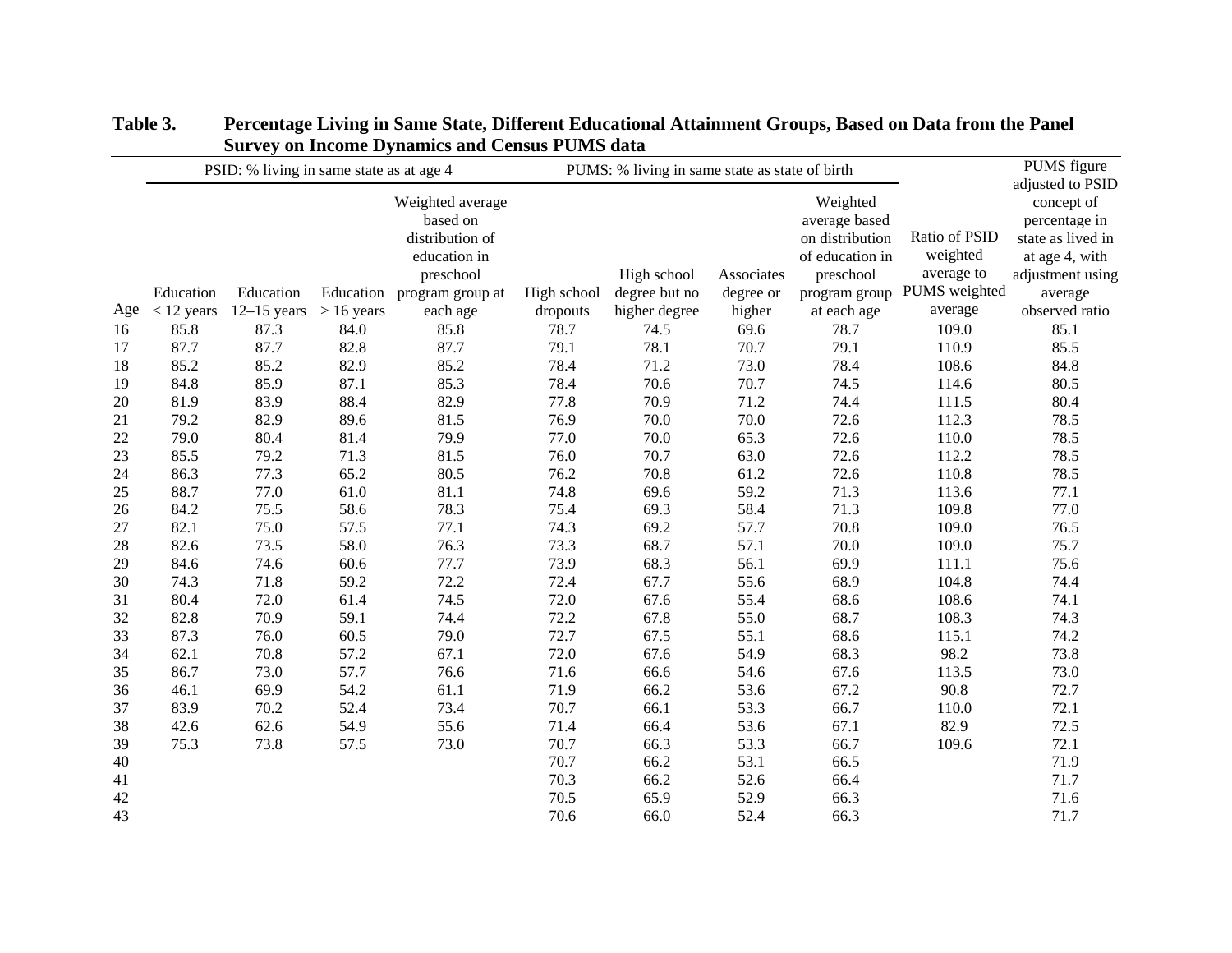# Table 3. (Continued)

|     |              | PSID: % living in same state as at age 4 |              |                  |             | PUMS: % living in same state as state of birth |            |                 |               | PUMS figure<br>adjusted to PSID |
|-----|--------------|------------------------------------------|--------------|------------------|-------------|------------------------------------------------|------------|-----------------|---------------|---------------------------------|
|     |              |                                          |              | Weighted average |             |                                                |            | Weighted        |               | concept of                      |
|     |              |                                          |              | based on         |             |                                                |            | average based   |               | percentage in                   |
|     |              |                                          |              | distribution of  |             |                                                |            | on distribution | Ratio of PSID | state as lived in               |
|     |              |                                          |              | education in     |             |                                                |            | of education in | weighted      | at age 4, with                  |
|     |              |                                          |              | preschool        |             | High school                                    | Associates | preschool       | average to    | adjustment using                |
|     | Education    | Education                                | Education    | program group at | High school | degree but no                                  | degree or  | program group   | PUMS weighted | average                         |
| Age | $<$ 12 years | $12-15$ years                            | $> 16$ years | each age         | dropouts    | higher degree                                  | higher     | at each age     | average       | observed ratio                  |
| 44  |              |                                          |              |                  | 71.1        | 65.8                                           | 52.0       | 66.4            |               | 71.7                            |
| 45  |              |                                          |              |                  | 69.6        | 65.2                                           | 51.9       | 65.5            |               | 70.8                            |
| 46  |              |                                          |              |                  | 70.2        | 64.7                                           | 52.2       | 65.4            |               | 70.7                            |
| 47  |              |                                          |              |                  | 69.9        | 64.8                                           | 51.8       | 65.4            |               | 70.6                            |
| 48  |              |                                          |              |                  | 69.9        | 64.4                                           | 51.7       | 65.1            |               | 70.4                            |
| 49  |              |                                          |              |                  | 69.1        | 64.0                                           | 51.6       | 64.6            |               | 69.8                            |
| 50  |              |                                          |              |                  | 69.1        | 63.4                                           | 51.7       | 64.2            |               | 69.4                            |
| 51  |              |                                          |              |                  | 68.9        | 63.5                                           | 50.9       | 64.2            |               | 69.4                            |
| 52  |              |                                          |              |                  | 69.0        | 62.6                                           | 49.7       | 63.5            |               | 68.7                            |
| 53  |              |                                          |              |                  | 67.8        | 62.5                                           | 48.6       | 63.0            |               | 68.1                            |
| 54  |              |                                          |              |                  | 67.6        | 60.9                                           | 46.6       | 61.9            |               | 66.9                            |
| 55  |              |                                          |              |                  | 67.5        | 59.5                                           | 44.9       | 60.8            |               | 65.7                            |
| 56  |              |                                          |              |                  | 66.0        | 60.3                                           | 45.0       | 60.9            |               | 65.8                            |
| 57  |              |                                          |              |                  | 66.8        | 60.5                                           | 45.4       | 61.2            |               | 66.2                            |
| 58  |              |                                          |              |                  | 67.0        | 60.7                                           | 45.7       | 61.5            |               | 66.4                            |
| 59  |              |                                          |              |                  | 64.8        | 60.0                                           | 44.9       | 60.3            |               | 65.2                            |
| 60  |              |                                          |              |                  | 66.2        | 59.9                                           | 45.7       | 60.7            |               | 65.6                            |
| 61  |              |                                          |              |                  | 65.4        | 59.6                                           | 45.3       | 60.3            |               | 65.2                            |
| 62  |              |                                          |              |                  | 65.5        | 60.0                                           | 45.7       | 60.6            |               | 65.5                            |
| 63  |              |                                          |              |                  | 65.0        | 59.7                                           | 44.6       | 60.1            |               | 65.0                            |
| 64  |              |                                          |              |                  | 65.3        | 59.6                                           | 44.8       | 60.2            |               | 65.0                            |
| 65  |              |                                          |              |                  | 64.6        | 59.0                                           | 45.4       | 59.6            |               | 64.4                            |
| 66  |              |                                          |              |                  | 64.8        | 59.2                                           | 45.3       | 59.8            |               | 64.6                            |
| 67  |              |                                          |              |                  | 64.9        | 58.8                                           | 45.6       | 59.6            |               | 64.4                            |
| 68  |              |                                          |              |                  | 64.7        | 59.5                                           | 44.7       | 59.9            |               | 64.8                            |
| 69  |              |                                          |              |                  | 64.9        | 58.8                                           | 45.8       | 59.7            |               | 64.5                            |
| 70  |              |                                          |              |                  | 64.8        | 58.7                                           | 45.6       | 59.6            |               | 64.4                            |
| 71  |              |                                          |              |                  | 64.9        | 58.4                                           | 45.3       | 59.3            |               | 64.1                            |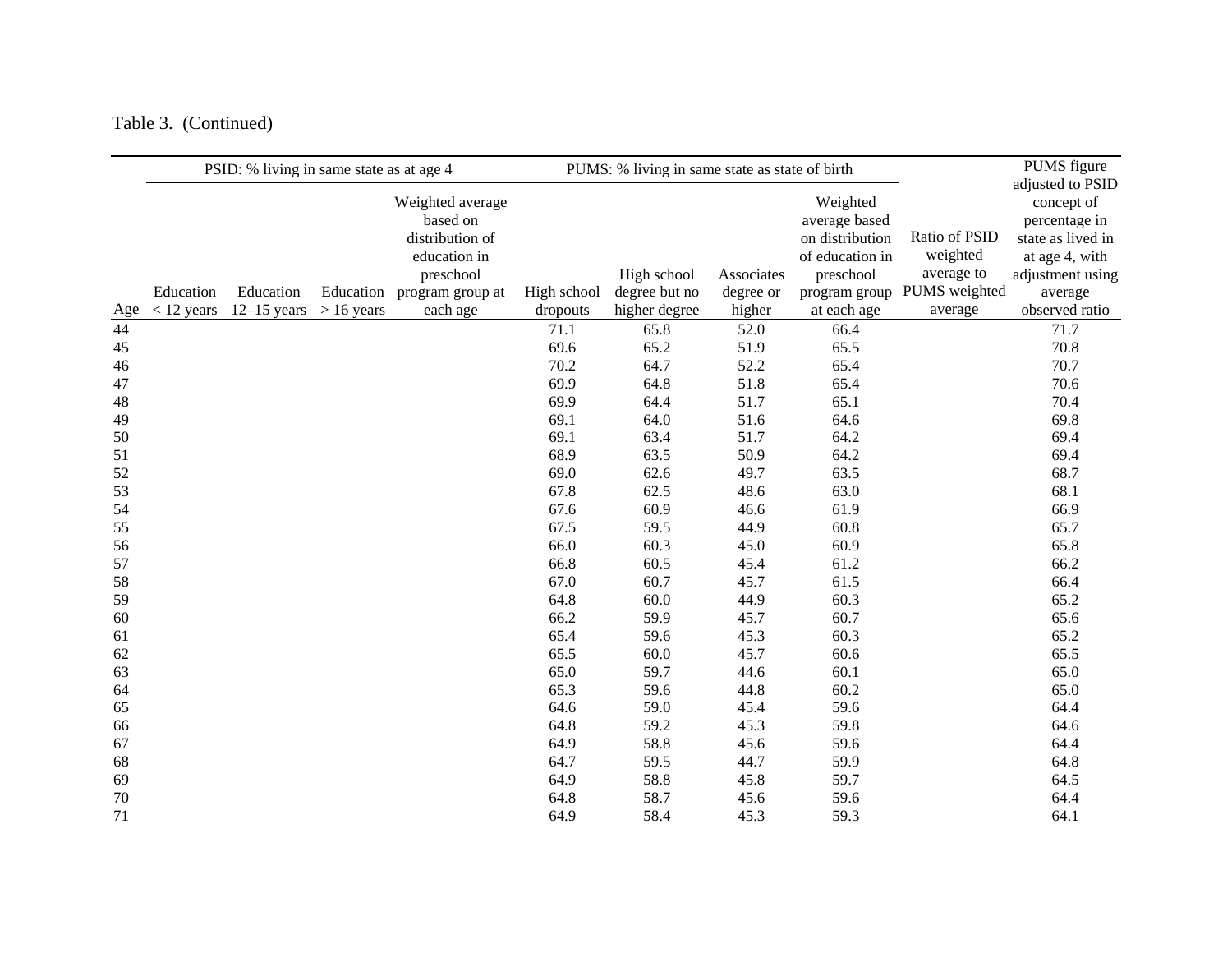#### Table 3. (Continued)

|     | PSID: % living in same state as at age 4 |               |              |                                                                              | PUMS: % living in same state as state of birth |               |            |                                                                              | PUMS figure                             |                                                                                                            |
|-----|------------------------------------------|---------------|--------------|------------------------------------------------------------------------------|------------------------------------------------|---------------|------------|------------------------------------------------------------------------------|-----------------------------------------|------------------------------------------------------------------------------------------------------------|
|     |                                          |               |              | Weighted average<br>based on<br>distribution of<br>education in<br>preschool |                                                | High school   | Associates | Weighted<br>average based<br>on distribution<br>of education in<br>preschool | Ratio of PSID<br>weighted<br>average to | adjusted to PSID<br>concept of<br>percentage in<br>state as lived in<br>at age 4, with<br>adjustment using |
|     | Education                                | Education     | Education    | program group at                                                             | High school                                    | degree but no | degree or  | program group                                                                | PUMS weighted                           | average                                                                                                    |
| Age | $<$ 12 years                             | $12-15$ years | $> 16$ years | each age                                                                     | dropouts                                       | higher degree | higher     | at each age                                                                  | average                                 | observed ratio                                                                                             |
| 72  |                                          |               |              |                                                                              | 64.8                                           | 58.6          | 44.7       | 59.4                                                                         |                                         | 64.2                                                                                                       |
| 73  |                                          |               |              |                                                                              | 64.2                                           | 58.0          | 45.1       | 58.9                                                                         |                                         | 63.6                                                                                                       |
| 74  |                                          |               |              |                                                                              | 64.5                                           | 58.0          | 44.6       | 58.9                                                                         |                                         | 63.7                                                                                                       |
| 75  |                                          |               |              |                                                                              | 65.1                                           | 57.1          | 45.4       | 58.6                                                                         |                                         | 63.4                                                                                                       |
| 76  |                                          |               |              |                                                                              | 64.8                                           | 57.1          | 43.6       | 58.4                                                                         |                                         | 63.1                                                                                                       |
| 77  |                                          |               |              |                                                                              | 64.6                                           | 56.8          | 45.1       | 58.3                                                                         |                                         | 63.0                                                                                                       |
| 78  |                                          |               |              |                                                                              | 64.7                                           | 56.4          | 43.8       | 58.0                                                                         |                                         | 62.7                                                                                                       |
| 79  |                                          |               |              |                                                                              | 64.5                                           | 56.6          | 44.2       | 58.1                                                                         |                                         | 62.8                                                                                                       |

NOTES: See Table 12 of Bartik (2006) for more details. The PSID data follows all 4-year-olds in the years 1968-77 until they are last observed in the PSID; there are reasonable sample sizes for this calculation up to age 30. The Census PUMS (Public Use Microdata Sample) data are cross-sectional data for the year 2000. The weighted averages use educational attainment data for preschool participants for different ages. To calculate the percentage of persons of all different ages who live in the same state they lived in at age 4, I take the PUMS data, which has the largest sample size and all ages included, and adjust it using the PSID data. Specifically, I multiply the PUMS figures by 1.081, which is the average ratio of the PSID figures to the PUMS figures for overlapping years.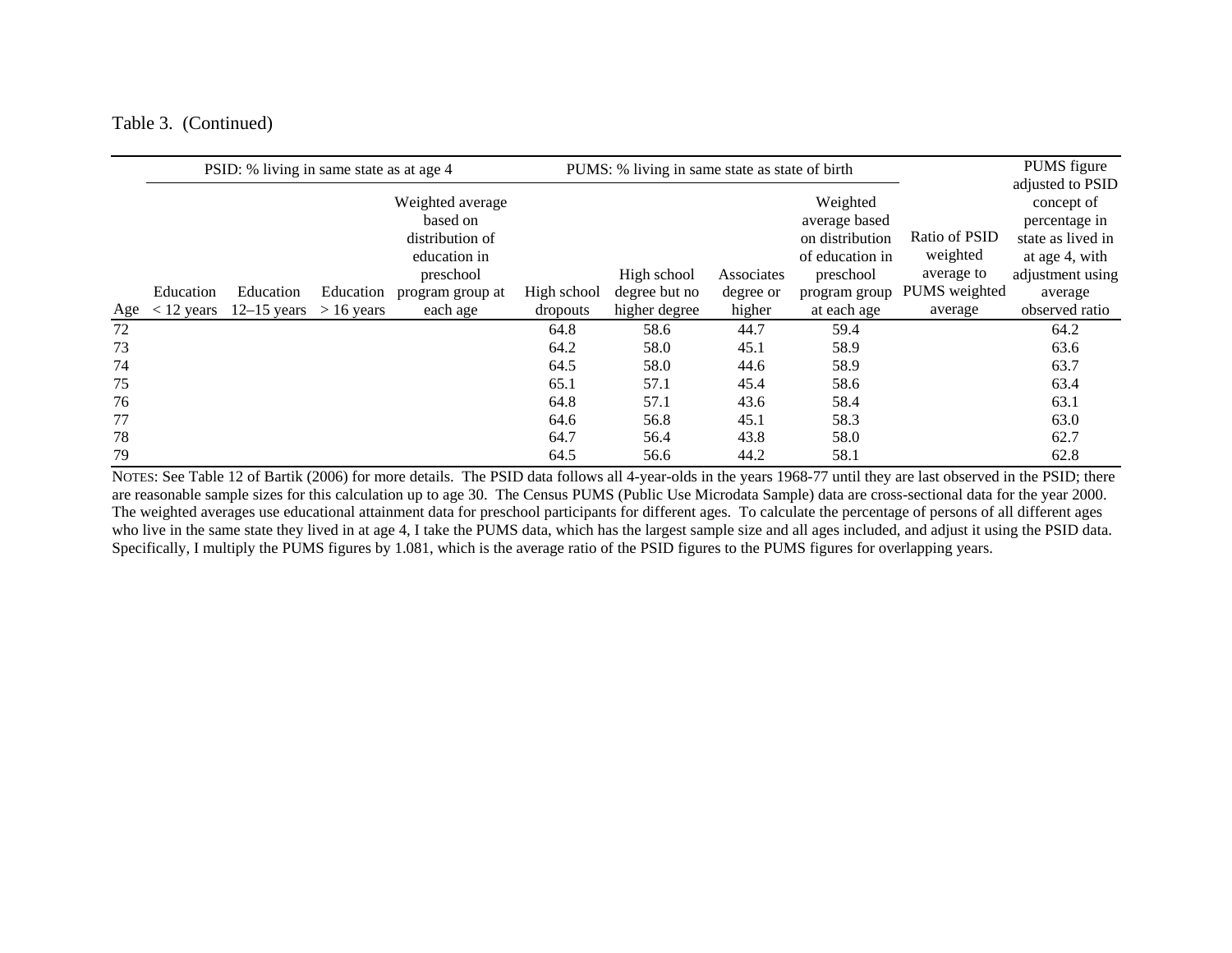| State of birth       | % living in state<br>of birth | State of birth | % living in state<br>of birth | State of birth  | % living in state<br>of birth |
|----------------------|-------------------------------|----------------|-------------------------------|-----------------|-------------------------------|
|                      |                               |                |                               |                 |                               |
| Alabama              | 68.2                          | Kentucky       | 65.8                          | North Dakota    | 44.8                          |
| Alaska               | 53.5                          | Louisiana      | 71.6                          | Ohio            | 70.9                          |
| Arizona              | 69.9                          | Maine          | 66.3                          | <b>Oklahoma</b> | 60.3                          |
| Arkansas             | 58.8                          | Maryland       | 68.5                          | Oregon          | 66.0                          |
| California           | 76.9                          | Massachusetts  | 66.2                          | Pennsylvania    | 69.1                          |
| Colorado             | 62.0                          | Michigan       | 73.7                          | Rhode Island    | 60.4                          |
| Connecticut          | 65.0                          | Minnesota      | 71.1                          | South Carolina  | 69.8                          |
| Delaware             | 62.3                          | Mississippi    | 60.3                          | South Dakota    | 49.6                          |
| District of Columbia | 16.8                          | Missouri       | 66.0                          | Tennessee       | 70.2                          |
| Florida              | 73.6                          | Montana        | 53.3                          | Texas           | 79.8                          |
| Georgia              | 73.4                          | Nebraska       | 56.0                          | Utah            | 70.7                          |
| Hawaii               | 63.0                          | Nevada         | 62.9                          | Vermont         | 59.1                          |
| Idaho                | 55.4                          | New Hampshire  | 61.1                          | Virginia        | 67.3                          |
| <b>Illinois</b>      | 65.7                          | New Jersey     | 64.5                          | Washington      | 70.4                          |
| Indiana              | 69.1                          | New Mexico     | 59.9                          | West Virginia   | 52.2                          |
| Iowa                 | 59.0                          | New York       | 63.2                          | Wisconsin       | 73.3                          |
| Kansas               | 55.9                          | North Carolina | 74.8                          | Wyoming         | 42.8                          |
|                      |                               | U.S. Average   | 68.4                          |                 |                               |

**Table 4. Percentage of Persons Living in Birth State**

NOTE: This is derived from a special tabulation by the U.S. Census Bureau from the 2000 U.S. Census, released on the internet on January 31, 2005, and available at http://www.census.gov/population/www/cen2000/phc-t38.html. This includes all U.S. residents in 2000 born in the U.S. The percentage is simply what percentage of this total is living in the same state they were born in, broken down by state of birth.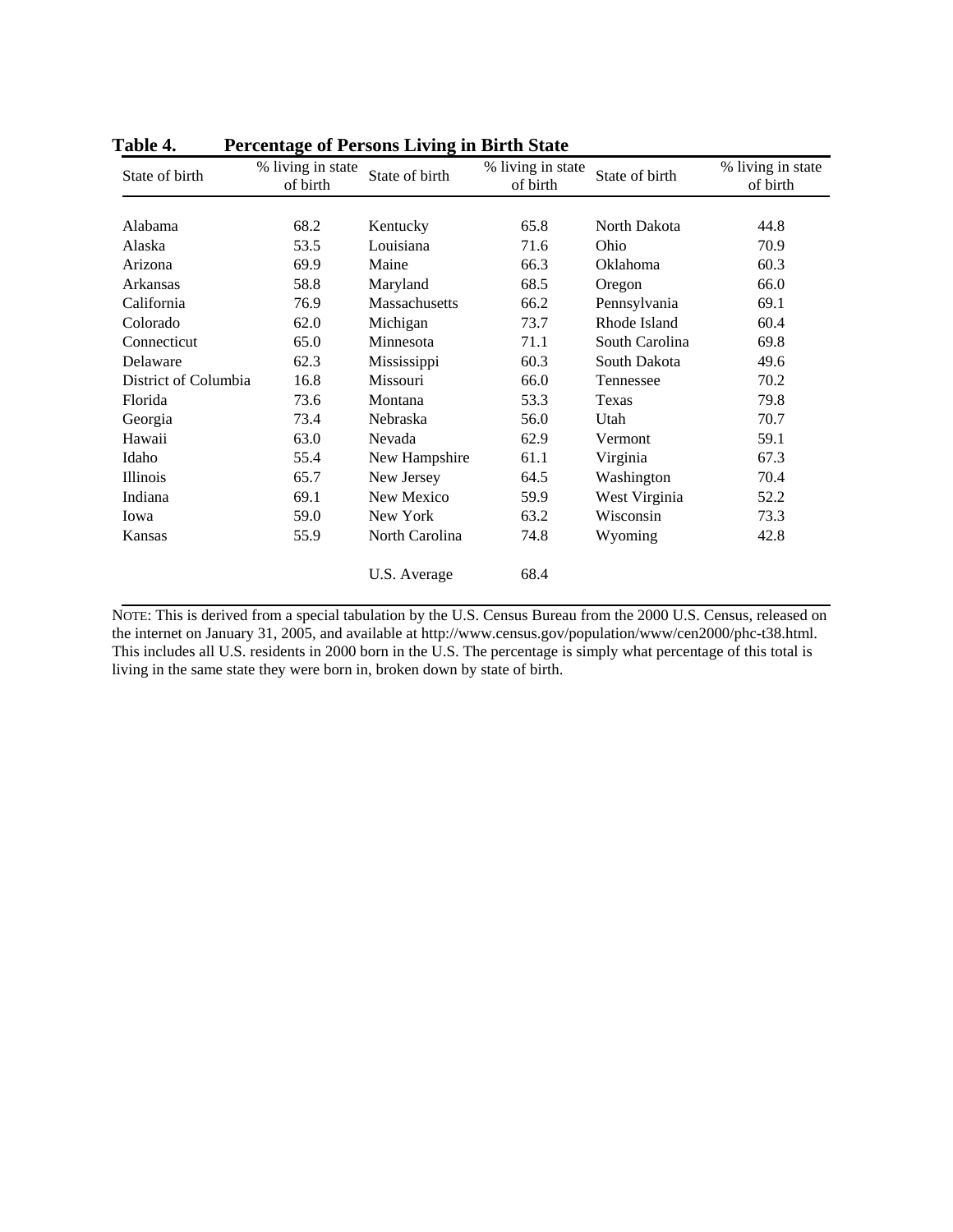|      | $-9.7$    | Jobs generated as % of baseline employment |      |                        | Jobs generated as % of baseline employment |
|------|-----------|--------------------------------------------|------|------------------------|--------------------------------------------|
|      | Preschool | Economic development                       |      | Preschool              | Economic development                       |
| Year | program   | program                                    | Year | program                | program                                    |
| 2006 | 0.00      | 0.00                                       | 2042 | 0.72                   | 0.57                                       |
| 2007 | $0.00\,$  | 0.05                                       | 2043 | 0.75                   | 0.58                                       |
| 2008 | $0.00\,$  | 0.09                                       | 2044 | 0.77                   | 0.58                                       |
| 2009 | 0.00      | 0.12                                       | 2045 | $0.80\,$               | 0.59                                       |
| 2010 | $0.00\,$  | 0.15                                       | 2046 | 0.82                   | 0.59                                       |
| 2011 | 0.00      | 0.18                                       | 2047 | 0.85                   | 0.59                                       |
| 2012 | 0.00      | 0.20                                       | 2048 | 0.88                   | 0.60                                       |
| 2013 | 0.00      | 0.22                                       | 2049 | 0.90                   | 0.60                                       |
| 2014 | 0.00      | 0.24                                       | 2050 | 0.93                   | 0.60                                       |
| 2015 | 0.00      | 0.26                                       | 2051 | 0.95                   | 0.60                                       |
| 2016 | 0.00      | 0.28                                       | 2052 | 0.98                   | 0.60                                       |
| 2017 | 0.00      | 0.30                                       | 2053 | $1.00\,$               | 0.60                                       |
| 2018 | $0.00\,$  | 0.31                                       | 2054 | 1.02                   | 0.61                                       |
| 2019 | 0.01      | 0.33                                       | 2055 | 1.05                   | 0.61                                       |
| 2020 | 0.04      | 0.35                                       | 2056 | 1.07                   | 0.61                                       |
| 2021 | 0.07      | 0.36                                       | 2057 | 1.09                   | 0.61                                       |
| 2022 | 0.11      | 0.38                                       | 2058 | 1.11                   | 0.61                                       |
| 2023 | 0.15      | 0.40                                       | 2059 | 1.13                   | 0.61                                       |
| 2024 | 0.19      | 0.41                                       | 2060 | 1.15                   | 0.61                                       |
| 2025 | 0.23      | 0.42                                       | 2061 | 1.16                   | $0.61\,$                                   |
| 2026 | 0.27      | 0.44                                       | 2062 | 1.18                   | 0.61                                       |
| 2027 | 0.31      | 0.45                                       | 2063 | 1.20                   | 0.61                                       |
| 2028 | 0.34      | 0.46                                       | 2064 | 1.21                   | 0.61                                       |
| 2029 | 0.37      | 0.47                                       | 2065 | 1.22                   | 061                                        |
| 2030 | 0.40      | 0.48                                       | 2066 | 1.23                   | 0.61                                       |
| 2031 | 0.43      | 0.49                                       | 2067 | 1.24                   | 0.61                                       |
| 2032 | 0.45      | 0.50                                       | 2068 | 1.25                   | 0.61                                       |
| 2033 | 0.48      | 0.51                                       | 2069 | 1.26                   | 0.61                                       |
| 2034 | 0.51      | 0.52                                       | 2070 | 1.26                   | 0.61                                       |
| 2035 | 0.54      | 0.53                                       | 2071 | 1.27                   | 0.61                                       |
| 2036 | 0.56      | 0.54                                       | 2072 | 1.27                   | 0.61                                       |
| 2037 | 0.59      | 0.55                                       | 2073 | 1.28                   | 0.61                                       |
| 2038 | 0.62      | 0.55                                       | 2074 | 1.28                   | 0.61                                       |
| 2039 | 0.64      | 0.56                                       | 2075 | 1.28                   | 0.61                                       |
| 2040 | 0.67      | 0.56                                       |      | 2076& subsequent years |                                            |
| 2041 | 0.69      | 0.57                                       |      | 1.29                   | 0.61                                       |
|      |           |                                            |      |                        |                                            |

**Table 5. Jobs Generated for State Residents by Permanent Universal Preschool Program, Compared to Jobs Generated by Economic Development Subsidy Program of Same Cost**

NOTES: The jobs generated for the preschool program are solely due to effects on participants and peers, and omit all other avenues of influence of preschool programs on job generation (e.g., balanced budget multiplier, labor supply of parents, etc.). These other avenues doe not have large effects. Both programs considered are assumed to start in 2007.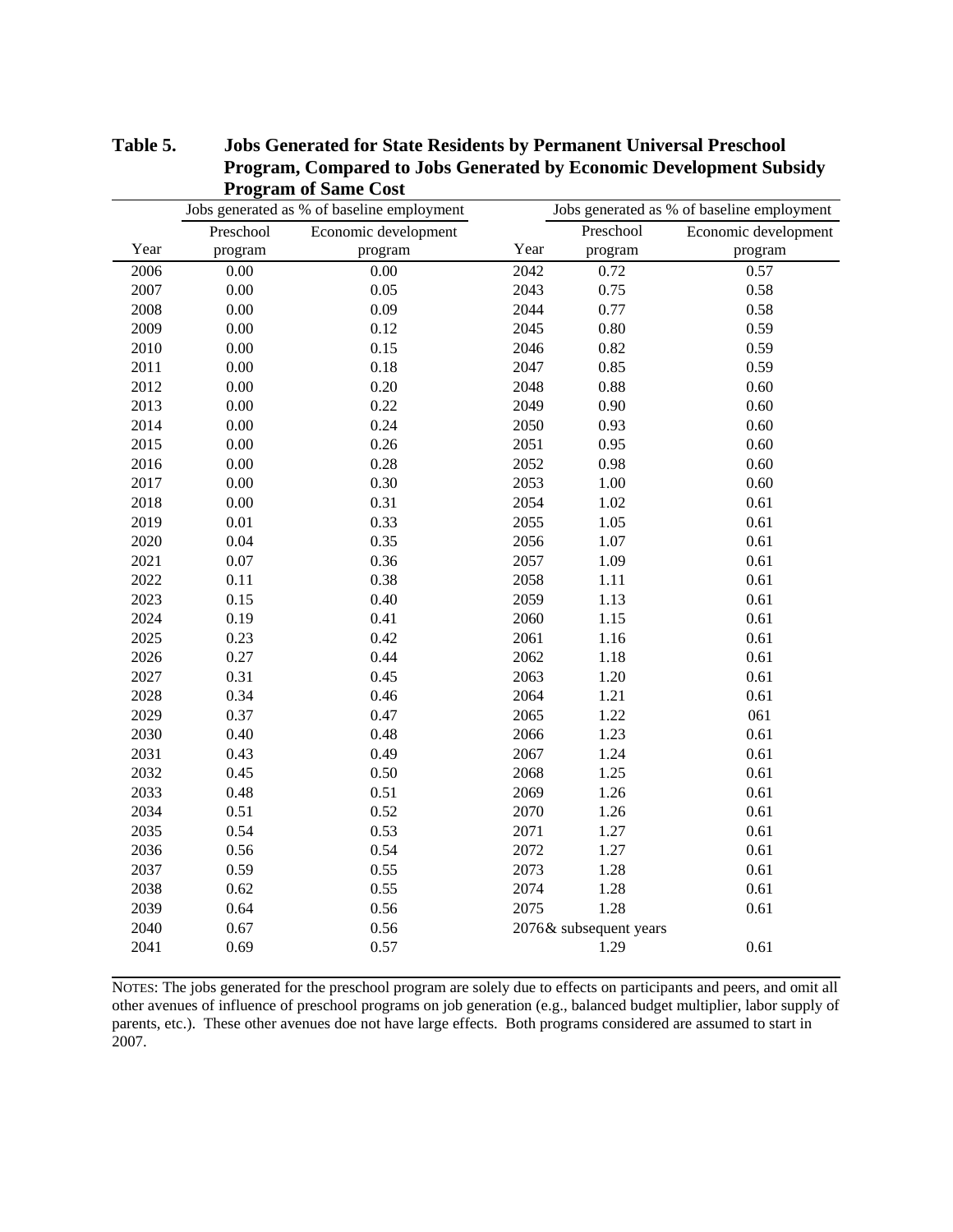|      |           | Earnings generated as % of baseline state |      |                        | Earnings generated as % of baseline state |  |
|------|-----------|-------------------------------------------|------|------------------------|-------------------------------------------|--|
|      |           | earnings                                  |      | earnings               |                                           |  |
|      | Preschool | Economic                                  |      | Preschool              | Economic                                  |  |
| Year | program   | development program                       | Year | program                | development program                       |  |
| 2006 | $0.00\,$  | $0.00\,$                                  | 2042 | 0.61                   | 1.08                                      |  |
| 2007 | $0.00\,$  | $0.06\,$                                  | 2043 | 0.64                   | 1.08                                      |  |
| 2008 | $0.00\,$  | 0.12                                      | 2044 | 0.68                   | 1.09                                      |  |
| 2009 | $0.00\,$  | 0.18                                      | 2045 | 0.71                   | 1.10                                      |  |
| 2010 | 0.00      | 0.23                                      | 2046 | 0.75                   | 1.11                                      |  |
| 2011 | 0.00      | 0.28                                      | 2047 | 0.78                   | 1.11                                      |  |
| 2012 | $0.00\,$  | 0.32                                      | 2048 | 0.82                   | 1.12                                      |  |
| 2013 | 0.00      | 0.36                                      | 2049 | 0.85                   | 1.12                                      |  |
| 2014 | $0.00\,$  | 0.39                                      | 2050 | $0.88\,$               | 1.13                                      |  |
| 2015 | $0.00\,$  | 0.43                                      | 2051 | 0.91                   | 1.13                                      |  |
| 2016 | $0.00\,$  | 0.47                                      | 2052 | 0.94                   | 1.13                                      |  |
| 2017 | 0.00      | 0.51                                      | 2053 | 0.98                   | 1.13                                      |  |
| 2018 | $0.00\,$  | 0.54                                      | 2054 | 1.01                   | 1.14                                      |  |
| 2019 | 0.01      | 0.58                                      | 2055 | 1.04                   | 1.14                                      |  |
| 2020 | 0.02      | 0.61                                      | 2056 | 1.07                   | 1.14                                      |  |
| 2021 | 0.03      | 0.65                                      | 2057 | $1.10\,$               | 1.14                                      |  |
| 2022 | 0.05      | 0.68                                      | 2058 | 1.12                   | 1.14                                      |  |
| 2023 | 0.07      | 0.71                                      | 2059 | 1.15                   | 1.14                                      |  |
| 2024 | 0.09      | 0.74                                      | 2060 | 1.17                   | 1.14                                      |  |
| 2025 | 0.12      | 0.77                                      | 2061 | 1.19                   | 1.14                                      |  |
| 2026 | 0.14      | 0.79                                      | 2062 | 1.21                   | 1.14                                      |  |
| 2027 | 0.17      | 0.82                                      | 2063 | 1.23                   | 1.14                                      |  |
| 2028 | $0.20\,$  | 0.84                                      | 2064 | 1.25                   | 1.14                                      |  |
| 2029 | 0.22      | 0.87                                      | 2065 | 1.27                   | 1.14                                      |  |
| 2030 | 0.25      | 0.89                                      | 2066 | 1.28                   | 1.15                                      |  |
| 2031 | 0.28      | 0.91                                      | 2067 | 1.29                   | 1.15                                      |  |
| 2032 | 0.30      | 0.93                                      | 2068 | 1.30                   | 1.15                                      |  |
| 2033 | 0.33      | 0.95                                      | 2069 | 1.31                   | 1.15                                      |  |
| 2034 | 0.36      | 0.97                                      | 2070 | 1.31                   | 1.15                                      |  |
| 2035 | 0.39      | 0.99                                      | 2071 | 1.32                   | 1.15                                      |  |
| 2036 | 0.42      | 1.00                                      | 2072 | 1.32                   | 1.15                                      |  |
| 2037 | 0.45      | 1.02                                      | 2073 | 1.33                   | 1.15                                      |  |
| 2038 | 0.48      | 1.03                                      | 2074 | 1.33                   | 1.15                                      |  |
| 2039 | 0.51      | 1.04                                      | 2075 | 1.33                   | 1.15                                      |  |
| 2040 | 0.54      | 1.05                                      |      | 2076& subsequent years |                                           |  |
| 2041 | 0.58      | 1.07                                      |      | 1.34                   | 1.15                                      |  |
|      |           |                                           |      |                        |                                           |  |

### **Table 6. Real Earnings Generated for State Residents by Permanent Universal Preschool Program, Compared to Real Earnings Generated by Economic Development Subsidy Program of Same Cost**

NOTES: The real earnings generated for the preschool program are solely due to effects on participants and peers, and omit all other avenues of influence of preschool programs on real earnings generation (e.g., balanced budget multiplier, labor supply of parents, etc.). These other avenues do not have large effects. Both programs considered are assumed to start in 2007.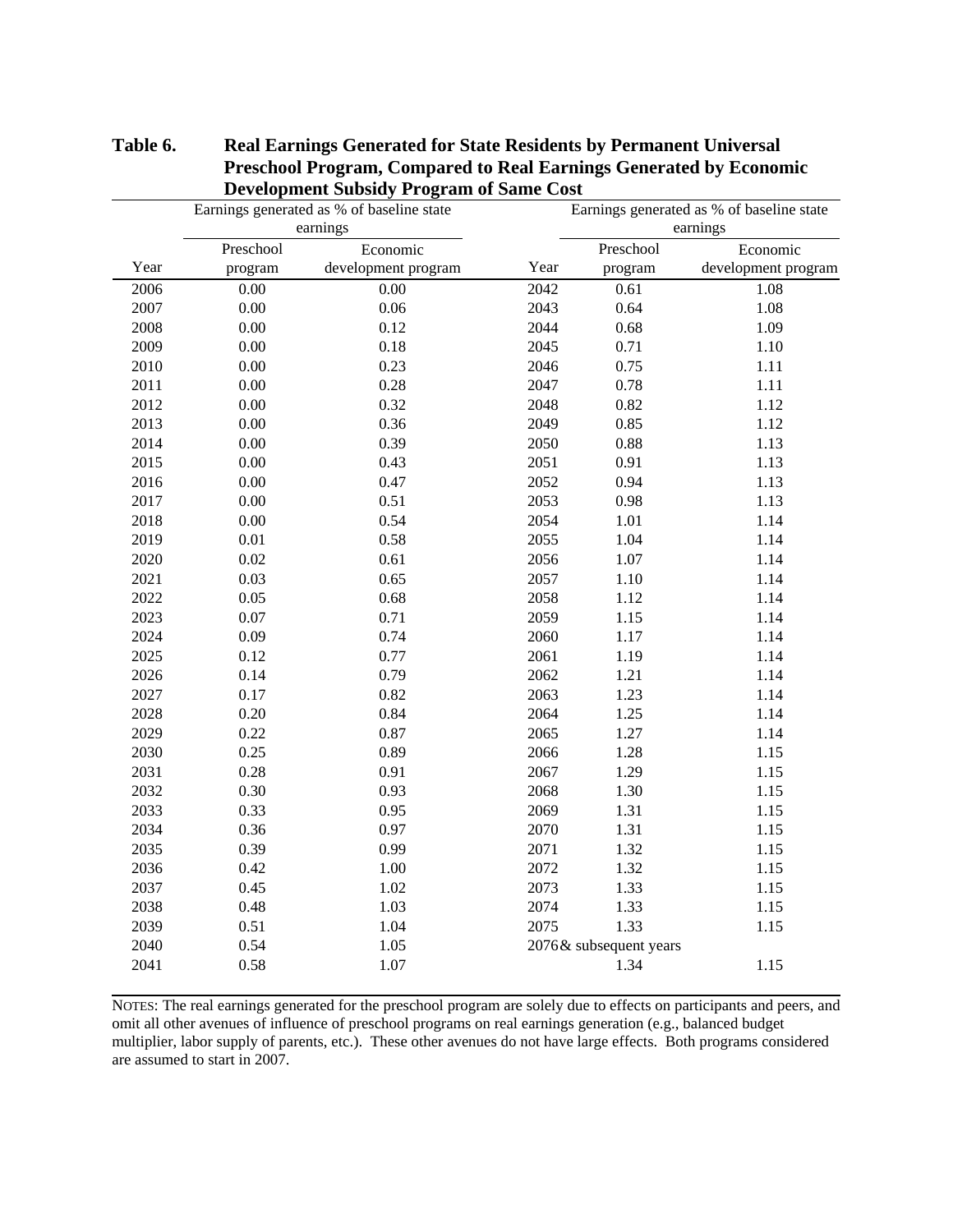| Table 7. | Alternative Estimates of Present Value of Preschool Earnings Effects per |
|----------|--------------------------------------------------------------------------|
|          | <b>Dollar Spent</b>                                                      |

| Assumptions About Program Designs or Effects                                                                        | Present Value of Earnings Effects Per Dollar Spent                                |  |
|---------------------------------------------------------------------------------------------------------------------|-----------------------------------------------------------------------------------|--|
| Baseline assumptions                                                                                                | \$2.78                                                                            |  |
| Different assumptions about participant effects<br>compared to CPC program (Karoly and Bigelow,<br>$2005$ , p. 107) | \$1.97 to \$4.85                                                                  |  |
| More expensive CPC design (2 years, 17 to 2 ratio)                                                                  | \$1.07                                                                            |  |
| Perry Preschool design and effects                                                                                  | \$1.21                                                                            |  |
| Eliminate public preschool for families above \$50K<br>income                                                       | \$9.76                                                                            |  |
| Sliding scale fees based on family income                                                                           | \$2.77 ratio to taxes plus fees for program,<br>\$4.55 ratio to taxes for program |  |
| No displacement effects of preschool                                                                                | \$4.14                                                                            |  |

NOTES: See text of this paper, and Bartik (2006), for more detail on the different assumptions made.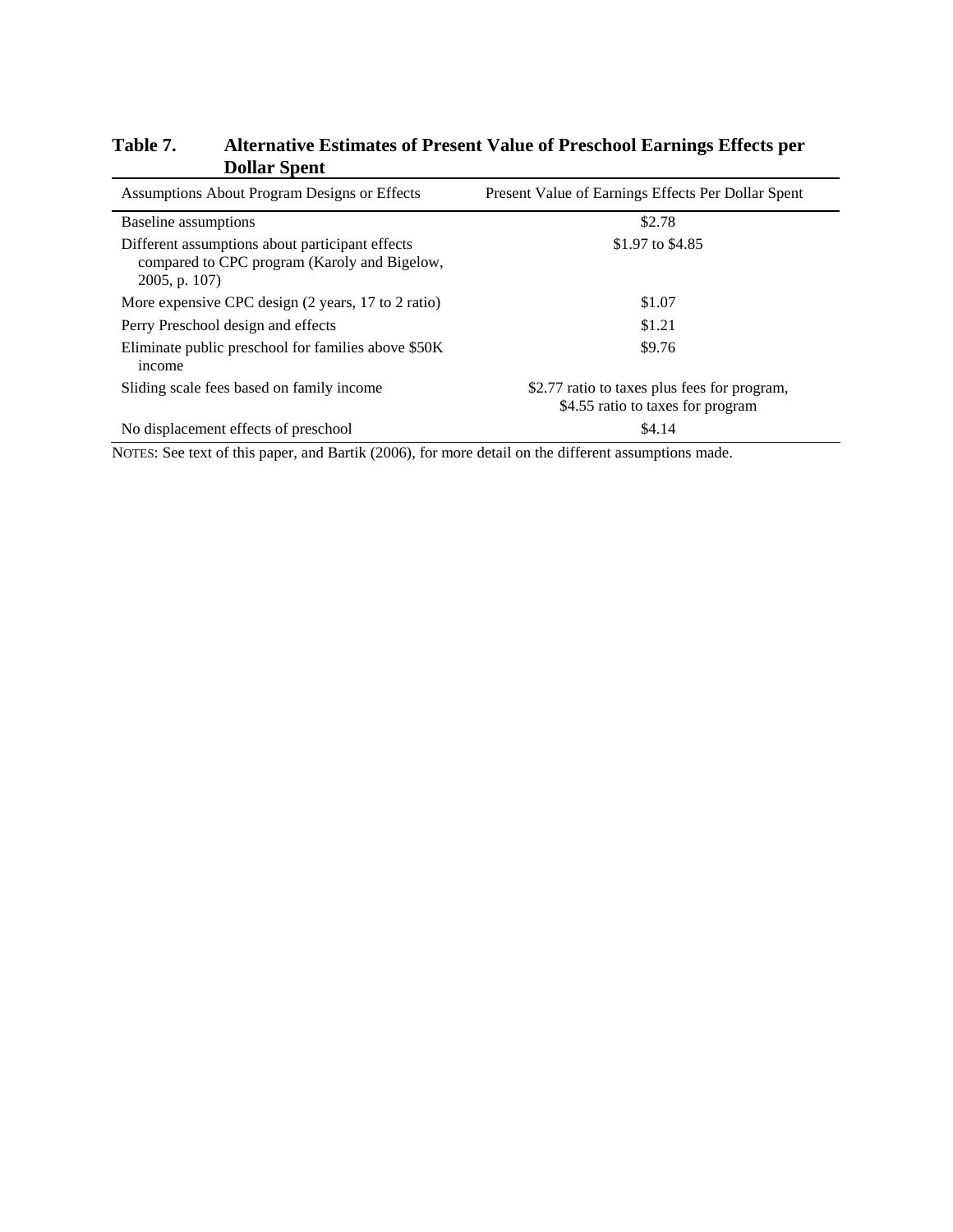|                                              | Long-run % effect | Effect in 2080   |
|----------------------------------------------|-------------------|------------------|
| Jobs                                         | 1.8%              | 3.2 million jobs |
| Annual real earnings (2004 dollars)          | 1.9%              | \$294 billion    |
| Annual real GDP (2004 dollars)               | 1.9%              | \$943 billion    |
| Annual government tax revenue (2004 dollars) | 1.9%              | \$235 billion    |
| Annual preschool costs (2004 dollars)        |                   | \$60 billion     |

#### **Table 8. Long-Run Effects of Universal Preschool at the National Level**

Notes: These numbers show percentage effects based on assuming an ongoing universal preschool program, in an economy with underlying population and employment growth of 0.3%, and underlying growth in real wage rates of 1.2%, and therefore real earnings growth of 1.5%. These figures are based on long-run projections from the U.S. Social Security Administration (OASDI Board of Trustees, 2005), except I use slightly higher real wage growth of 1.2% from the U.S. Congressional Budget Office (Holtz-Eakin, 2005). The assumed annual real GDP growth is assumed to be 1.9%, which is consistent with the OASDI Board of Trustees Report, and is consistent with a constant labor share and non-wage compensation growing faster than wage compensation. The effects in 2080 apply the percentage effects to a forecast U.S. economy in 2080, carrying forward these average growth rates from now to 2080. Annual government tax revenue is calculated based on figures for current federal, state, and local government tax revenue as a percentage of GDP. Annual preschool costs take the initial costs of preschool, and assume they are inflated by GDP growth between now and 2080.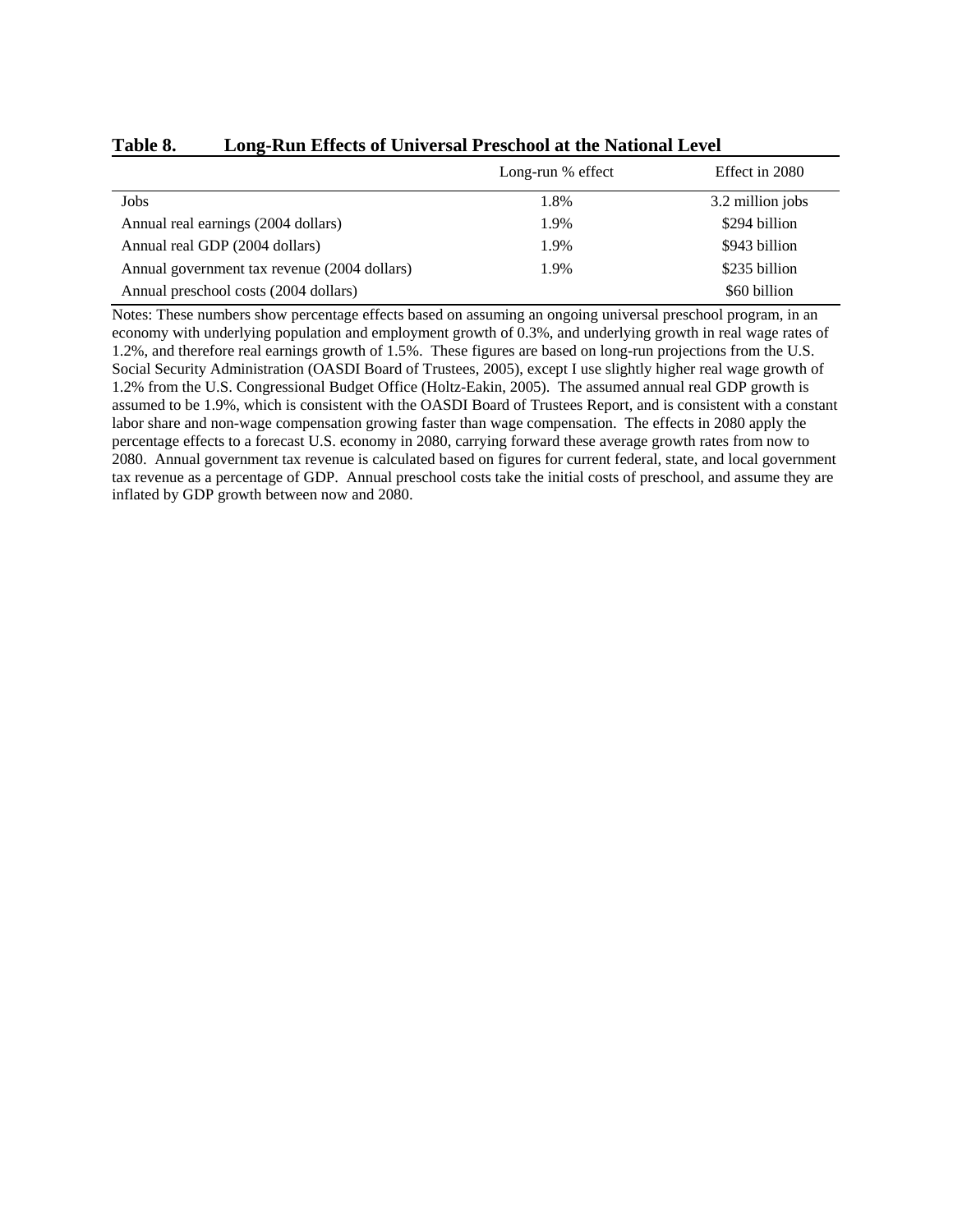

**Figure 1. Jobs and Real Earnings Generated from Permanent Economic Development Subsidy Program Equal in Costs to Universal Preschool Program, as Percentage of Baseline** 

Notes: Derived from Table 1.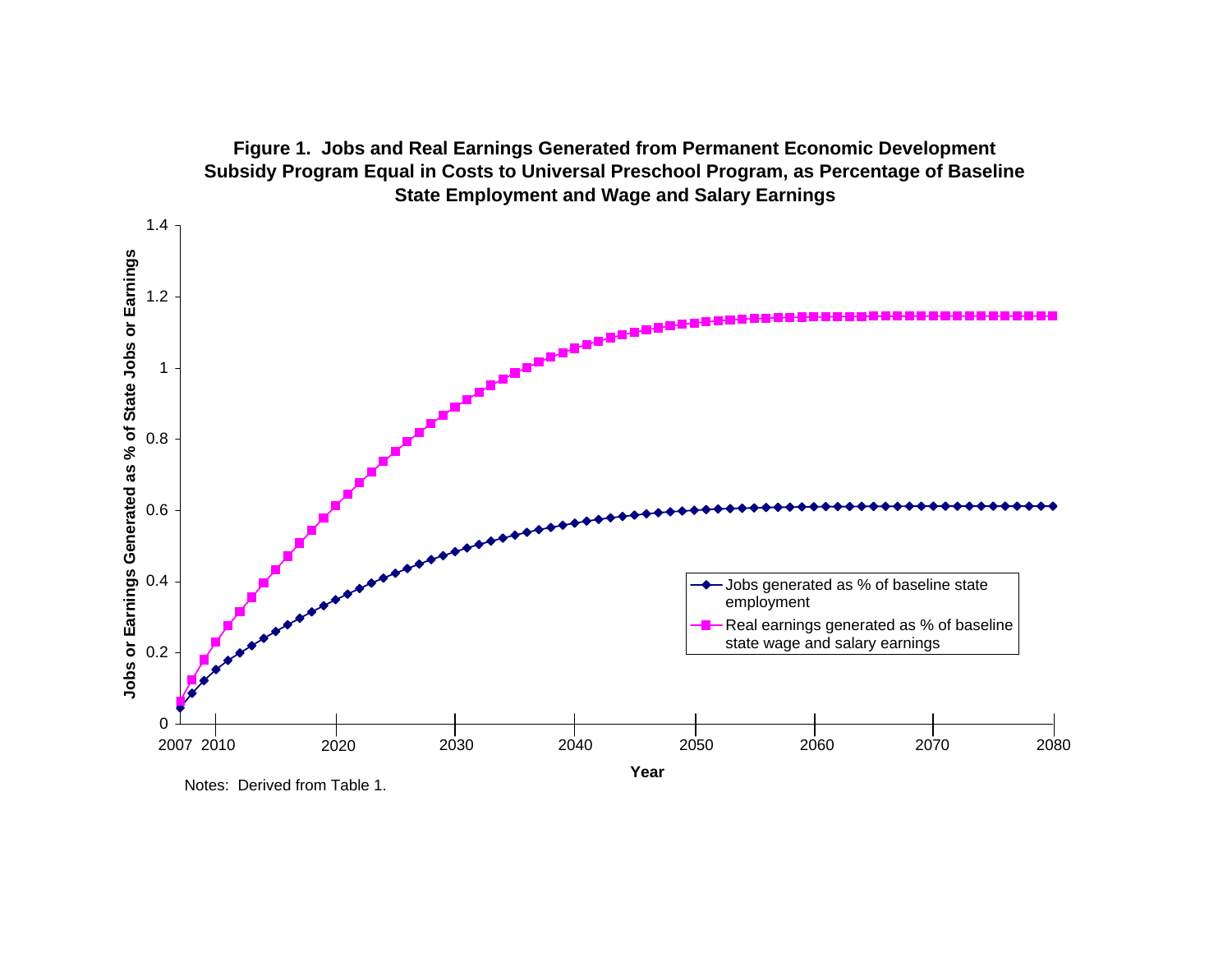

**Figure 2. Jobs Generated for State Residents by Permanent Universal Preschool Program, Compared to Jobs Generated by Economic Development Subsidy Program of Same Cost**

Note: The jobs generated for the preschool program are solely due to effects on participants and peers, and omit all other avenues of in fluence of preschool programs on job generation (e.g., balanced budget multiplier, labor supply of parents, etc.). The jobs generated as % of baseline employment compares jobs generated to total state baseline employment, which is assumed to grow at 0.3% per year. These percentage figures for preschool would apply to any state that adopted a universal preschool program of this design, or an economic development program that had same cost as such a program. Both programs are assumed to start in 2007.